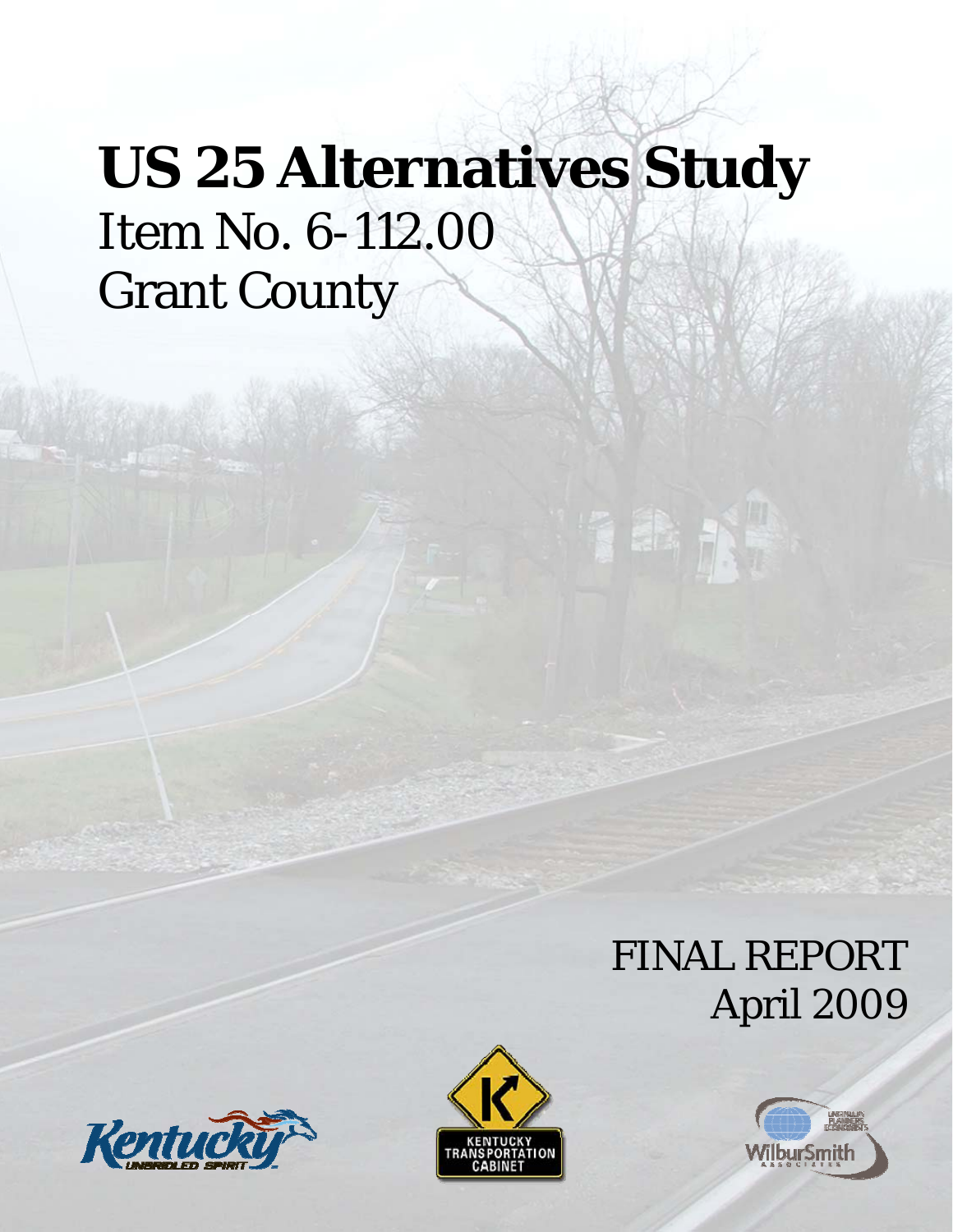#### **KENTUCKY TRANSPORTATION CABINET US 25 ALTERNATIVES STUDY, GRANT COUNTY KYTC Item No. 6-112.00**

*Improvement and/or potential realignment of US 25 between Dry Ridge and Crittenden* **April 2009** 

The Kentucky Transportation Cabinet (KYTC) has undertaken this Alternatives Study to consider the improvement and/or potential realignment of US 25 between Dry Ridge and Crittenden in Grant County, including consideration of a new interchange with I-75.

The purpose of this study is to:

- Identify known issues, concerns, and constraints, including safety, traffic, social, environmental, and geotechnical considerations.
- Develop preliminary "purpose and need" and goals for the proposed project.
- Listen to and share information with local officials, government agencies, other interested parties, and the public.
- Develop and evaluate improvement concepts for US 25 based on purpose and need, including a potential new interchange with I-75 and short-term improvements along the existing route.
- Make project recommendations.



*Study Area* 



*Typical Corridor View along US 25* 

#### **Project Purpose and Need**

The purpose of the proposed project is to improve highway safety, correct geometric deficiencies, improve connectivity, and provide for efficient traffic operations in the US 25 corridor.

The following issues were identified along US 25 between Dry Ridge and Crittenden:

- Vehicle crashes appear to be more frequent than on similar facilities
- Close proximity to numerous at-grade crossings with a Norfolk Southern Railroad mainline
- School bus safety
- Substandard roadway geometrics
- Inability to appropriately handle detoured traffic due to I-75 incidents

#### **US 25 Characteristics**

The study portion of US 25 is 9.5 miles in length.

US 25 was one of the earliest roadways constructed in Grant County and has not had a major upgrade since it was first constructed. Therefore, many roadway features, such as horizontal and vertical curves, lane widths, and shoulders, do not meet today's standards. Sight distances are restricted and potential safety problems exist.

The latest crash data indicates that the entire study route, which carries between 4,780 and 6,920 vehicles per day (vpd), has a higher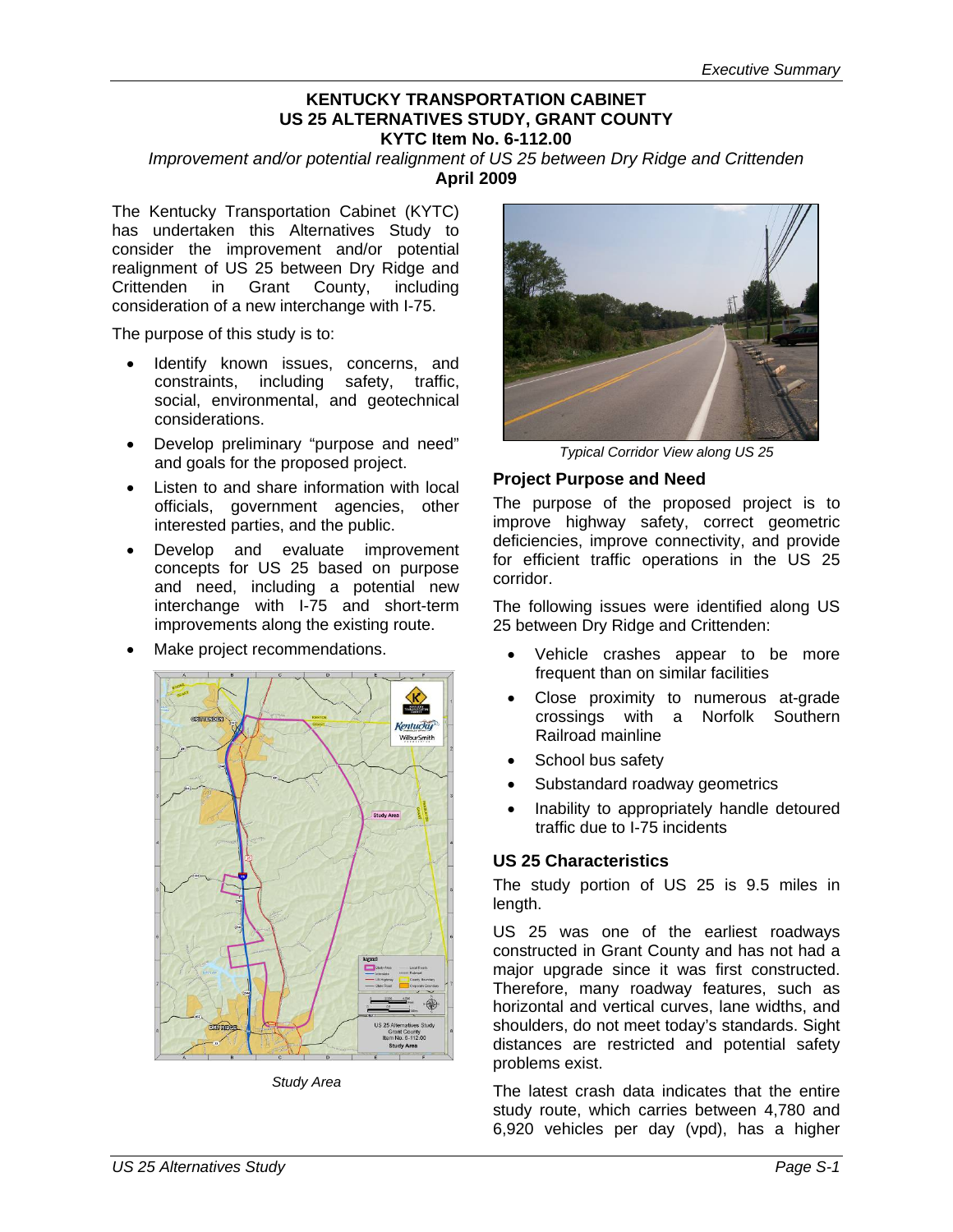frequency of crashes than similar roads throughout Kentucky. Between 2002 and 2006 there were four fatal, 138 injury, and 320 property-damage-only crashes along the corridor, which has been identified as a "high crash segment" because of the relatively high crash rate compared to facilities of the same type.

Geometric deficiencies can be particularly problematic at intersections, as noted by several "high crash spots" identified at intersections along US 25. Most intersections along US 25 do not have left or right turn lanes that allow turning vehicles to move out of the through lane, thus, creating potentially unsafe conditions.

US 25 is located between I-75 to the west and the rail line to the east between Dry Ridge and Crittenden. One of the greatest concerns with the study portion of US 25 is the number of atgrade railroad crossings in close proximity or directly adjacent to the route. There is limited stacking space between US 25 and the rail line. When crossings are blocked by the train, traffic backs up on US 25. Without proper storage lanes for left and right turns, congestion and unsafe conditions can be created. School buses use US 25 and the at-grade crossings, which magnifies these concerns.

While US 25 and I-75 provide good north-south movement, there are limited east-west connections. In addition, there are no gradeseparated connections over the railroad in the study area. The lack of good east-west connections reduces the potential for further use of lands east of the railroad and west of I-75. Emergency response is hindered by the lack of east-west connectivity.

In addition to safety concerns at intersections without adequate turn lanes, traffic operations along US 25 can be severely impacted if a turning vehicle blocks traffic waiting to turn. Traffic operations are made worse when a train is passing. Improving traffic operations will make moving around and through Grant County much easier for these and other users.

#### **Environmental and Other Issues**

A number of environmental factors and sensitive land uses were identified through the course of this study, including:

• Curtis Gates Lloyd Wildlife Management Area (WMA);

- Karst features, including a known sinkhole;
- Agricultural District lands;
- Potential endangered or threatened species habitat;
- Potential water quality issues;
- Cemeteries;
- Parks and other community resources; and
- Existing/potential historic structures and archaeological sites.

#### **Public Involvement**

Throughout the study, local citizens, public officials, and interest groups were given the opportunity to provide input. Open house public meetings were held in October 2007 and April 2008. In addition, input was solicited from many local, state, and federal agencies.



*First Meeting with Local Officials and Stakeholders Grant County Court House August 24, 2007* 

#### **Alternatives Evaluation Process**

Initial concepts were developed and evaluated as part of a Level 1 Screening process. Improvement concepts were developed considering input from the first round of public involvement along with preliminary traffic, environmental, geotechnical, cost, and community data. A tiered evaluation process was then undertaken to evaluate initial improvement concepts against selected criteria. Findings were presented to the project team, and some of these concepts were not recommended for further study because they did not adequately meet the Level 1 criteria.

As part of a Level 2 Screening process, the final concepts were evaluated again using more detailed traffic, environmental, geotechnical, cost, and community data. Local citizens, public officials, and representatives of government resource agencies were then given the opportunity to react to the proposed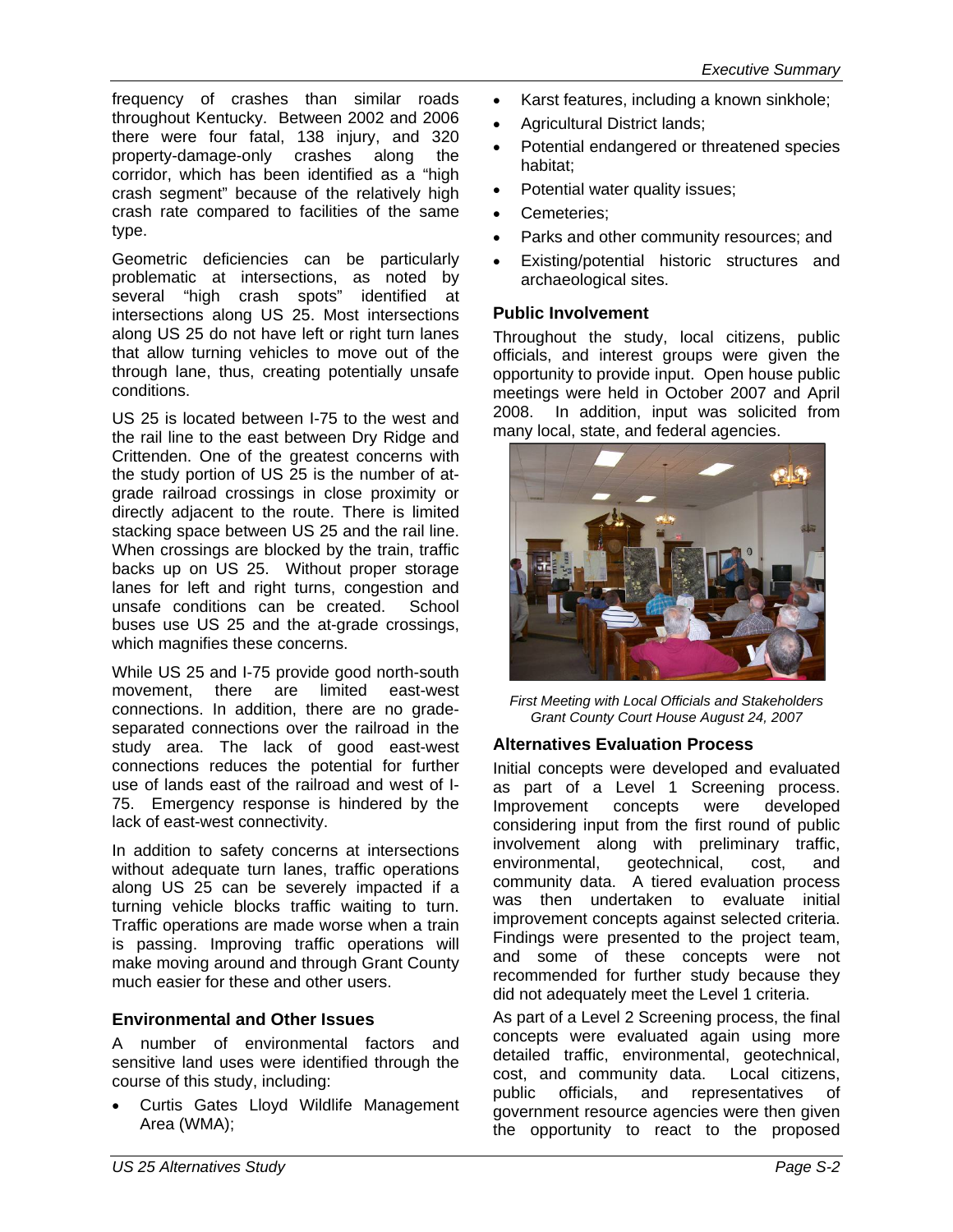improvement concepts through the second round of public involvement activities. Results of the Level 2 Screening, along with public and resource agency input, were summarized and presented to the project team for discussion. The result of this meeting was the recommendation of a preferred concept.

#### **Recommendations**

Based upon consideration of project purpose and need, transportation issues, access needs, potential environmental and community impacts, and public input, the project team selected a recommended solution for US 25.

The recommended long-term vision includes:

- Use of new (Sherman-Mt. Zion Road) and existing (US 25 Bypass and relocated KY 491) grade-separated crossings in place of existing at-grade crossings;
- New roadway connections on the east side of the tracks to ensure that each existing roadway that presently crosses the tracks is connected to a new or existing gradeseparated crossing; and
- A new interchange with I-75 at KY 1994 (Sherman-Mt. Zion Road) with improvement to Sherman-Mt. Zion Road and its connection to US 25.

The recommended long-term vision meets the purpose and need for the US 25 corridor by:

- Eliminating 12 to 13 at-grade railroad crossings, thereby removing a potential safety hazard with the train.
- Removing the need for additional storage between US 25 and the railroad.
- Resolving the queuing that occurs on US 25 when trains pass.
- Specifically providing for safer crossing of the railroad for school buses.
- Increasing regional mobility and reducing traffic volumes on US 25 by providing a new interchange with I-75. Providing the new interchange and improved access to the east is also a necessary piece of infrastructure to support local and regional growth and enhance the opportunities for economic development.
- Reducing emergency response time for interstate incidents, as well as incidents on the east side of the railroad.
- Providing improved parallel roadways on each side of the railroad and new grade-

separated crossings, thus, improving connectivity to the east of the railroad.

- Improving or removing intersections with substandard geometrics (and high crash history), therefore, improving safety and traffic operations and reducing delays.
- Reducing traffic through the Curtis Gates Lloyd Wildlife Management Area while improving regional access and traffic operations.

Based on planning level cost estimates, the recommended vision could cost between \$59 and \$62 million dollars.

Transportation funds are limited and unpredictable. Therefore, it is recommended that the number one priority for the US 25 longterm vision be the I-75/KY 1994 (Sherman-Mt. Zion Road) interchange and the flyover between KY 1994 (Sherman-Mt. Zion Road) and Sherman-Newtown Road. Construction of the new interchange will reduce traffic on both the north and south ends of US 25, provide greater access for emergency vehicles, and open up additional areas for potential development. By connecting the new interchange with the flyover, an improved eastwest linkage will be created that provides a grade-separated railroad crossing. The new interchange and flyover will allow for the closure of 9 at-grade railroad crossings.

In the interest of safety, intersection improvements should be undertaken in the short-term, given that funding may not be available soon for major improvements.

KYTC District 6 is currently awaiting a response on a request for funds to improve the US 25/KY 491 (Violet Road) and US 25/KY 2942 (Crittenden-Mt. Zion Road) intersections.

Study findings led the project team to recommend the following intersections be improved in the priority order shown:

- US 25/KY 491 (Gardnersville Road)
- US 25/Bannister Pike/Lemon-Northcutt
- US 25/Hyde Road
- US 25/Dry Ridge Road
- US 25/KY 1994 (Sherman-Mt. Zion Road)
- US 25/Needham Lane (Northern)
- US 25/Assembly Church Road

The proposed intersection improvements range in cost from \$935,000 to \$2,861,000 each.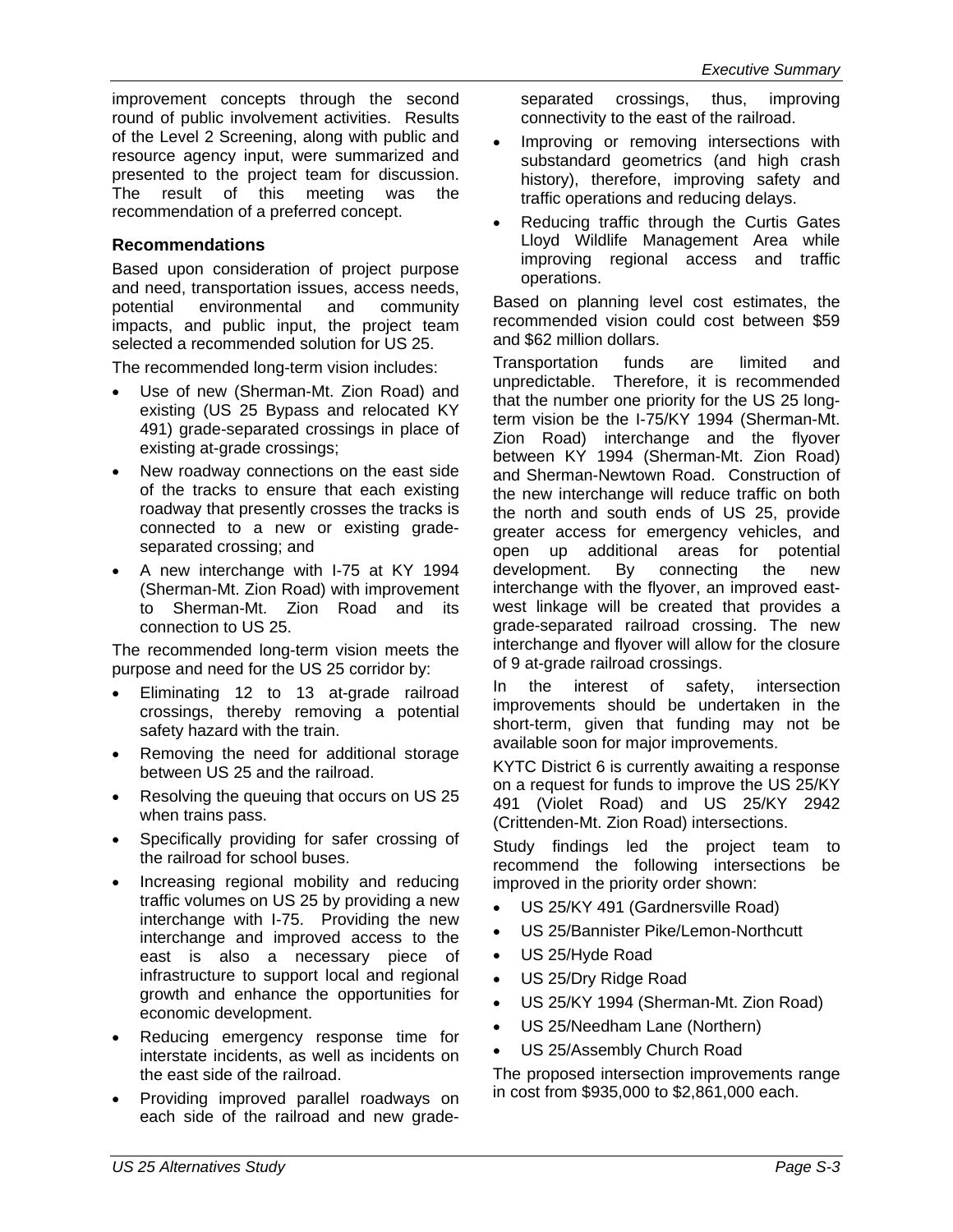#### *Executive Summary*



*US 25 Alternatives Study Page S-4*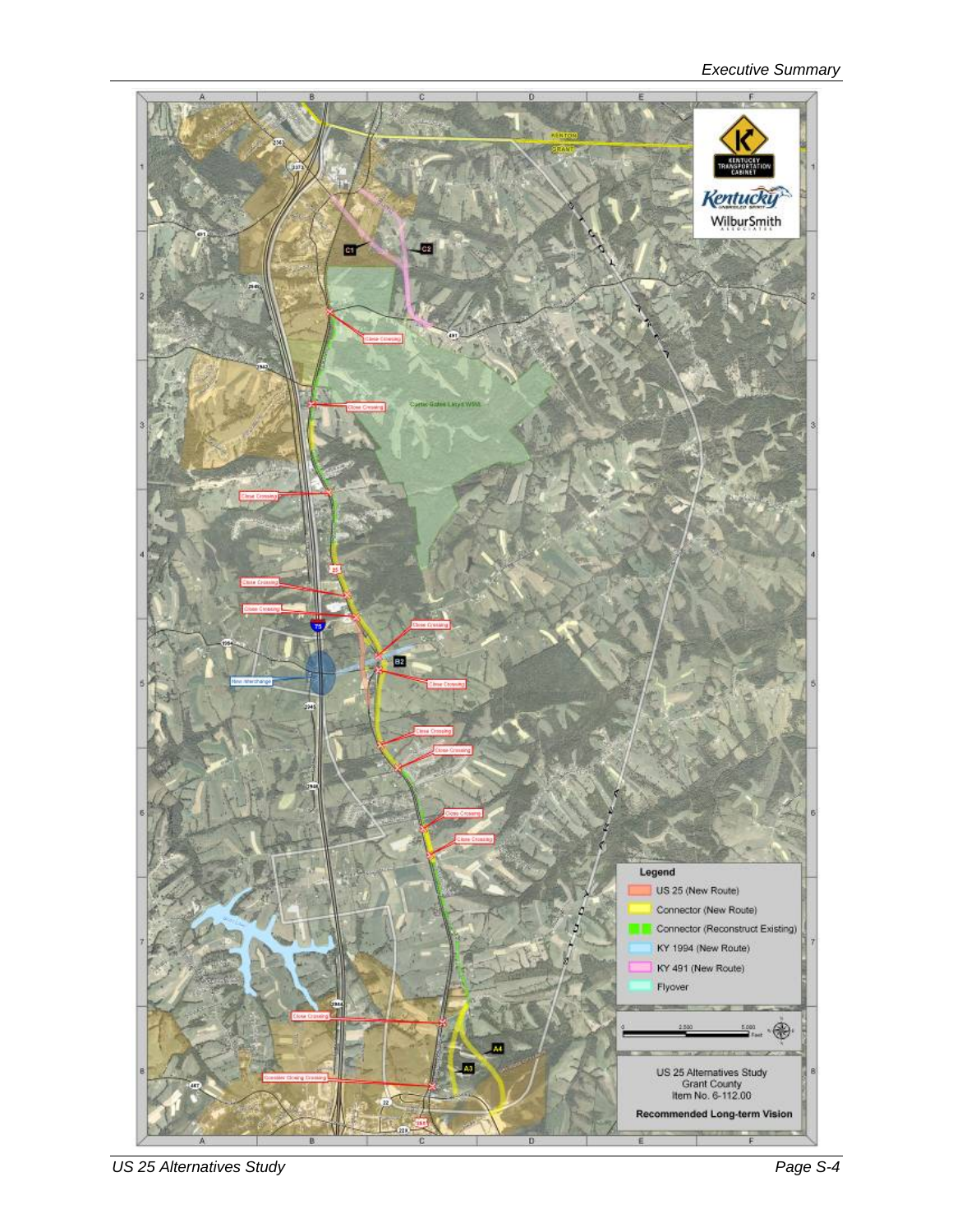#### **Construction Considerations**

A number of issues were identified through the course of this study that should be considered as part of future design and construction phases, as follows:

- Erosion and Sedimentation Control: Measures should be utilized to control erosion and sedimentation during and after earth-disturbing activities.
- Air Quality Impacts during Construction: Alternatives arising from the planning study are not anticipated to have a negative cumulative impact upon air quality. However, the following Kentucky Administrative Regulations apply to the proposed project: (1) 401 KAR 63:010 Fugitive Emissions; (2) 401 KAR 63:005 Open Burning; (3) the Clean Air Act; and (4) Title 23 and Title 49 of the United States Code. Applicable local government regulations should also be considered.
- Waste Management: Solid wastes should be disposed of at a permitted facility. Underground Storage Tanks (UST) and other contaminants should be properly addressed as they are encountered.
- Traffic Operations: Maintenance of traffic and residential access should be preserved throughout the construction phases.
- Geotechnical Conditions: A detailed geotechnical exploration is warranted for each structure to be constructed.

Fill slopes should be engineered based upon the shear strength parameters of the applicable fill material. Rock buttresses will likely be required at the toe of fill slopes in deep alluvium soil areas or where steepened slopes are desired.

It is expected that cut slopes will be comprised mostly of in-place rock. A geotechnical evaluation of slope stability will be required before specific rock cut slope recommendations can be prepared.

Based on actual subsurface conditions and the geometry of new fills, consolidation of soft, alluvial soils may create some settlement concerns for embankments, box culverts, or other

drainage structures. Some undercutting and/or stabilization of soft/wet alluvial soils may be required where new roadways cross alluvial areas.

Construction in urban areas will require careful inspection of in-place soils. Some undercutting and replacement or other form of stabilization should be anticipated.

Construction in/near the identified sinkhole will likely require remedial measures. Remedial measures could adversely impact Norfolk Southern Railroad's right of way (i.e., changing water infiltration patterns in the area could be a catalyst to development of another sinkhole nearby).

#### **Additional Information**

Additional information regarding the US 25 Alternatives Study can be obtained from the following KYTC staff members:

Robert Hans, P.E. US 25 Project Manager Executive Director, Highway District 6 Kentucky Transportation Cabinet P.O. Box 17130 Covington, KY 41017 (859) 341-2707 Robert.Hans@ky.gov

Keith Damron, P.E. Director, Division of Planning Kentucky Transportation Cabinet 200 Mero Street Frankfort, KY 40622 (502) 564-7183 Keith.Damron@ky.gov

Charles David Martin, P.E. Team Leader KYTC Division of Planning 200 Mero Street Frankfort, KY 40622 (502) 564-7183 Charles.Martin@ky.gov

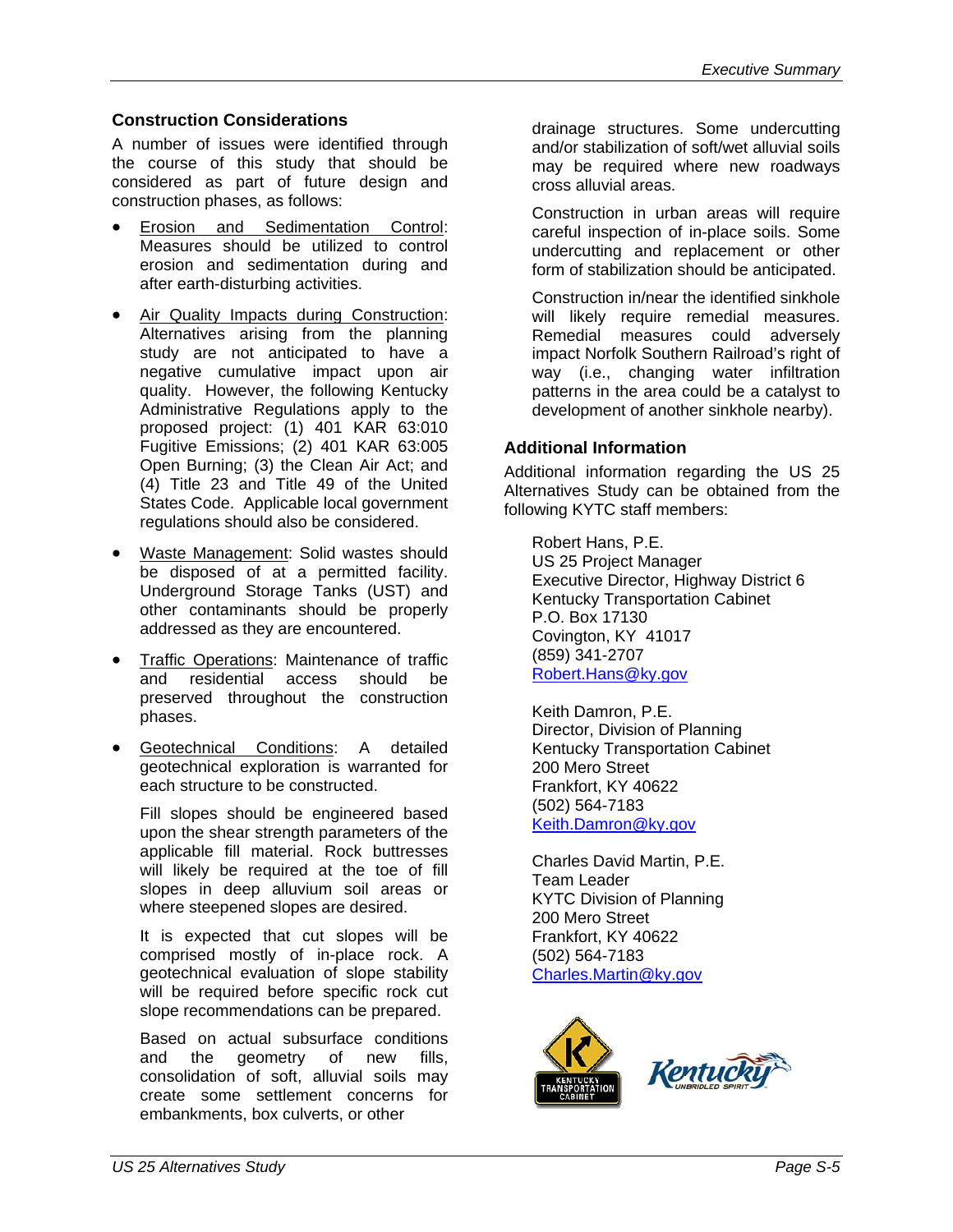## US 25 Alternatives Study<br>KYTC Item No. 6-112.00

#### TABLE OF CONTENTS

| <u> 1-1- Introduction</u> |  |
|---------------------------|--|
|                           |  |
|                           |  |
|                           |  |
|                           |  |
|                           |  |
|                           |  |
|                           |  |
|                           |  |
|                           |  |
|                           |  |
|                           |  |
|                           |  |
|                           |  |
|                           |  |
|                           |  |
|                           |  |
|                           |  |
|                           |  |
|                           |  |
|                           |  |
|                           |  |
|                           |  |
|                           |  |
|                           |  |
|                           |  |
|                           |  |
|                           |  |
|                           |  |
|                           |  |
|                           |  |
|                           |  |
|                           |  |
|                           |  |
|                           |  |
|                           |  |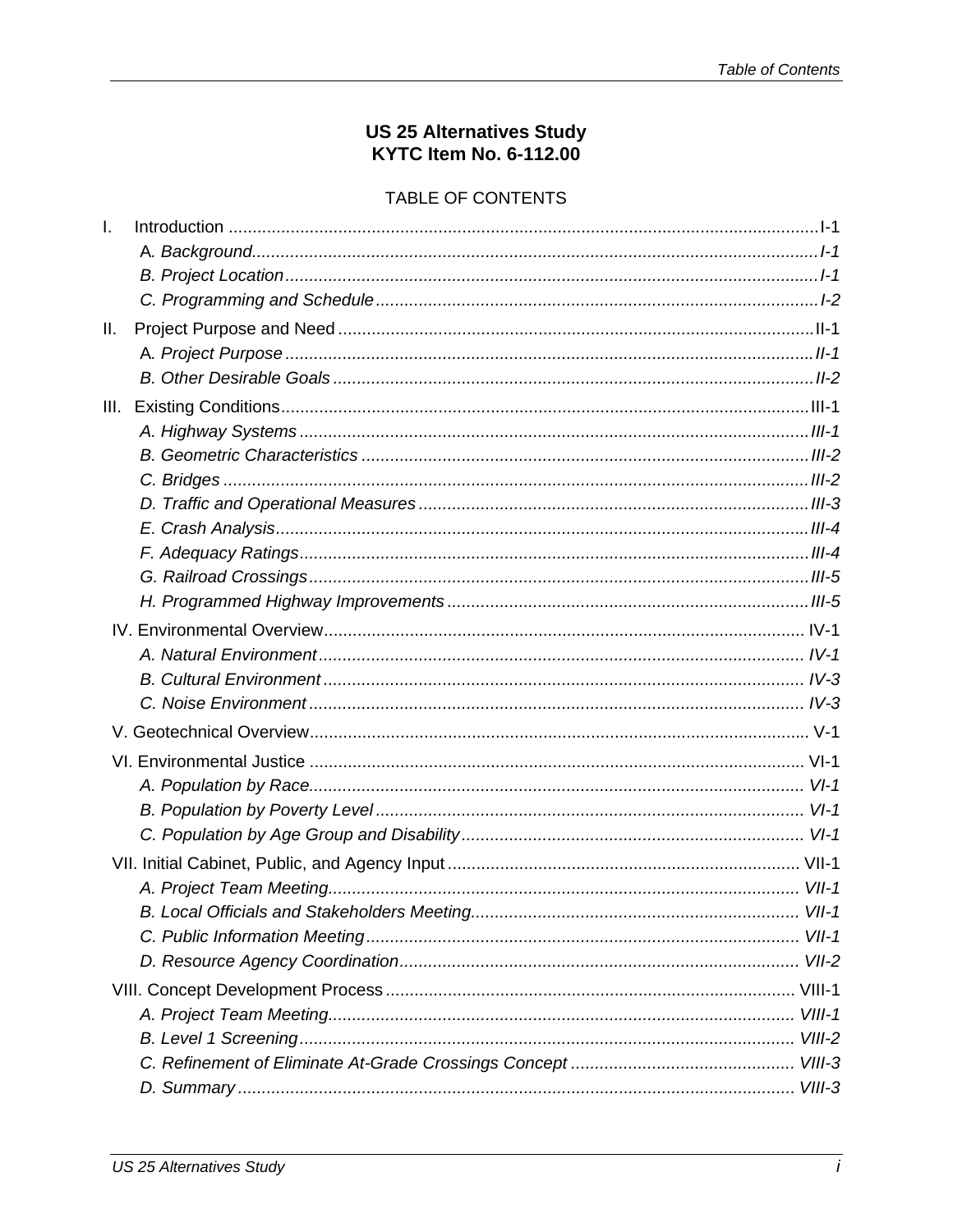#### LIST OF APPENDICES

| Appendix A - Figures                                         |  |
|--------------------------------------------------------------|--|
| Appendix B - Study Area Photos                               |  |
| Appendix C - Tables                                          |  |
| Appendix D - Environmental Overview Report                   |  |
| Appendix E - Cultural Resources Overview Report              |  |
| Appendix F - Noise Impacts Report                            |  |
| Appendix G - Geotechnical Overview Report                    |  |
| Appendix H - Environmental Justice Overview Report           |  |
| Appendix I - Initial Involvement Meeting Minutes             |  |
| Appendix J - Resource Agency Coordination Responses, Round 1 |  |
| Appendix K - Additional Meeting Minutes                      |  |
| Appendix L - Resource Agency Coordination Responses, Round 2 |  |
| <b>LIST OF FIGURES</b>                                       |  |
|                                                              |  |
|                                                              |  |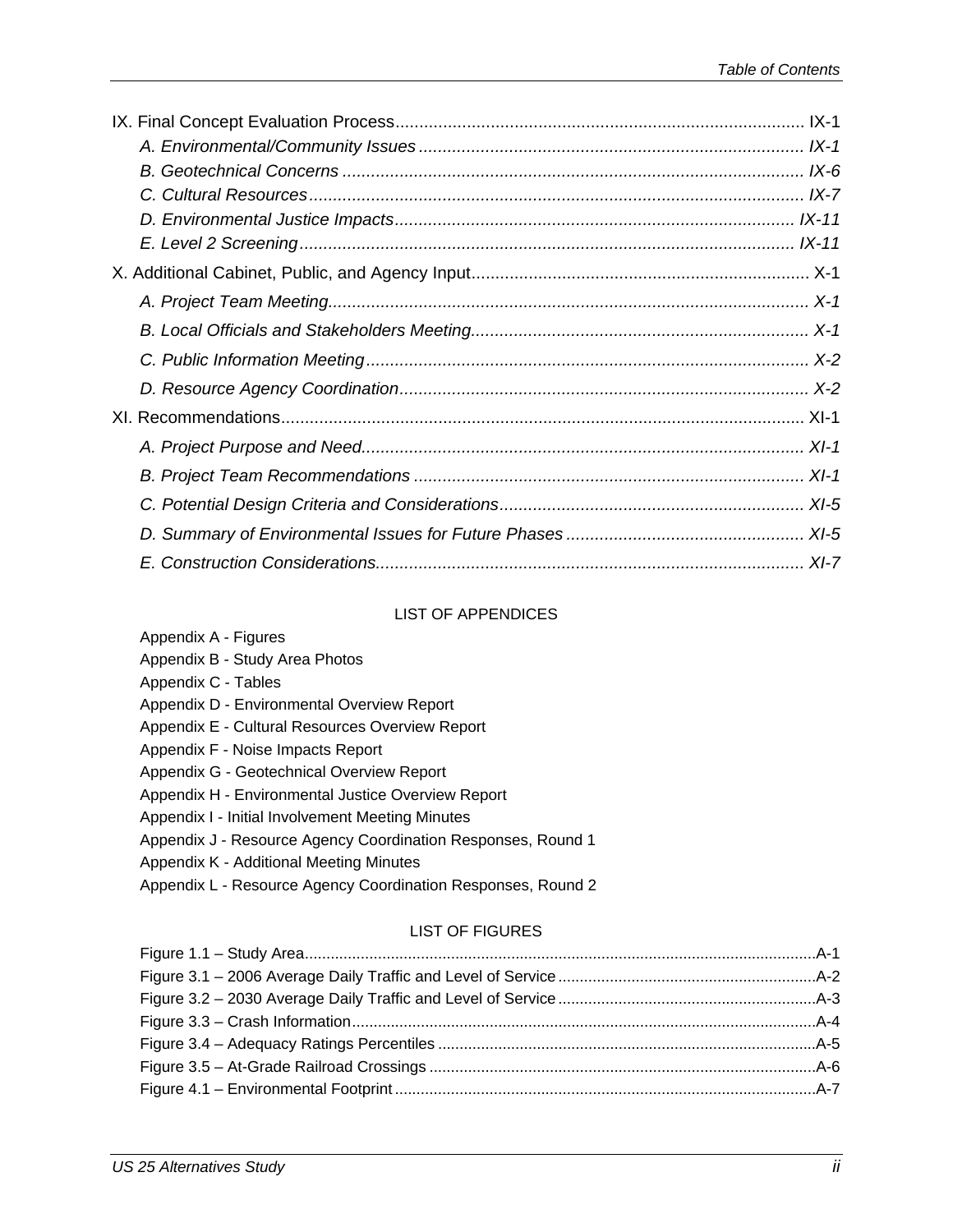#### LIST OF TABLES

| Table 9.1 – Level 2 Screening of Potential US 25 Improvement  |  |
|---------------------------------------------------------------|--|
|                                                               |  |
| Table 10.1 – Level 2 Screening of Potential US 25 Improvement |  |
|                                                               |  |
|                                                               |  |
|                                                               |  |
|                                                               |  |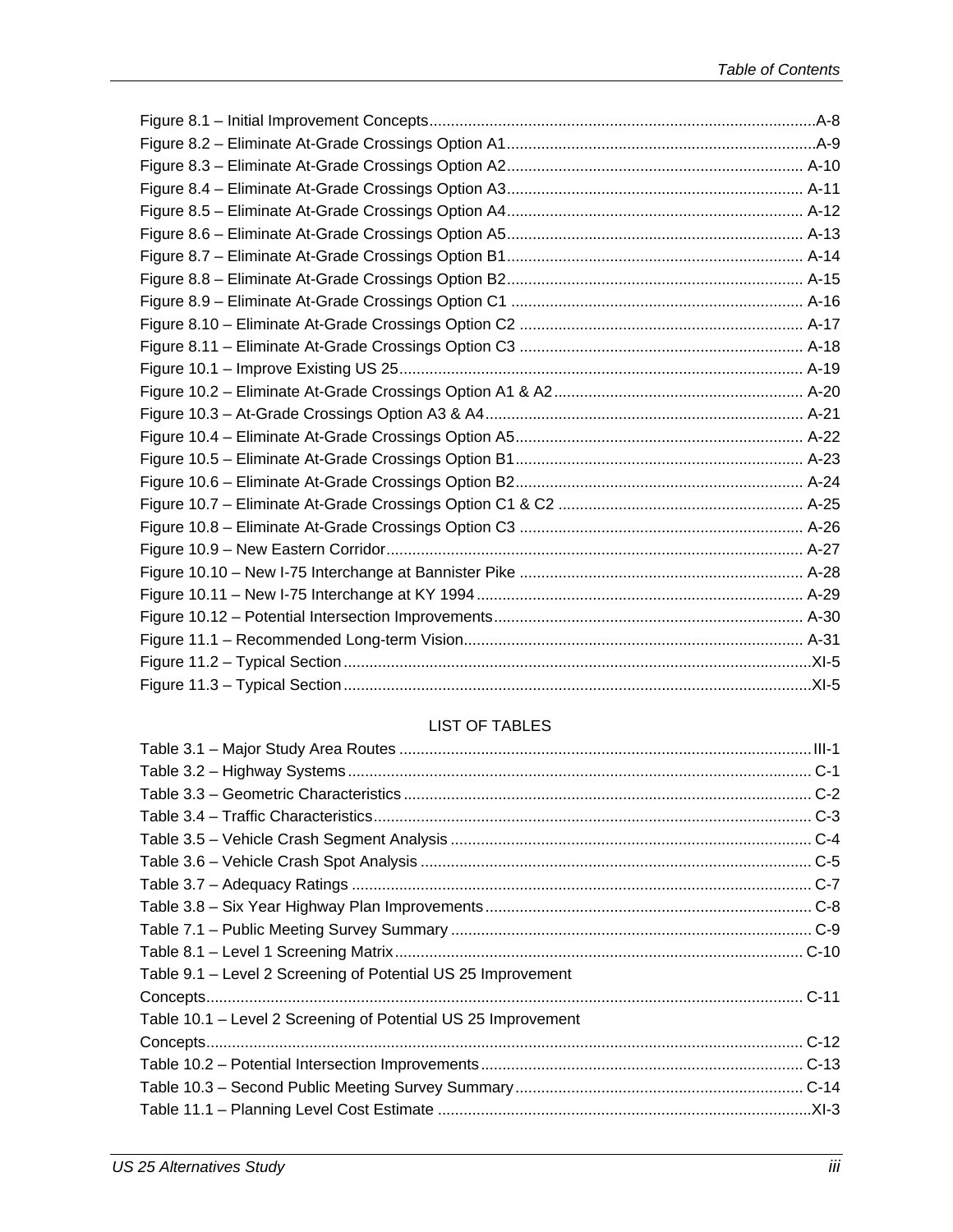## **I. INTRODUCTION**

The Kentucky Transportation Cabinet (KYTC) has undertaken this Alternatives Study to consider the improvement and/or potential realignment of US 25 between Dry Ridge and Crittenden, Kentucky, in Grant County, including consideration of a new interchange with I-75.

The purpose of this study is to:

- Identify known issues, concerns, and constraints, including safety, traffic, social, environmental, and geotechnical considerations.
- Develop preliminary "purpose and need" and goals for the proposed project.
- Listen to and share information with local officials, government agencies, other interested parties, and the public.
- Develop and evaluate improvement concepts for US 25 based on project purpose and need, including a potential new interchange with I-75 and short-term "spot" improvements along the existing route.
- Make project recommendations.

Through this Alternatives Study, the KYTC ensures that any future project improvements to US 25 effectively address identified transportation needs and that project development decisions meet federal requirements as defined in the National Environmental Policy Act (NEPA).

#### **A. Background**

The US 25 Alternatives Study was identified in the *Kentucky Enacted Six-Year Highway Plan FY 2006-2012* (generally referred to as the Six-Year Plan) as Item No. 6-112.00.

#### **B. Project Location**

The study area, shown in **Figure 1.1** in **Appendix A**, lies between Dry Ridge and Crittenden within Grant County, Kentucky. The study portion of US 25 is 9.5 miles in length.

The Kentucky State Data Center estimated the population of Grant County to be 24,769 in July 2006, including 2,174 persons in Dry Ridge and 2,573 persons in Crittenden. Comparison of 1990 and 2000 US Census data reveals that Grant County experienced 42 percent growth during that decade, which was much higher than the growth experienced by the state of Kentucky (9.6 percent). Population projections from the Kentucky State Data Center indicate that Grant County will have a 2030 population of 40,733, an 82.0 percent increase over the next 30 years.

At the time of the 2000 US Census, the median household income in Grant County was \$38,438, or 4.8 percent higher than that for the state (\$36,672). The number of persons living in poverty (11.1 percent) was proportionally lower than that of the state of Kentucky (15 percent).

US Census data indicates that minorities constituted less than 2 percent of the total county population in 2000, compared to 9.9 percent for the state of Kentucky.

2000 US Census data revealed that 9.5 percent of the population was 65 and older and 28.7 percent was younger than 18, compared to 12.5 percent and 24.6 percent, respectively, for the state of Kentucky.

In 2000, Grant County had a total labor force of 11,249 persons. The manufacturing sector provides the greatest number of jobs at 2,496, followed by education/health/social services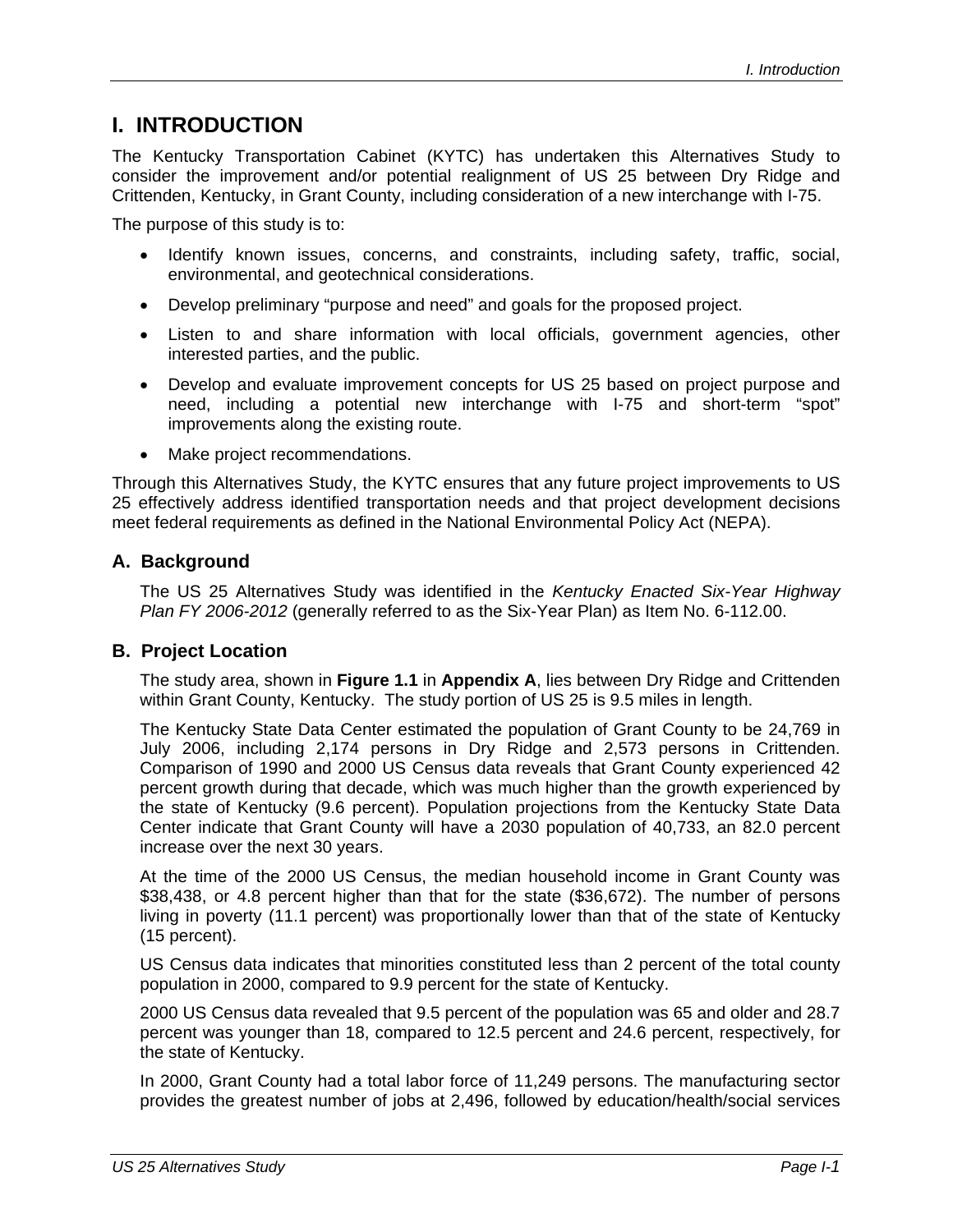at 1,468 jobs, retail at 1,353 jobs, and transportation/warehousing/utilities at 826 jobs. Approximately 59 percent of the workforce living in Grant County commutes outside of the county, primarily to Boone, Kenton, Scott, and Fayette Counties. An additional 1,749 persons are drawn into the county from other areas to work.

#### **C. Programming and Schedule**

This Alternatives Study was funded in the FY 2006 (2006-2012) Six-Year Highway Plan, with committed planning funds of \$250,000.

Subsequent phases of project development, including Design, Right-of-Way Acquisition, Utility Relocation, and Construction, are not scheduled in the Recommended FY 2008 (2008-2014) Six-Year Highway Plan.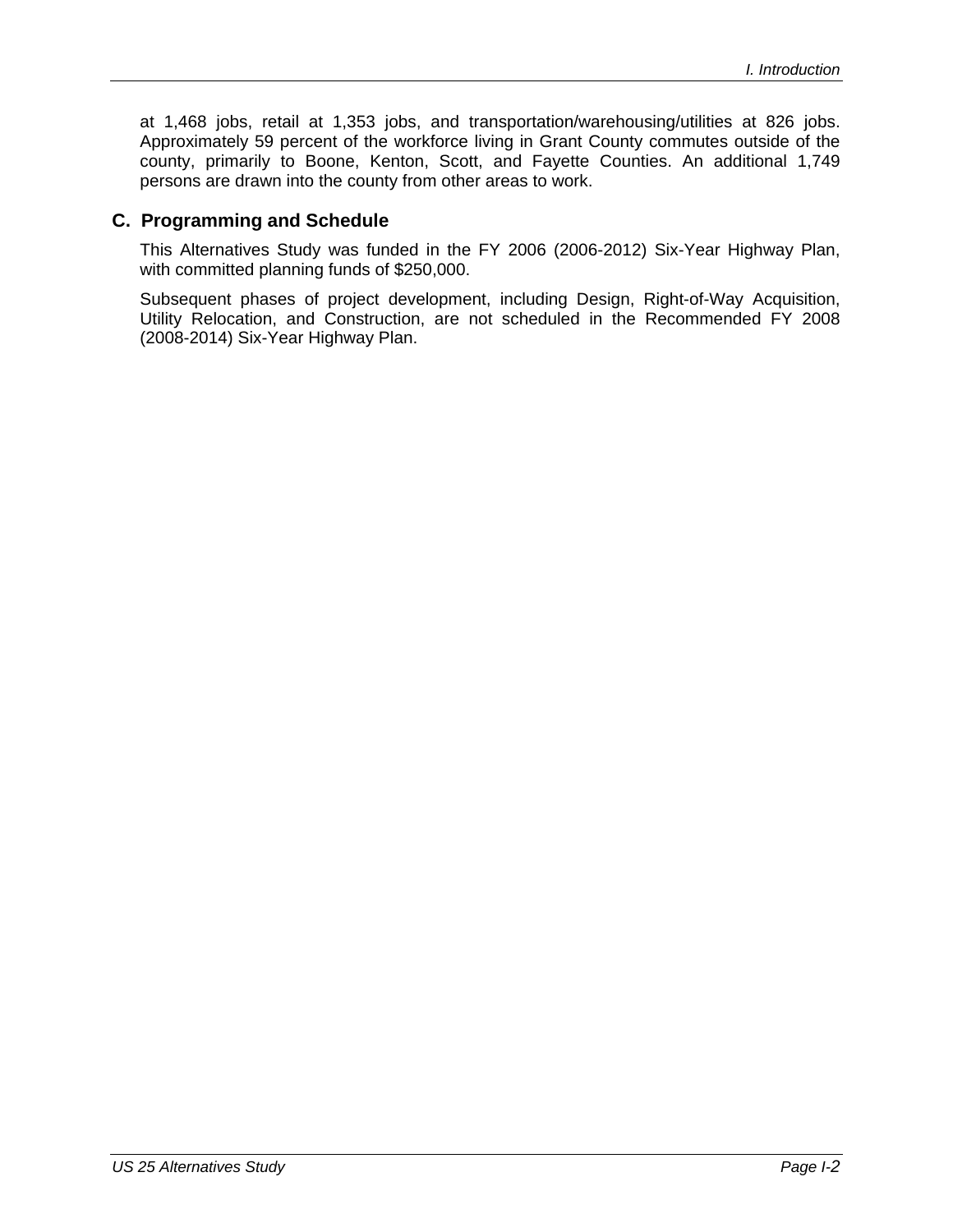## **II. PROJECT PURPOSE AND NEED**

The general scope of the US 25 Alternatives Study is to consider the improvement and/or potential realignment of US 25 between Dry Ridge and Crittenden, in Grant County, Kentucky, including consideration of a new access point with I-75.

The purpose of the proposed project is to improve highway safety, correct geometric deficiencies, improve connectivity, and provide for efficient traffic operations in the US 25 corridor.

The following issues were identified along US 25 between Dry Ridge and Crittenden:

• Vehicle crashes appear to be more frequent than on similar type facilities

#### **Project Purpose and Need**

- Improve Safety
- Correct Geometric Deficiencies
- Improve Connectivity
- Provide for Efficient Traffic **Operations**
- Close proximity to numerous at-grade crossings with a main Norfolk Southern rail line
- School bus safety concerns
- Substandard roadway geometrics
- Inability to appropriately handle detoured traffic due to I-75 incidents

The following goals and objectives were also identified for the US 25 project:

- Minimize impacts to the environment
- Avoid or minimize impacts to Curtis Gates Lloyd Wildlife Management Area
- Accommodate bicyclists and pedestrians
- Improve system connectivity
- Improve emergency response time
- Accommodate future growth
- Enhance economic development opportunities

Following is further discussion on the project purpose and need and other project goals.

#### **A. Project Purpose**

The purpose of the proposed project is to improve highway safety, correct geometric deficiencies, improve connectivity, and provide for efficient traffic operations in the US 25 corridor.

#### *1. Safety and Geometric Deficiencies*

The existing US 25 corridor is a two-lane, undivided highway with narrow lanes and minimal shoulders. There are horizontal and vertical curves which restrict sight distances and create potential safety problems. These safety problems are clearly demonstrated by crash history. **Chapter III** provides details on the existing condition of the study route, including geometrics and crash history. In summary, the latest crash data indicates that the entire study route, which carries between 4,780 and 6,920 vehicles per day (vpd), has a higher frequency of crashes than similar roads throughout Kentucky. Between 2002 and 2006 there were four fatal, 138 injury, and 320 property-damage-only crashes along US 25, which has been identified in its entirety as a "high crash segment" because of the relatively high crash rate compared to similar facilities. In addition, 12 "high crash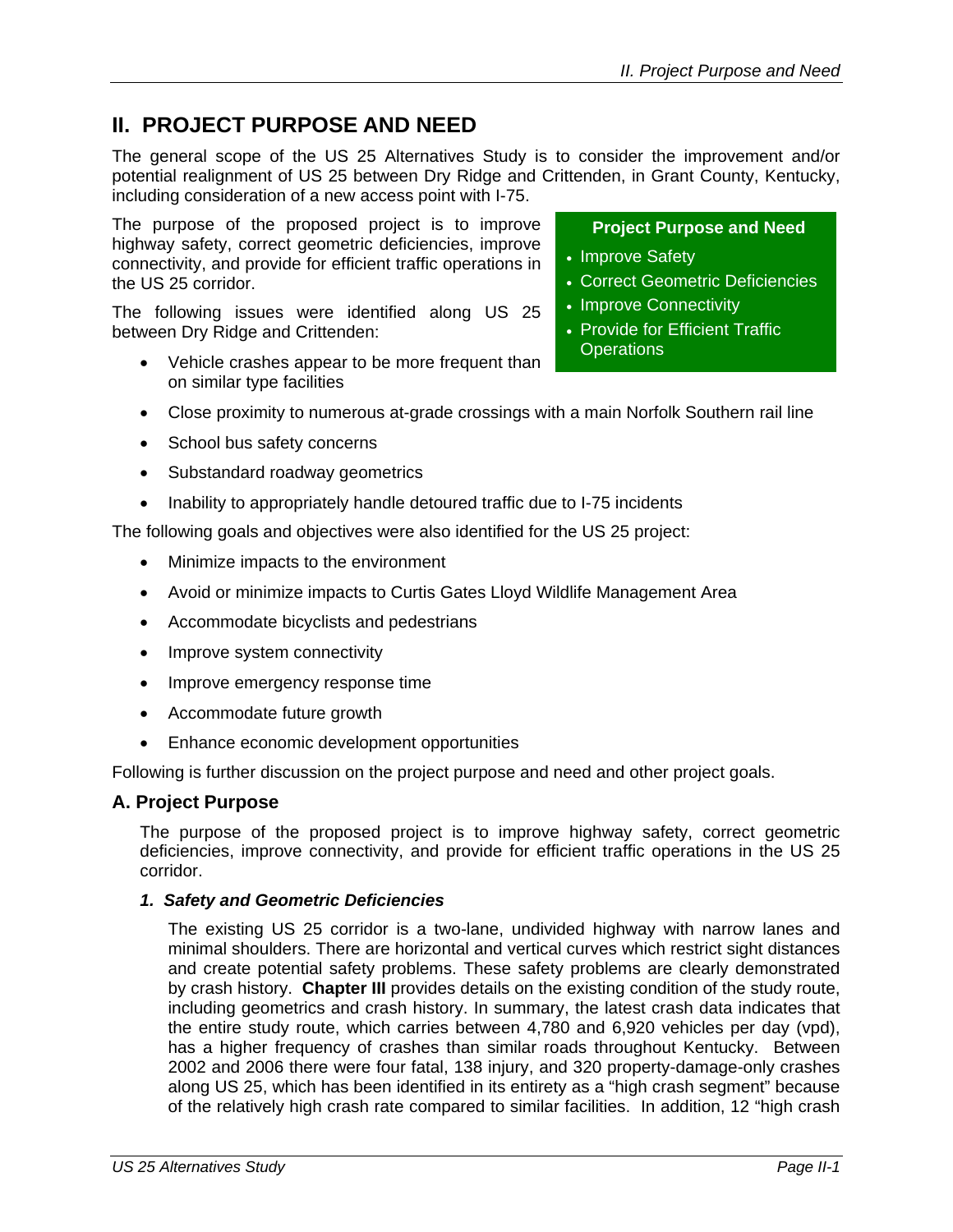spots" were identified along the study corridor. This indicates that crashes are occuring more frequently within these 12 "spot" locations than on other facilities of the same type.

US 25 was constructed as one of the early roadways in Grant County and has not had a major upgrade. As such, many roadway features, such as horizontal and vertical curves, lane widths, and shoulders, do not meet today's standards. These substandard geometrics are likely one of the causes or are at least contributing factors to the 113 rear-end crashes, 107 single vehicle accidents, and 107 angle crashes experienced along the study portion of US 25 between 2002 and 2006.

These geometric deficiencies can be particularly problematic at intersections, as noted by several high crash spots identified at intersections. Most intersections along US 25 do not have left or right turn lanes that allow turning vehicles to move out of the through lane, requiring through traffic to slow or stop and creating potentially unsafe conditions.

One of the greatest concerns is the number of at-grade railroad crossings in close proximity or directly adjacent to US 25. The limited stacking space between US 25 and the rail line can create an unsafe condition. When the crossing is blocked by the train, traffic backs up on US 25. Without proper storage lanes for left and right turns, this can create congestion and unsafe conditions.

School bus routes frequent US 25 and use the at-grade crossings, magnifying safety concerns.

#### *2. Improve Connectivity*

US 25 is located between I-75 to the west and the rail line to the east between Dry Ridge and Crittenden. While US 25 and I-75 provide good north-south movement, there are limited east-west connections. Additionally, there are no grade-separated connections over the railroad in the study area. The lack of good east-west connections reduces the potential for further use of lands east of the railroad and west of I-75 and can hinder emergency response to these areas.

#### *3. Provide for Efficient Traffic Operations*

In addition to safety concerns at intersections without adequate turn lanes, traffic operations along US 25 can be severely impacted if a turning vehicle blocks traffic waiting to turn onto the cross street. Traffic operations are made worse when a train is crossing one of the intersecting streets with US 25. US 25 serves a host of different users from people going to/from work or school, trucks moving goods, recreation enthusiasts, and local residents as part of their everyday life. Improving traffic operations will make moving around and through Grant County much easier for all these users.

#### **B. Other Desirable Goals**

As improvement plans are made for US 25, other important goals should be considered. These goals were identified by the technical analysis and in consultation through the public involvement and agency coordination processes.

- **Minimize Impacts to the Environment** Of primary importance is balancing the need for improvements along the US 25 corridor with the protection and preservation of sensitive environmental resources. Some improvements may involve impacts to these resources, and attempts should be made to minimize any impacts. In addition, any improvements should be designed to fit within the context of adjoining land uses.
- **Avoid or Minimize Impacts to Curtis Gates Lloyd Wildlife Management Area** The Lloyd WMA, located adjacent to US 25 near KY 491 in the northern portion of the study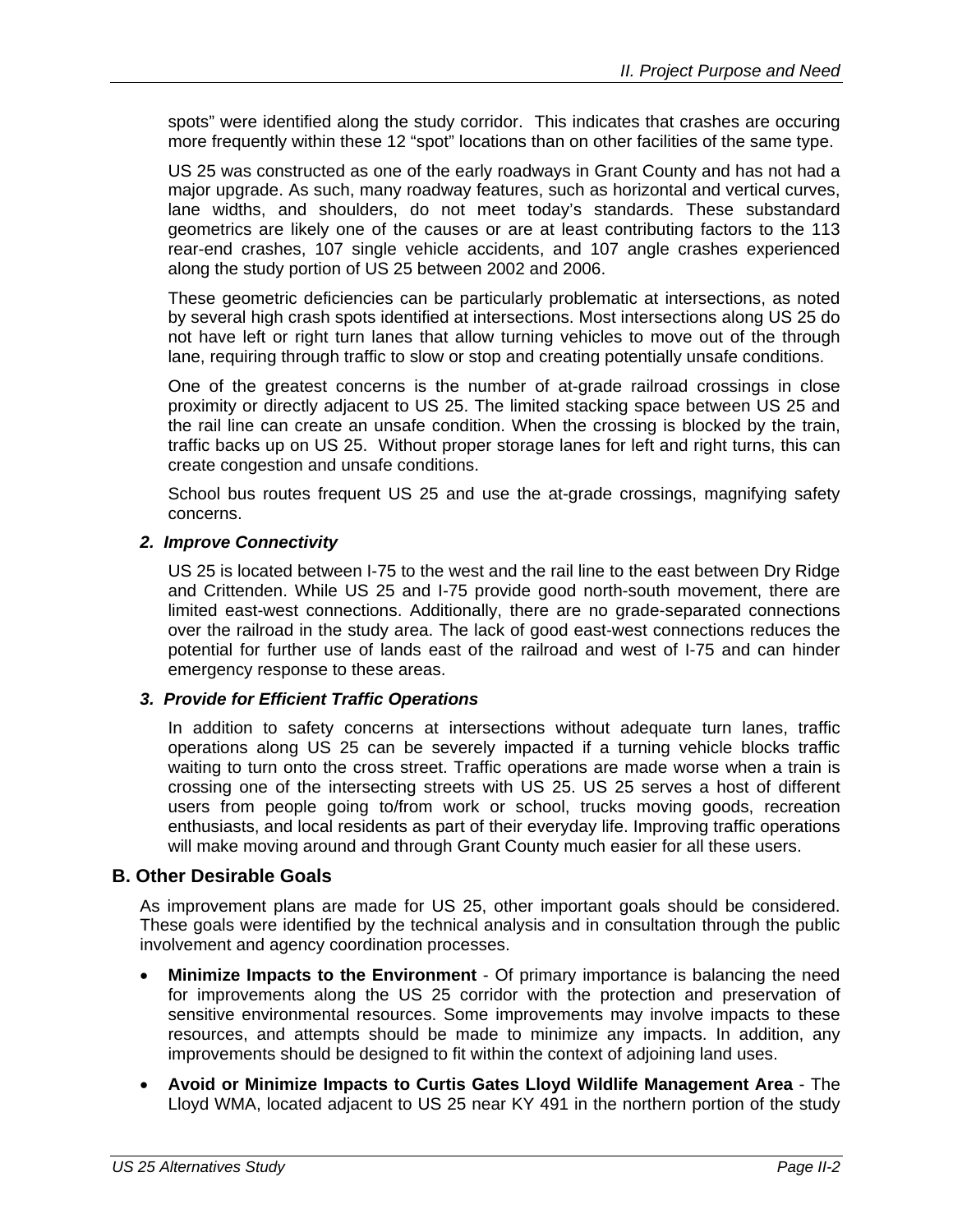area, is a particularly important resource. The WMA is approximately 1,176 acres in size and consists of a mix of woods, open fields in rolling terrain, Leary Lake, and one of the state's oldest forest stands. At least two tracts of old growth forest are located in the WMA. The Kentucky Department of Fish and Wildlife Resources owns the WMA and ensures that wildlife management objectives are utilized to preserve and protect wildlife in their natural habitat and to create, enhance, and sustain new habitats and populations. The WMA provides outdoor public recreation and educational opportunities for area residents and tourists. US 25 runs through and adjacent to the WMA. Efforts should be made to avoid or minimize impacts to this valuable resource.

- **Accommodate Bicyclists and Pedestrians** Except on the northerly section, there are presently no accommodations for bicyclists and pedestrians. As improvements are developed, consideration should be given to accommodating bicycles and pedestrians. Such improvements should be connected to an overall state, county, or local plan.
- **Improve System Connectivity** Grant County is between the expanding Northern Kentucky area and Lexington/Georgetown. As such, travel to, from, and through this area should increase over time. Any US 25 improvements should attempt to provide grade-separated connections over the railroad in conjunction with increased east-west connectivity.
- **Improve Emergency Response Time** The lack of good east-west links limit emergency access to I-75 and US 25. When there is an incident along I-75 between Crittenden and Dry Ridge, it can be difficult for emergency vehicles to get to the scene. Because there is no median cut on I-75 for them to turn around, they must use the adjacent interchanges. During incidents, traffic can back up all along US 25 as well.
- **Accommodate Future Growth** Grant County has experienced growth in the US 25 corridor and there are expectations of continued growth. Any improvements should consider future land use locally and countywide. Understanding these expectations will help insure properly and safely defined access points and adequate capacity to accommodate growth.
- **Enhance Economic Development Opportunities** Transportation infrastructure is key for economic development. As Northern Kentucky continues to expand, Grant County will see increased development pressure. US 25 improvements should be designed to support economic growth both regionally and locally by increasing access to potential development sites and improving traffic flow to and from existing facilities.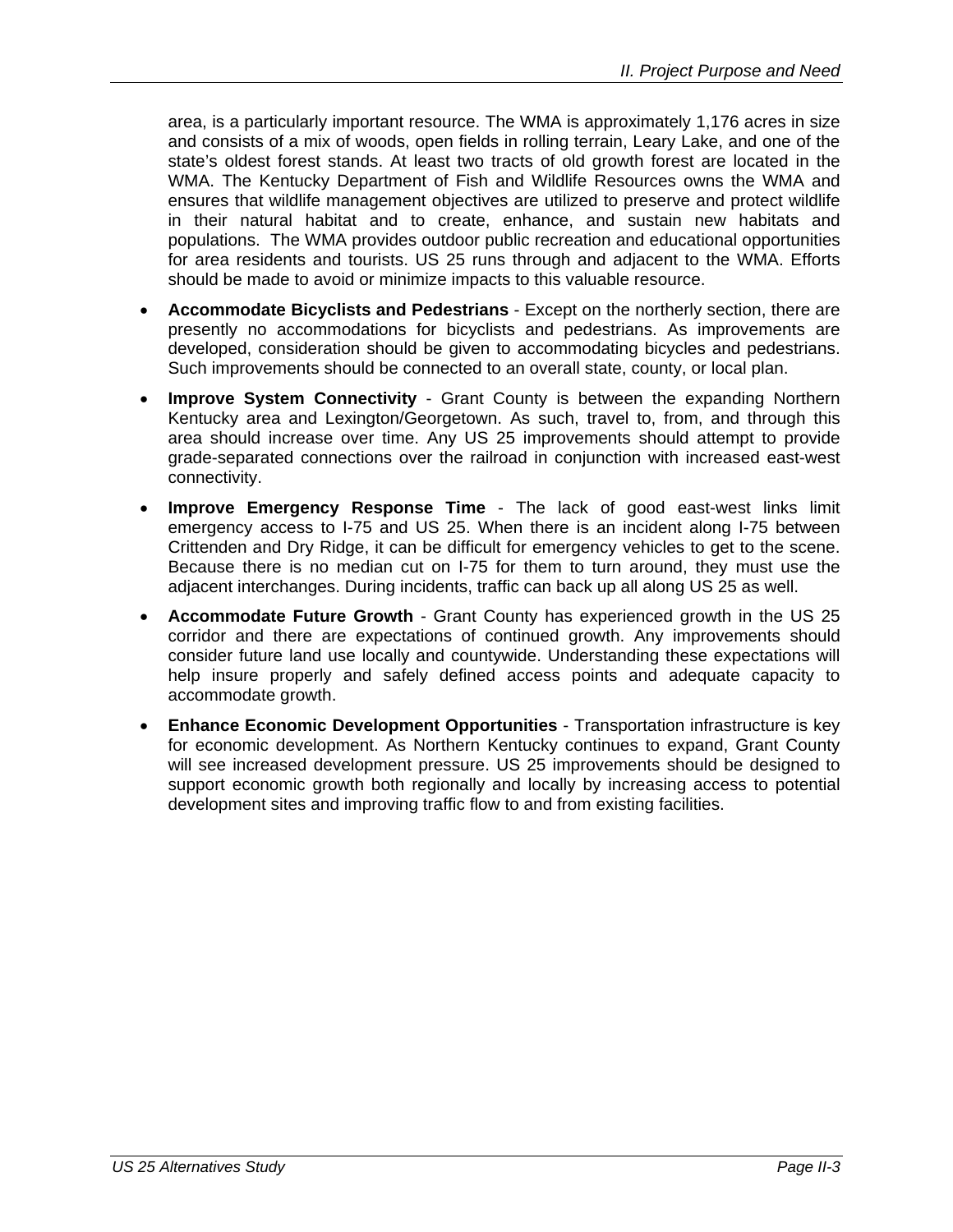## **III. EXISTING CONDITIONS**

Characteristics of US 25 and the other state highways in the study area are identified in the following sections. Information is included about highway systems, geometric characteristics, bridges, traffic conditions, crash history, railroad crossings, and planned highway improvements. Roadway information is summarized from the KYTC Highway Information System (HIS) database. Photographs of some features in the study area are contained in **Appendix B**.

Project area roadways considered as part of this analysis are presented below in **Table 3.1**. These roadways were selected because they were deemed most important to the overall transportation system in the study area. Specifically, they are the primary traffic carriers within the project area. In addition, portions of these roadways could become part of a proposed improvement between Dry Ridge and Crittenden. In some cases, maps and tables may include roadway segments that fall outside the segments defined in **Table 3.1**.

| Route         | <b>Begin Milepoint</b> | <b>End Milepoint</b> |
|---------------|------------------------|----------------------|
| <b>US 25</b>  | 14.449                 | 23.961               |
| <b>US 25X</b> | 0.000                  | 2.239                |
| KY 491        | 2.844                  | 5.423                |
| KY 1994       | 1.349                  | 3.934                |
| KY 2942       | 3.123                  | 4.097                |

**Table 3.1 – Major Study Area Routes** 

It is important to note that the segment of interest for this study is US 25 between MP 16.082 and MP 23.961. This portion, which lies between US 25X (the business route) in Dry Ridge and the Kenton County line in Crittenden, will be referred to as the study portion of US 25. MP 14.449 to MP 16.082 is part of the bypass that was completed in October 2005 and, like US 25X, is important to evaluate, but it is not the focus of this study effort.

#### **A. Highway Systems**

Major highway systems information is shown in **Table 3.2** in **Appendix C**, including the State Primary Road System, Functional Classification System, National Highway System (NHS), National Truck Network (NN), Designated Truck Weight Class, and others. Major highway systems information is summarized here:

• State-maintained roads in Kentucky are categorized under the State Primary Road System, ranging from the highest order classification to the lowest as follows: State Primary Routes, State Secondary Routes, Rural Secondary Routes, and Supplemental Roads. State Primary Routes are those routes which are considered to be long-distance, high-volume intrastate routes that are of statewide significance. Mobility is the prime function of the routes that can be distinguished by high trafficcarrying capacity. These routes link major urban centers within the state and/or serve as major regional corridors.

The study portion of US 25 is currently classified as a State Secondary Route.

• One of 13 functional classification categories is assigned to each state-maintained road in Kentucky, based on the function that each road provides and whether the road is an urban or rural road. These are classified from highest to lowest and by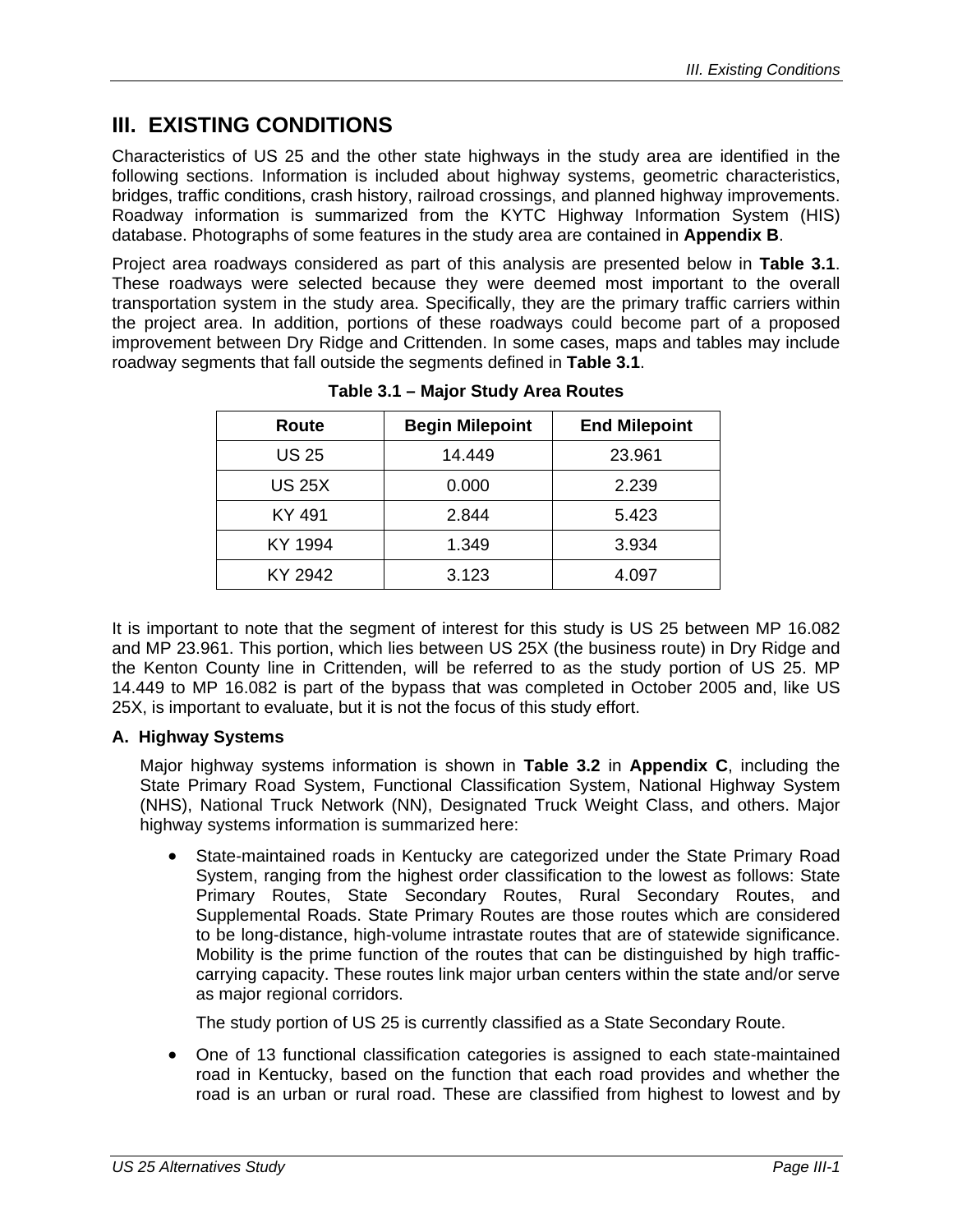geographic designation as: Rural Interstate, Urban Interstate, Other Rural Freeways and Expressways (Principal Arterial), Other Urban Freeways and Expressways (Principal Arterial), Other Rural Principal Arterial, Other Urban Principal Arterial, Rural Minor Arterial, Urban Minor Arterial, Rural Major Collector, Rural Minor Collector, Urban Collector, Rural Local, and Urban Local.

The study portion of US 25 is classified as a Rural Major Collector.

• The NHS was first established in 1991 by the Intermodal Surface Transportation Efficiency Act. It includes the Interstate Highway System and other significant Principal Arterial roads important to the nation's economy, defense, and mobility.

There are no NHS routes in the study area.

• The NN includes roads specifically designated for use by commercial trucks with increased dimensions (102 inches wide; 13 feet, 6 inches high; semi-trailers up to 53 feet long; and trailers up to 28 feet long – not to exceed two trailers per truck).

In the study area, there are no NN routes.

• Kentucky Revised Statutes impose weight limits on the state-maintained highway system. There are three weight classification limits: AAA – 80,000 lbs. maximum gross vehicle weight;  $AA - 62,000$  lbs. maximum gross vehicle weight; and  $A -$ 44,000 lbs. maximum gross vehicle weight. [NOTE: For special circumstances, occasional exceptions may be granted for over-dimensional or overweight vehicles by permits issued by the KYTC, Division of Motor Carriers.]

The study portion of US 25 has a weight classification limit of AAA.

#### **B. Geometric Characteristics**

Geometric characteristics for major routes in the study area are shown in **Table 3.3** in **Appendix C**, including the number of lanes, lane widths, shoulder widths, shoulder type, route speed limits, roadway type, local terrain, and pavement type. The study portion of US 25 has the following characteristics:

- A combination of two 10 to 11 foot lanes
- Shoulders from 1 to 2 feet of bituminous type, excluding the curbed section from MP 22.576 to MP 23.320 in Crittenden
- An undivided highway cross section
- Rolling terrain
- Composite pavement
- Posted speeds limits ranging from 35 to 55 mph



*Typical view along US 25* 

#### **C. Bridges**

According to the KYTC, a bridge structure is eligible for federal rehabilitation funds when it meets two criteria: the bridge has a sufficiency rating below 50.0 and the bridge is considered either structurally deficient or functionally obsolete. Structurally deficient bridges cannot carry the weight they were originally designed to carry. Bridges are considered functionally obsolete if they do not meet geometric design standards of today.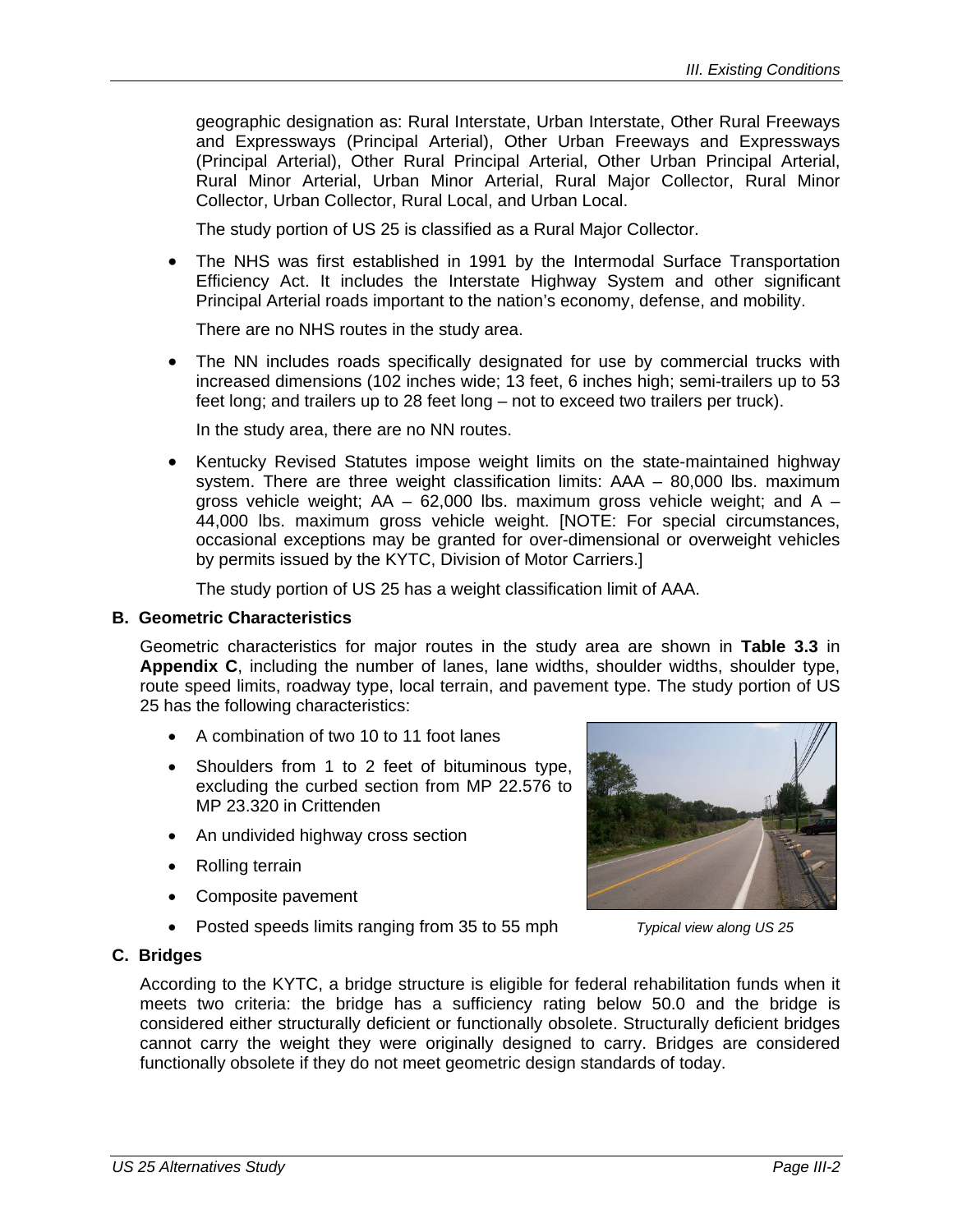There is one structure (Bridge No. 041B00038) along the study portion of US 25. This bridge, located at MP 22.770, is 146 feet long with three spans of pre-stressed concrete continuous stringer/multi-beam or girder. This structure has a sufficiency rating of 80.8. It is not listed as structurally deficient or functionally obsolete in the KYTC State Bridge Inventory (March 2006).

Two other bridges exist along routes of consideration for this study. Bridge No. 041B00050 along KY 1994 (MP 3.48) passes over I-75. Bridge No. 041B00051 along KY 2942 (MP 3.90) also passes over I-75. According to the KYTC State Bridge Inventory (March 2006), both structures have sufficiency ratings over 90, and neither is listed as structurally deficient or functionally obsolete.

#### **D. Traffic and Operational Measures**

Existing (Year 2007) and estimated future (Year 2030) traffic and operational conditions for each major route in the study area have been identified and are discussed in the following subsections.

#### *1. Existing Traffic Volumes (Year 2007)*

Existing traffic volumes (Year 2007) for segments of the study area routes were summarized based primarily on information provided in the HIS database. Existing truck percentages were determined for the study area routes using HIS data and the KYTC default values based on the functional classification of the segment. Year 2007 traffic characteristics for all major state routes in the study area are shown in **Figure 3.1** in **Appendix A** and **Table 3.4** in **Appendix C**.

Traffic volumes along existing US 25 in the study area range between 4,780 and 6,920 vehicles per day (vpd). Existing truck percentages are approximately 2 percent of the total traffic along the study route.

#### *2. Existing Level of Service (Year 2007)*

The level of service (LOS) is a qualitative measure of highway traffic conditions, as defined in the *2000 Highway Capacity Manual*, published by the Transportation Research Board. Individual levels of service characterize these conditions in terms of speed, travel time, freedom to maneuver, traffic interruptions, and comfort and convenience. Six levels of service are defined and given letter designations from A to F, with LOS A as the best condition, representing free flow conditions, and LOS F as the worst condition, representing severe congestion and/or time delays. Typically, a minimum of LOS D is considered acceptable in urban areas and LOS C is considered acceptable in rural areas.

**Figure 3.1** in **Appendix A** and **Table 3.4** in **Appendix C** show the existing LOS calculated for segments of each route in the study area. The study portion of US 25 in Grant County operates predominately from LOS D to LOS E, with the exception of 1.2 miles through Crittenden which are operating at LOS B.

#### *3. Estimated Future Traffic (Year 2030) Based on Historic Growth*

Year 2030 traffic was estimated using historic growth rates based on KYTC's historic traffic counts for each study area route. Future transportation improvements were not taken into consideration. Traffic along US 25 was forecast with a compounded annual growth rate of 2.5 percent through Year 2030, resulting in an increase of nearly 50 percent from 2007 to 2030. Projected future year traffic volumes are shown in **Figure 3.2**  in **Appendix A** and **Table 3.4** in **Appendix C**.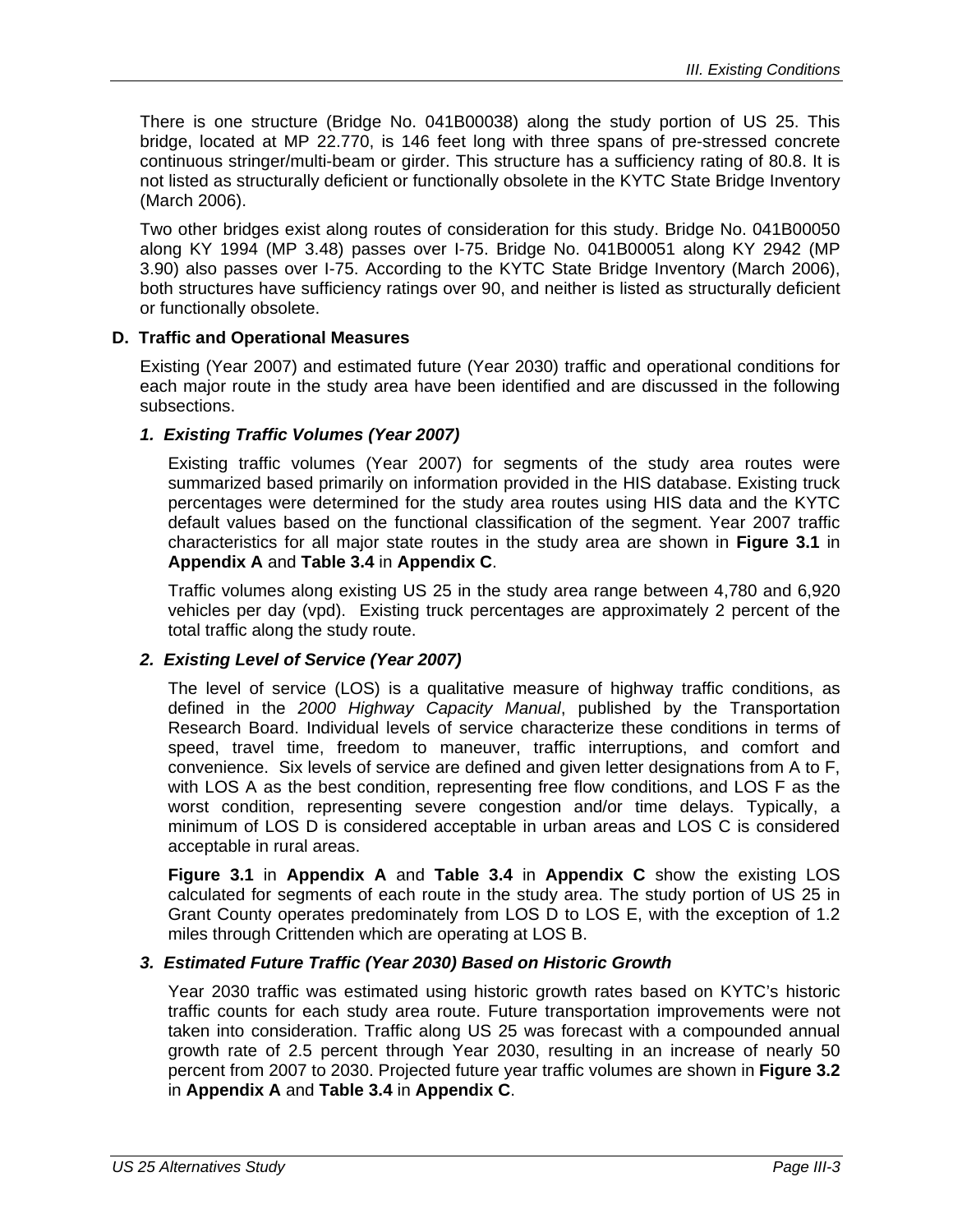#### *4. Estimated Future Level of Service (Year 2030) Based on Historic Growth*

Level of Service is expected to remain the same along the study portion of US 25 through the Year 2030. The estimated future LOS is shown for the study area in **Figure 3.2** in **Appendix A** and **Table 3.4** in **Appendix C**.

While LOS is expected to remain the same in the future (through Year 2030), the current LOS, which ranges from D to E for most of the study corridor, is considered unacceptable for the rural route. It is also important to consider the routes ability to handle detoured I-75 traffic when there is an incident on the interstate. With already congested conditions, the route would have difficulty accommodating more traffic. This is a primary concern for US 25, as mentioned in **Chapter II**.

#### **E. Crash Analysis**

Crash records were collected from KYTC for major state routes in the project area over a five-year period (2002 - 2006). The location of crashes with valid milepoint designations, recorded in the HIS database, are shown by corridor segment in **Table 3.5** in **Appendix C** and by spot locations (0.1 miles in length) in **Table 3.6** in **Appendix C**.

A spot location or segment of roadway is considered to be a high crash location when its crash rate is higher than the average crash rate for similar roads in the state. This is measured by the critical rate factor (CRF), the ratio of the crash rate for the spot or segment compared to the average crash rate for similar roads. When the CFR is greater than 1.0, crashes may not be occurring randomly at a given location. The CFRs are based on formulas published by the Kentucky Transporation Center.

As part of the crash analysis process, each crash was classified into one of three categories based on the degree of severity: fatal, injury, or property-damage-only. During the period studied, there were four fatal, 138 injury, and 320 property-damage-only crashes reported along the study portion of US 25.

**Figure 3.3** in **Appendix A** displays the severity and location of crashes, identified high crash segments and spots (CRF > 1.0), and other crash details. As shown, 12 high crash spots were identified along the study portion of US 25. It is also very important to note that the entire route was identified as a high crash segment. This is depicted by the CRF > 1.0 for each study route segment, as shown in **Table 3.5** in **Appendix C**.

#### **F. Adequacy Ratings**

The KYTC HIS database provides an adequacy rating percentile for many major routes. The composite rating is based on the condition, safety, and service component scores of the route, as described below:

- The Condition Index, based solely on the condition of the road's pavement
- The Safety Index, based on lane width, shoulder width, median widths, alignment, and critical rate factor (CRF)
- The Service Index, based on the route's volume-to-capacity (V/C) ratio (a measure of congestion) and access control

These components are given equal weight in the calculation of the Composite Adequacy Rating.

**Figure 3.4** in **Appendix A** and **Table 3.7** in **Appendix C** depict the adequacy ratings assigned to the study portion of US 25 and the percentile group, divided into fourths (Poor, Fair, Good, and Very Good). If a road or road segment falls into the lowest percentile group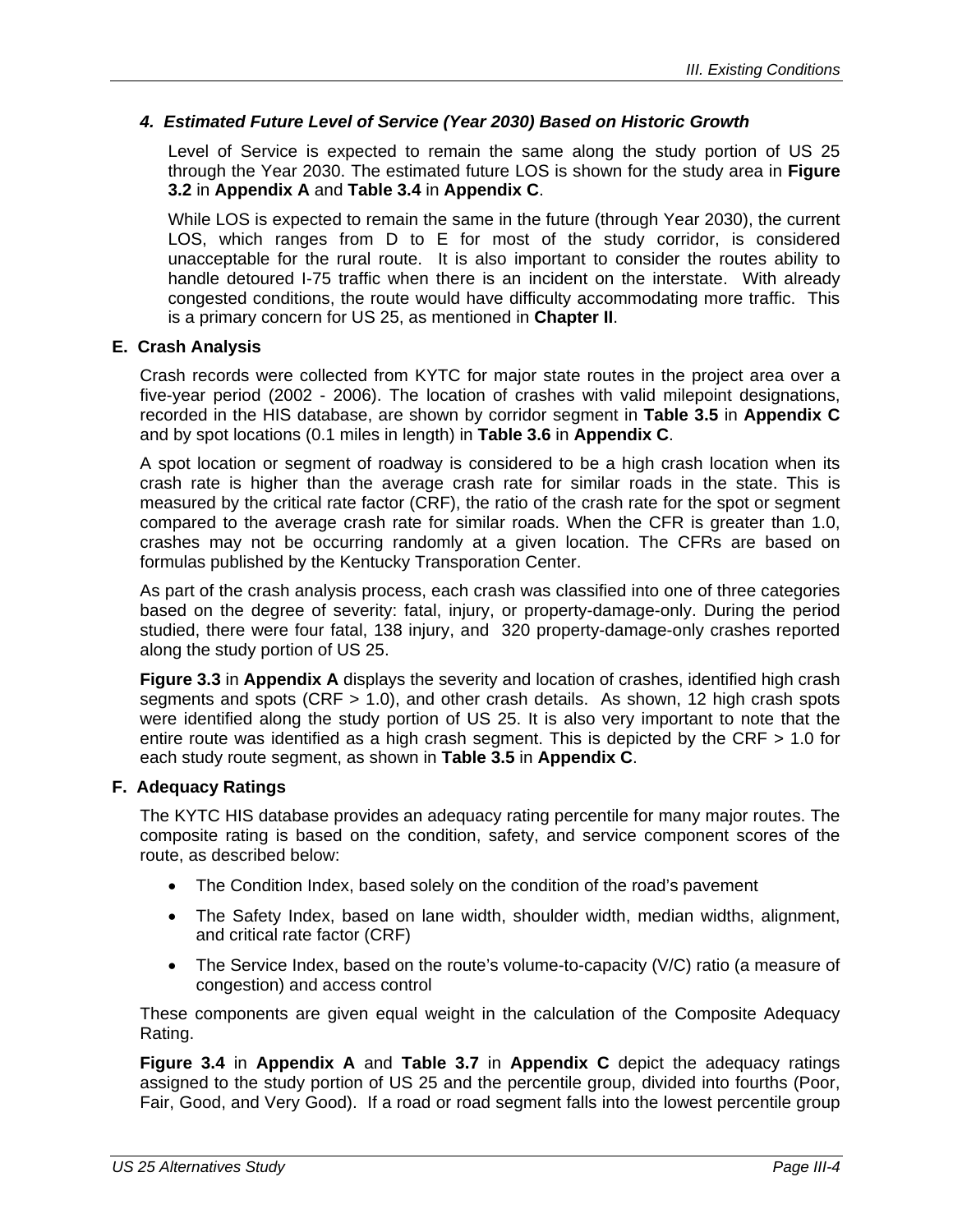(Poor), this indicates that a problem may exist that merits further investigation. As shown in this figure and table, the ratings for the majority of the study area is either Poor (0 percent to 24.9 percent) or Good (50 percent to 74.9 percent). US 25 is rated as Good between the Dry Ridge Bypass and KY 2942, Fair between KY 2942 and KY 491 (Violet Road), and Poor between KY 491 (Violet Road) and the county line. **Table 3.7** in **Appendix C** shows that the Service Component, which is based on congestion and access control, and the Condition Compent, which is based on pavement condition, contributed positively to the Composite Adequacy Rating for the study route. The Safety Component, however, was relatively low for segments of the study route which warrants consideration of improvements to US 25 since safety is one of the primary purposes for the proposed project.

#### **G. Railroad Crossings**

The study portion of US 25 parallels and crosses the Norfolk Southern Railroad, which lies in close proximity to the highway. There are 14 railroad crossings in the corridor, as shown in **Figure 3.5** in **Appendix A**.

#### **H. Programmed Highway Improvements**

While no improvements are programmed for the study portion of US 25, four other projects are planned and programmed for Grant County in KYTC's 2008 Recommended Highway Plan, as summarized in **Table 3.8** in **Appendix C**. Major activities include:

- \$5.2 million for construction activities for the relocation of KY 22 from US 25 to I-75 via Barnes Road Corridor (Item No. 06-165.00)
- \$1.2 million for construction activities for the safety of construction of bridge on Eagle Tunnel Road at CSX Tunnel Northwest of Junction KY 467 West of Folsom (Item No. 06-190.00)
- \$5.2 million for construction activities for the replacement of the bridge and approaches at Norfolk Southern System and Park Road 0.4 miles south of Junction KY 22 (Item No. 06-1049.00)
- \$1.69 million for right-of-way, utility relocation, and construction activities for the replacement of the bridge and approaches on Stringtown Road in Corinth over Norfolk Southern Railroad 0.1 mile east of Junction US 25 (Item No. 06-1059.00)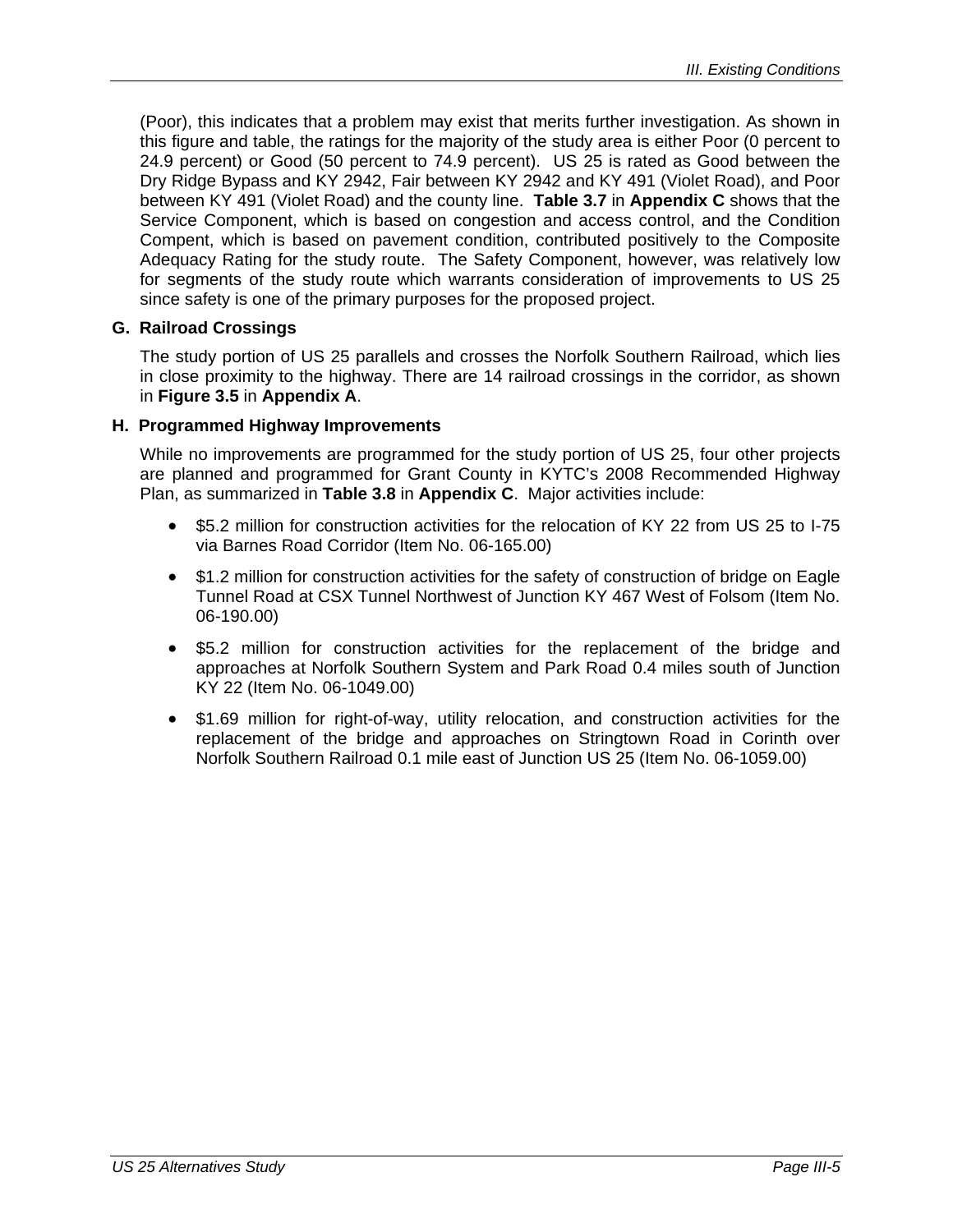## **IV. ENVIRONMENTAL OVERVIEW**

This chapter provides a summary of environmental issues located in the US 25 study area. In the summer of 2007, teams of specialists performed data analysis and field surveys of the

project area to identify key natural, cultural, and noiserelated environmental features associated with this study. The following sections present the findings of these investigations. **Figure 4.1** in **Appendix A**, a map detailing the discussed features, is presented at the end of this chapter.

#### **Environmental Components**

Natural Environment Cultural Resources Noise Impacts

#### **A. Natural Environment**

This section presents the summary findings of the field review completed by Third Rock Consultants, LLC. Air quality, aquatic and terrestrial resources, threatened and endangered species, socioeconomic data, and underground storage tank/hazardous materials components were reviewed and documented in an Environmental Overview technical report, presented in its entirety in **Appendix D**.

Grant County is located in the hills of the Bluegrass ecoregion of the Interior Plateau of Kentucky. Most of the study area is in a rural setting. As US 25 approaches Crittenden, the study area becomes much more developed with numerous businesses, homes, and apartment buildings. Towards Dry Ridge to the south, the study area becomes more rural, with large farms, several churches, and various residences, including several large mobile home parks east of the road. US 25 in the study area follows mostly along open ridgetops with some undulations. Travelling east on other roads in the study area, the terrain becomes much more undulating with large farms located on the ridgetops above forested headwater tributaries of various streams.

Based upon the preliminary data research and subsequent field reconnaissance, environmental concerns for the proposed project are typical for a predominantly rural corridor with small urban concentrations. Other than the presence of a large wildlife management area in the study area, no significant environmental concerns were noted.

Alternatives arising from the planning study are not anticipated to have a negative cumulative impact upon air quality.

Impacts to aquatic resources are likely for any alternative that deviates significantly from the current US 25 centerline. Stream crossings may require US Army Corps of Engineers Section 404 and Kentucky Division of Water Section 401 permits. If any wetlands are impacted by a proposed alternative, they should be delineated and their jurisdictional status determined.

Curtis Gates Lloyd Wildlife Management Area (WMA) is located near KY 491 just south of Crittenden. It is approximately 1,176 acres in size and consists of a mix of woods, open fields in rolling terrain, and a lake (Leary Lake). This WMA contains one of the state's oldest forest stands. At least two tracts of old growth forest are located in the WMA. The Kentucky Department of Fish and Wildlife Resources, which owns the WMA, ensures that wildlife management objectives are utilized to preserve and protect wildlife in their natural habitat and to create, enhance, and sustain new habitats and populations. The WMA provides outdoor public recreation and educational opportunities for area residents and tourists and includes features such as several shooting ranges, a clubhouse, trails, and an archery range. Significant populations of deer, turkey, rabbit, and squirrel are located in the WMA and may be hunted on 929 acres of the WMA. US 25 and the Norfolk Southern railroad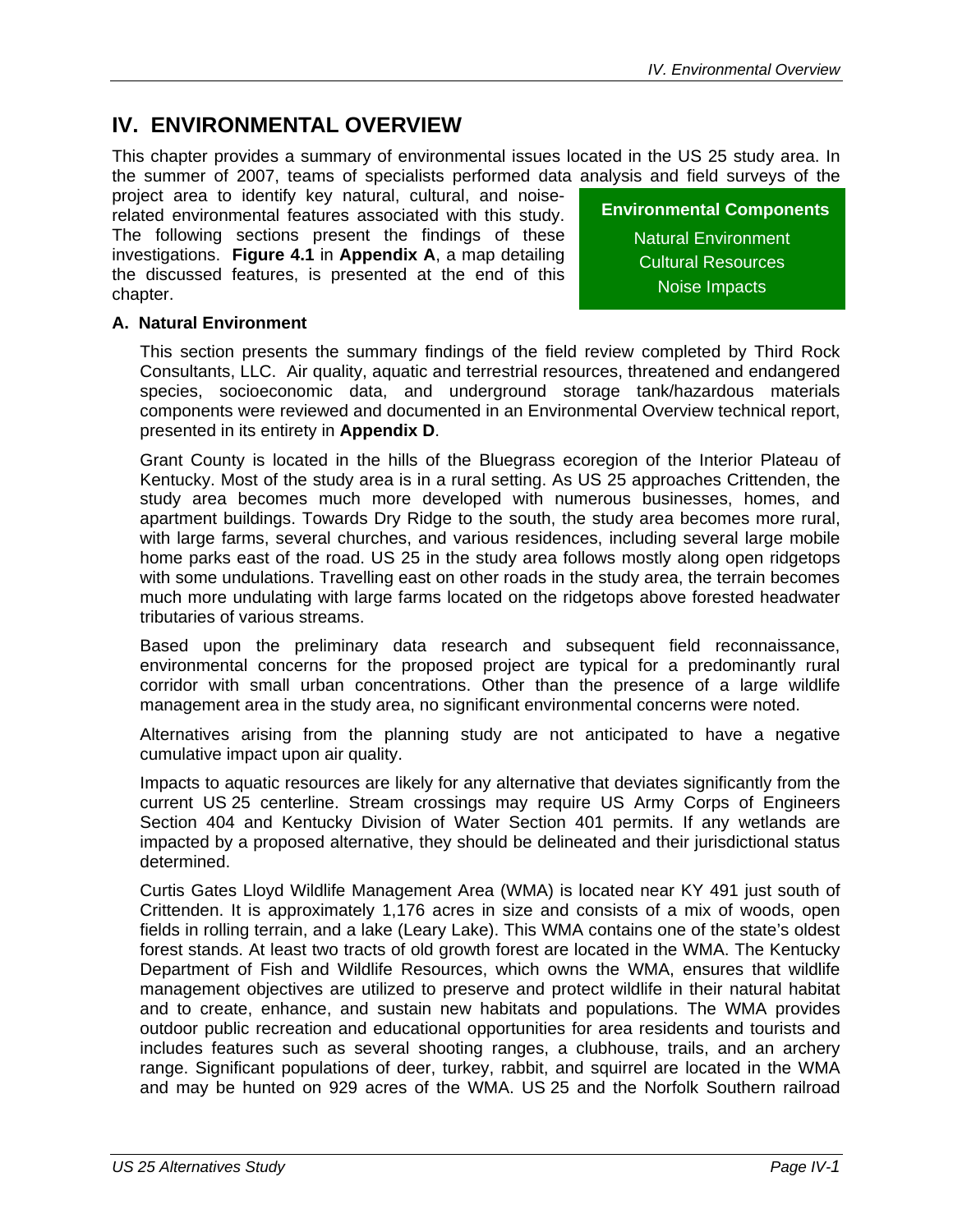cross through the WMA near its westernmost tip, dividing this small section from the main portion. **Appendix D** contains a Kentucky Fish and Wildlife Resources official map.

Roosting and foraging habitat for the Indiana bat is present throughout the study area. The best habitat is located within the Wildlife Management Area. Avoiding the WMA, however, will not eliminate impacts to bat habitat. Nearly all of the stream bottoms were forested, providing excellent roosting and foraging habitat for this species. To comply with Section 7 of the Endangered Species Act for Indiana bat, potential impacts may be addressed in one of three ways: a biological assessment to determine presence/absence of the species may be conducted between May 15 and August 15; tree cutting may be restricted to the period between October 15 and March 31; or KYTC may pay for the acquisition of any summer maternity habitat (roost trees) under its Programmatic Biological Opinion Agreement with the US Fish and Wildlife Service.

Habitat favorable for the growth of running buffalo clover is present in portions of the study area. These areas include cemeteries, the potentially historic homestead near Dry Ridge, and forest/field edges on farms or in the Lloyd WMA. The species may also be found along gravel bars and edges of partially shaded ephemeral streams, which are located throughout the study area. The species flowers in early to mid-spring. Upon development of alternatives, a biological assessment of these areas should be conducted to determine presence/absence of the species should any of the alternatives impact these areas.

Several historic properties are also located along US 25 (although their identification was outside the scope of this study effort).

Impact to the WMA, park, or any historic properties would invoke Section 4(f) under the Department of Transportation Act of 1966 (re-codified in 1983) (49 USC 1653(f)).

In 2005, Section 4(f) was amended to allow approval of transportation projects that have a de minimis impact on lands or resources impacted by Section 4(f). De minimis impacts are defined as those impacts that do not adversely affect the activities, features, and attributes that qualify the resource for protection under Section 4(f). For the proposed project, acquisition of small portions of land from either the park or the WMA may be determined by FHWA to be de minimis. Minimizing impacts to both these resources should be considered during development of possible alternatives.

The Grant County Fiscal Court received Land and Water Conservation Fund Act (LWCFA) monies in 1998 or 1999 for the Grant County Park to construct trails. Therefore, any impact to the Grant County Park would require mitigation as set forth in the act.

Section 6(f) of the Land and Water Conservation Fund Act of 1965 (16 U.S.C. 4601-4) established a funding source for both federal acquisition of park and recreation lands and matching grants to state and local governments for recreation planning, acquisition, and development. It set requirements for state planning and provided a formula for allocating annual LWCFA appropriations to the states. Section 6(f) concerns transportation projects that propose impacts to, or the permanent conversion of, outdoor recreation property that was acquired or developed with LWCFA grant assistance, which is distributed by the Interagency Committee for Outdoor Recreation of the Office of the Interagency Committee in Washington, DC.

Any right-of-way taking from a public park that has received LWCFA funding is considered a Section 6(f) impact. A 6(f) impact requires coordination with, and approval from, the US National Park Service and US Department of the Interior and the replacement of acquired property with an equal amount of adjacent property. Prior to a right-of-way taking from a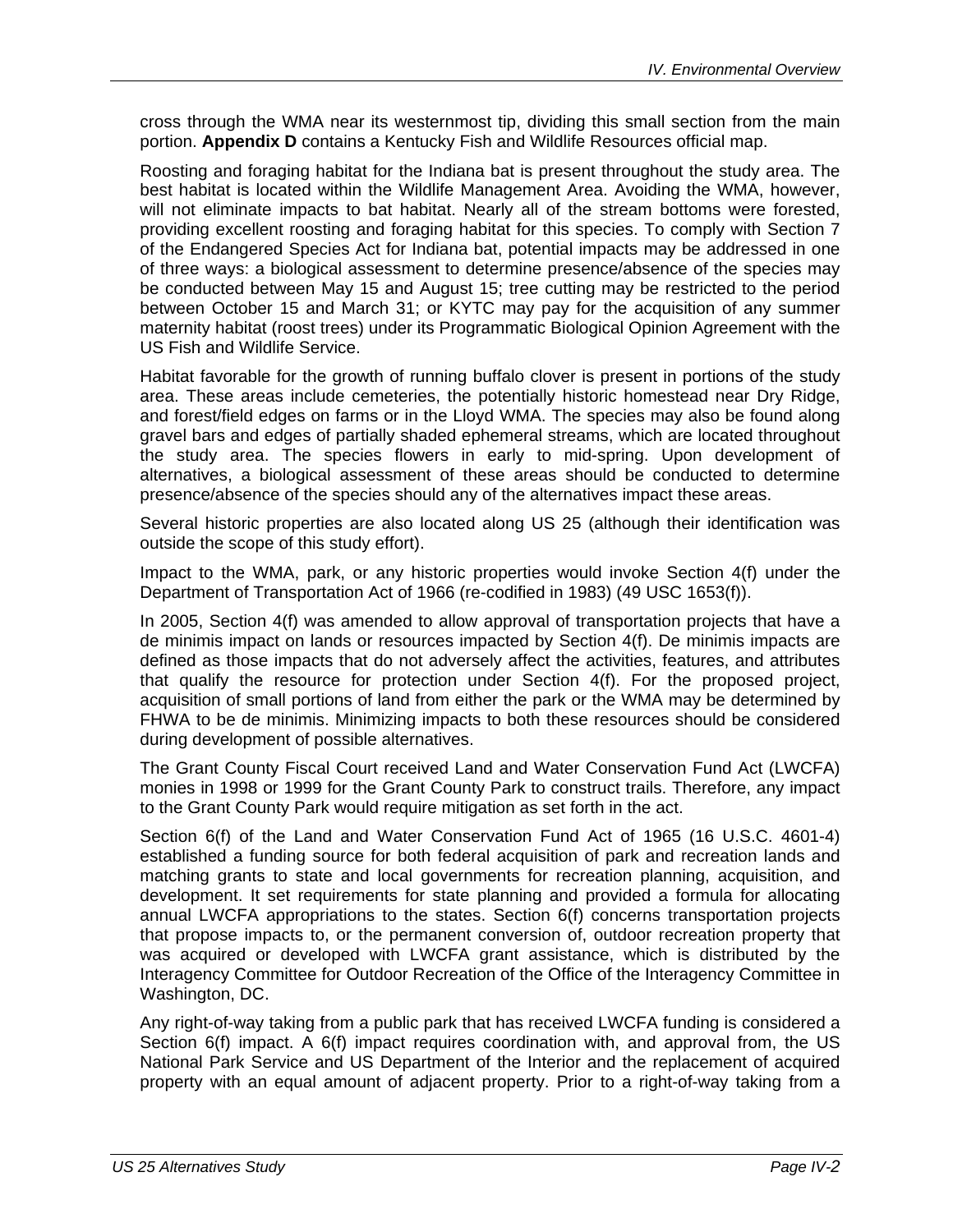park, the Kentucky Transportation Cabinet would be responsible for acquiring acceptable replacement property and transferring ownership to the park.

If there is a use or taking of Section 6(f) property within a 4(f) property, the 6(f) provisions would apply only to the portion of the overall property where the LWCFA funds were used. Thus, it would be possible to have both Section 4(f) and 6(f) impacts to a resource, but the impacts would be defined differently.

Approximately 900 acres of agricultural district land are located within the study area. Agricultural districts are created because they are intended to preserve Kentucky's farmlands and protect against annexation, to some degree. If land enrolled in an agricultural district is condemned by a state agency, the agency must mitigate the impact on the conversion of that land to non-farm (e.g., highway right-of-way) uses. The form of mitigation is not specified and historically has been the same as for any other land acquisition in accordance with the Kentucky Transportation Cabinet's Division of Right-of-Way and Utilities' policies and procedures. Additionally, if an agency wishes to acquire land that is enrolled in an agricultural district, the property owner may request a public hearing by the local soil and water conservation district board of supervisors prior to such acquisition. This right of public hearing does not apply to utilities as defined by KRS 278.080(3) and if they have obtained a certificate of convenience and necessity as required by KRS 278.020(1).

No hazardous materials sites that represent a significant potential hazard were identified in the study area.

According to the Division of Waste Management, there are five registered facilities with 14 identified underground storage tanks (UST) within the area.UST sites can represent a significant cleanup cost liability. Future alignments should consider the potential for significant cleanup costs associated with taking right-of-way associated with UST facilities.

#### **B. Cultural Environment**

This section presents an overview of key cultural resources within the project area. A copy of the Cultural Resources Overview technical report is presented in **Appendix E**.

More than 200 structures over the age of 50 years exist in the study area. These structures would have to be documented in a Cultural Historic study in future phases of any US 25 improvement project. At first glance, it appears most structures would not be eligible for listing on the National Register of Historic Places (NRHP).

There is one structure within the project area, along existing US 25, that is listed on the NRHP, the Sherman Tavern (state number Gr 2). Six additional properties have been surveyed previously but their National Register status was listed as "undetermined" by the Kentucky Heritage Council.

In relation to archaeological sites, the area of potential effect (APE) encompasses three known sites. It is highly likely that additional archaeological sites will be encountered, especially historic sites, due to the importance the US 25 corridor played in the past. The numerous drainages and ridge tops also signal a high likelihood for prehistoric sites. In addition, six potentially historic cemeteries lie within the project area.

#### **C. Noise Environment**

Potential noise-sensitive receptor sites were identified during a field visit to the project area. These areas include trailer parks, schools, a day care facility, residential areas, churches, cemeteries, a park, a campground, and the Curtis Gates Lloyd WMA. The city of Crittenden seems to contain the most transportation-related noise receptors within the study area. No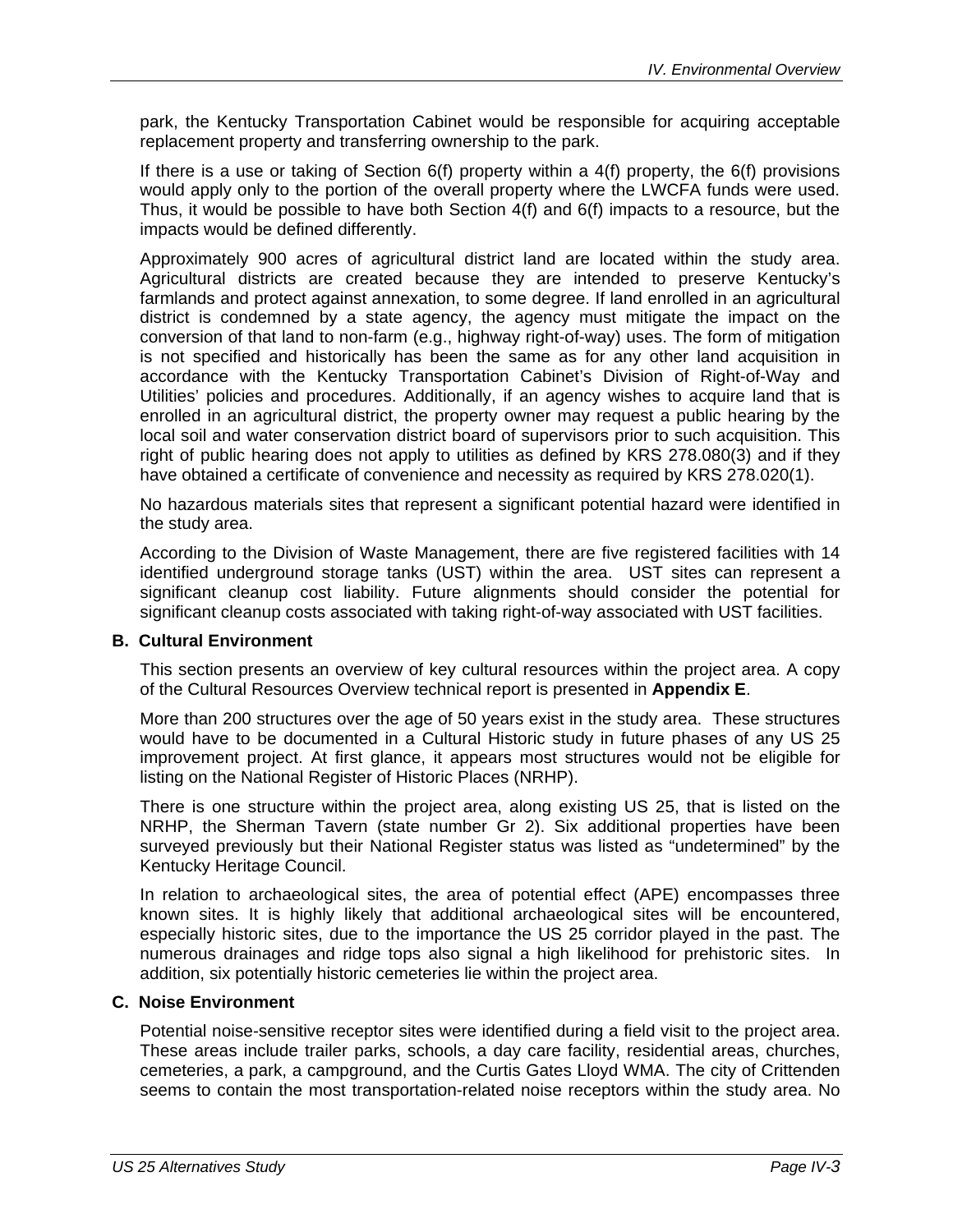significant noise-related impacts are anticipated to result from this project. A Noise Overview technical report documents this review and can be found in **Appendix F**.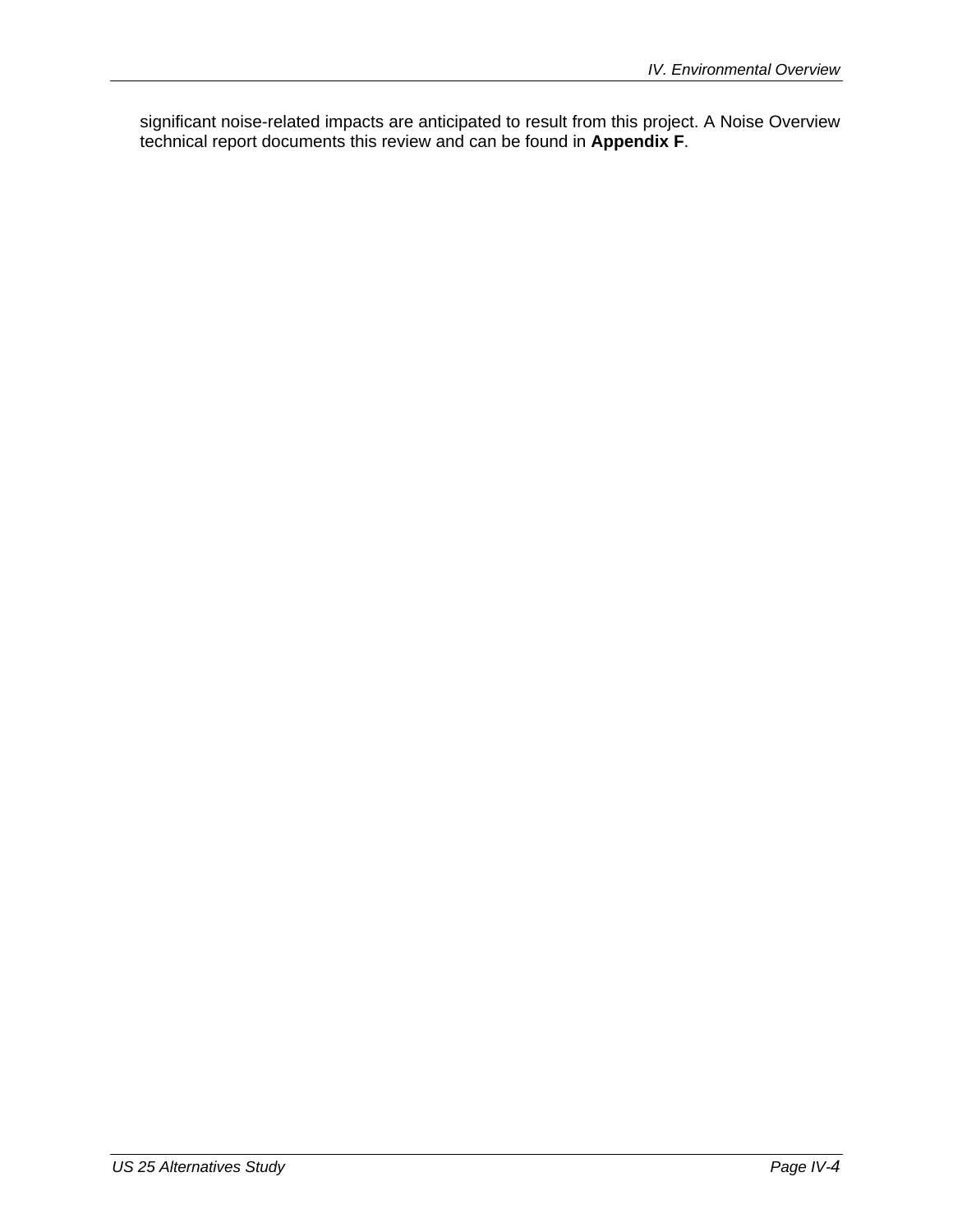## **V. GEOTECHNICAL OVERVIEW**

This chapter presents a summary of the findings of the geotechnical data analyis and the field review completed June 2007. A copy of the full Geotechnical Overview technical report is included in **Appendix G**.

The US 25 corridor is characterized by rolling hills. There are numerous farm ponds in the study area. Several small creeks/branches and wet weather ditches occupy the low lying areas.

According to the United States Geological Survey, US 25 is located on the Ordovician System of the Bluegrass Region physiographic province, with thick deposits of horizontal to slightly dipping interbedded limestone and shale bedrock. This region often exhibits typical karst topography, including sinkholes, sinking streams, streamless valleys, springs, and caverns.

Available mapping identifies one known sinkhole within the study area. It is located east of the Southern Railroad and about ¼ mile north of the intersection of US 25 and KY 1994. US 25 improvement alternatives should avoid the immediate vicinity of the identified sinkhole.

Alternatives located at least ¼ mile east of the Norfolk Southern rail line will have a smaller probability of karst feature development relative to existing US 25.

Three major soil units are present within the study area, including the Eden, Lowell and Nicholson. These soils receive a poor rating for use as roadway fill because of such issues as low strength and shrink-swell issues. The depth to bedrock is often less than 5 feet.

There are no known surface or deep mining activities within the study area.

According to the Division of Waste Management, there are five registered facilities with 14 identified underground storage tanks (UST) within the area.

There are no nine gas wells, and one water well, all in close proximity to US 25.

The soil and rock in the study area are subject to post-construction changes associated with rapid weathering, especially in the presence of water. Flatter than typical fill and cut slopes will likely be required for any improvement project. Deeper fills comprised of native materials may be subject to long-term compression. Achieving adequate compaction on the more plastic soils may be difficult given their moisture sensitivity. Development of alternatives that minimize cuts and fills are preferred to limit the design and construction cost implications of using the native materials.

Shallow depth to bedrock can adversely affect cut/fill quantities, increase excavation costs, and result in additional design and inspection requirements. Deeper cuts may also extend into bedrock requiring potential mixed face slope designs and/or encounter zones of weathered rock, requiring special consideration. Stability of permanent rock slopes should be readily engineered and constructed. Areas comprised mostly of limestone will likely require blasting to allow efficient excavation.

Significant changes to grades adjacent to the Norfolk Southern Railroad may adversely affect the railroad embankment. Alternatives utilizing minimal earthwork operations near the railroad right of way are recommended.

If alternatives cross North Fork Middle Fork Grassy Creek, structures could be adversely impacted by shallow groundwater and/or the presence of soft/wet soils.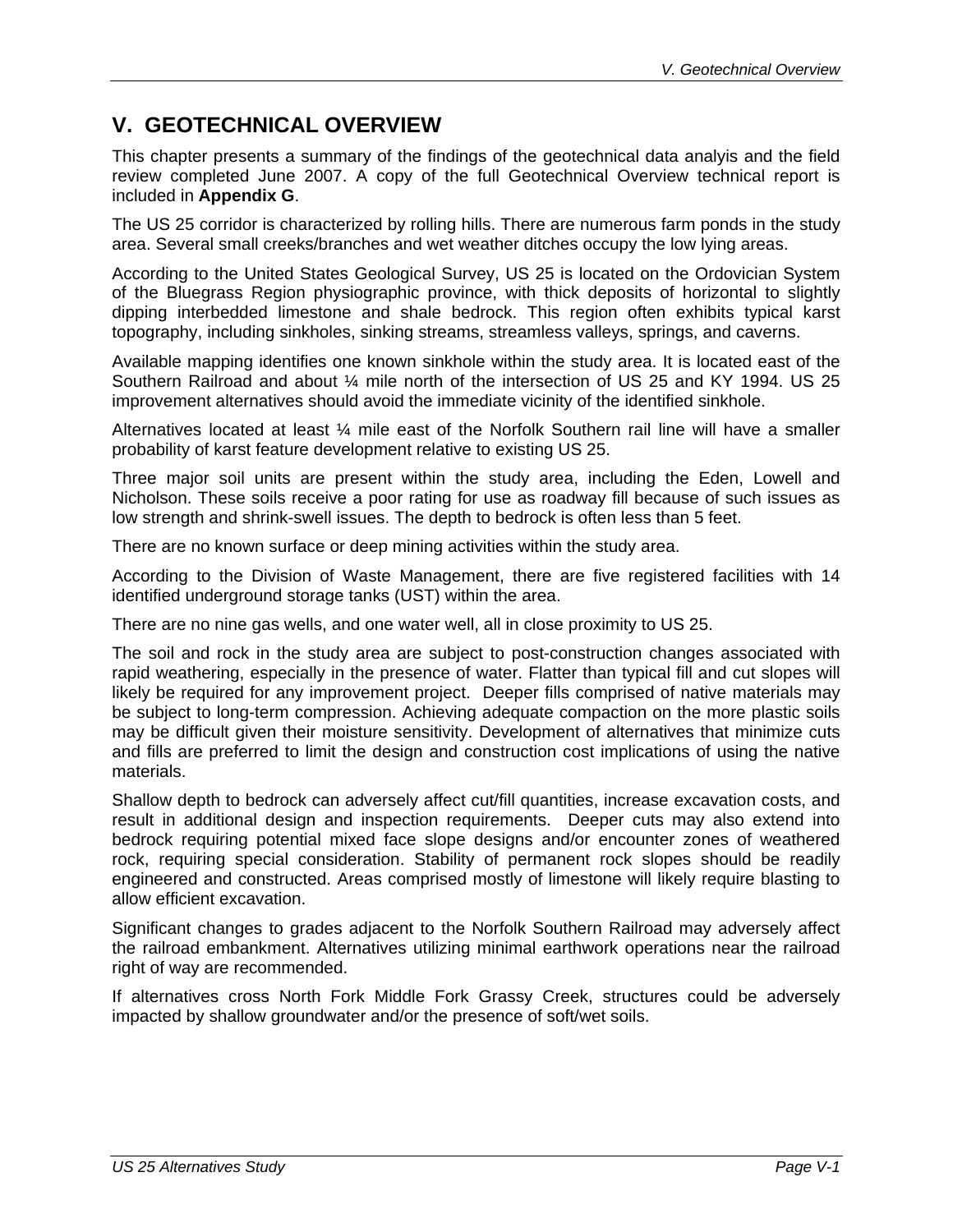## **VI. ENVIRONMENTAL JUSTICE OVERVIEW**

This chapter presents a summary of the findings of an Environmental Justice Overview technical report, prepared by the Northern Kentucky Area Development District (NKADD). NKADD completed a comprehensive review of demographic data from the US Census Bureau and Kentucky State Data Center, discussed community features with local officials, and conducted site reconaissance to assess community demographics and characteristics within the US 25 study area. A copy of the full report is included in **Appendix H**.

#### **A. Population by Race**

A comprehensive review of US Census Block data and discussions with local officials revealed no minority concentrations within or surrounding the immediate study area. Therefore, the implementation of this project will not have a disproportionate effect on minorities residing in the study area.

#### **B. Population by Poverty Level**

Within the US 25 study area, the percentage of persons in poverty was slightly higher for one Block Group (Block Group 1, Census Tract 9802) than the percentage for the US as a whole. Discussions with local officials led to the conclusion that no concentration of individuals below the poverty level would be disproportionately affected by this project.

Community leaders have expressed support for the proposed project and anticipate that it will provide an economic benefit to the community.

There are several mobile home parks located within the study area. Because US Census data providing specific income levels for residents of these mobile home parks is not available, further research may be needed to determine whether concentrations of populations living in poverty exist within these locations. If this is the case, proactive measures should be undertaken to ensure that these groups are not disproportionately affected by the project.

#### **C. Population by Age Group and Disability**

Analysis of age and disability data indicated that the number of elderly and disabled residents in the study area slightly exceeds the national and state averages, but no specific concentrations of elderly or disabled residents were discovered. It has been determined that no elderly or disabled residents living within the study area would be disproportionately affected by this project.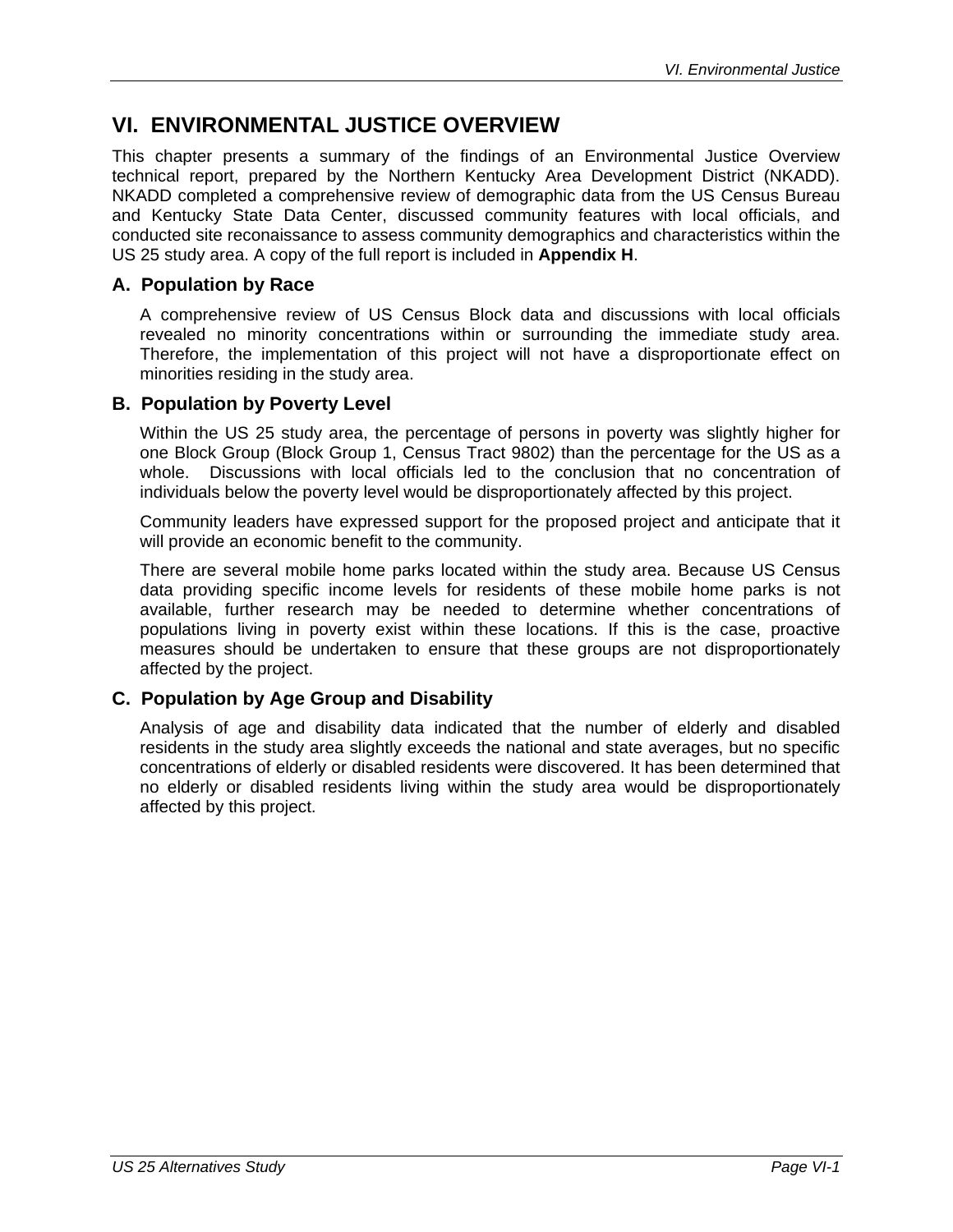## **VII. INITIAL CABINET, PUBLIC, AND AGENCY INPUT**

Throughout the course of the US 25 Alternatives Study information was shared with and input solicited from local citizens, public officials and resource agency representatives. This chapter summarizes the first KYTC project team meeting and the first round of public, local official and resource agency involvement. KYTC project team meetings and activities conducted during the second round of local, public, and agency involvement are summarized in **Chapter X** as they relate to the development and evaluation of improvement concepts. Meeting minutes are presented in **Appendix I** for each

#### **Public and Agency Involvement**

- Project Team Meetings
- Local Elected Officials and Stakeholders Meetings
- Public Information Meetings
- Public Comment Surveys
- Resource Agency Coordination

meeting discussed in this chapter. Details of public meetings are included in public meeting notebooks on file with KYTC.

#### **A. Project Team Meeting (July 26, 2007)**

The first project team meeting was held on July 26, 2007, at the KYTC District 6 office building in Covington, Kentucky. The project team convened to discuss the purpose, goals, and objectives of the proposed project; review preliminary existing conditions data for the study corridor; and identify study needs. The meeting minutes are included in **Appendix I**.

The study was added by the legislature to Kentucky's Six-Year Highway Plan. The description in the Six-Year Highway Plan also called for KY 1994 to be examined as a location for a potential new interchange with I-75. It was decided at the meeting, however, that it was also important to examine Bannister Pike as a potential location for a new interchange with I-75, because it appears to be a feasible location and has been studied as such by KYTC in the past.

The majority of the meeting discussion focused on project issues. Team members cited safety, specifically for school buses; access for emergency responders; and development and rapid growth as key issues to be considered.

#### **B. Local Officials and Stakeholders Meeting (August 24, 2007)**

As part of the initial public involvement, a combined meeting was held with local officials and stakeholders on August 24, 2007. The purpose of this meeting was to inform these groups about the project, discuss potential project issues and concerns, and solicit input.

Meeting attendees identified project issues on aerial plots of the study area using markers and post-it notes. A number of important features were identified on the maps, including what attendees perceived to be the most dangerous curves, where development is occurring, and important environmental and community features. The comments are summarized in the meeting minutes, which can be found in **Appendix I**.

#### **C. Public Information Meeting - Round I (October 2, 2007)**

A public meeting was held during the first round of public involvement for this project. The meeting was held in a meeting hall at Sherman Baptist Church in Dry Ridge on October 2, 2007. The purpose of the meeting was to provide preliminary information to the public on the proposed project and to get public input on possible issues, impacts, and alternates. In addition to the information presented in this chapter, material related to the first public involvement meeting is included in a separate public meeting notebook on file with the KYTC Division of Highway Design and Division of Planning.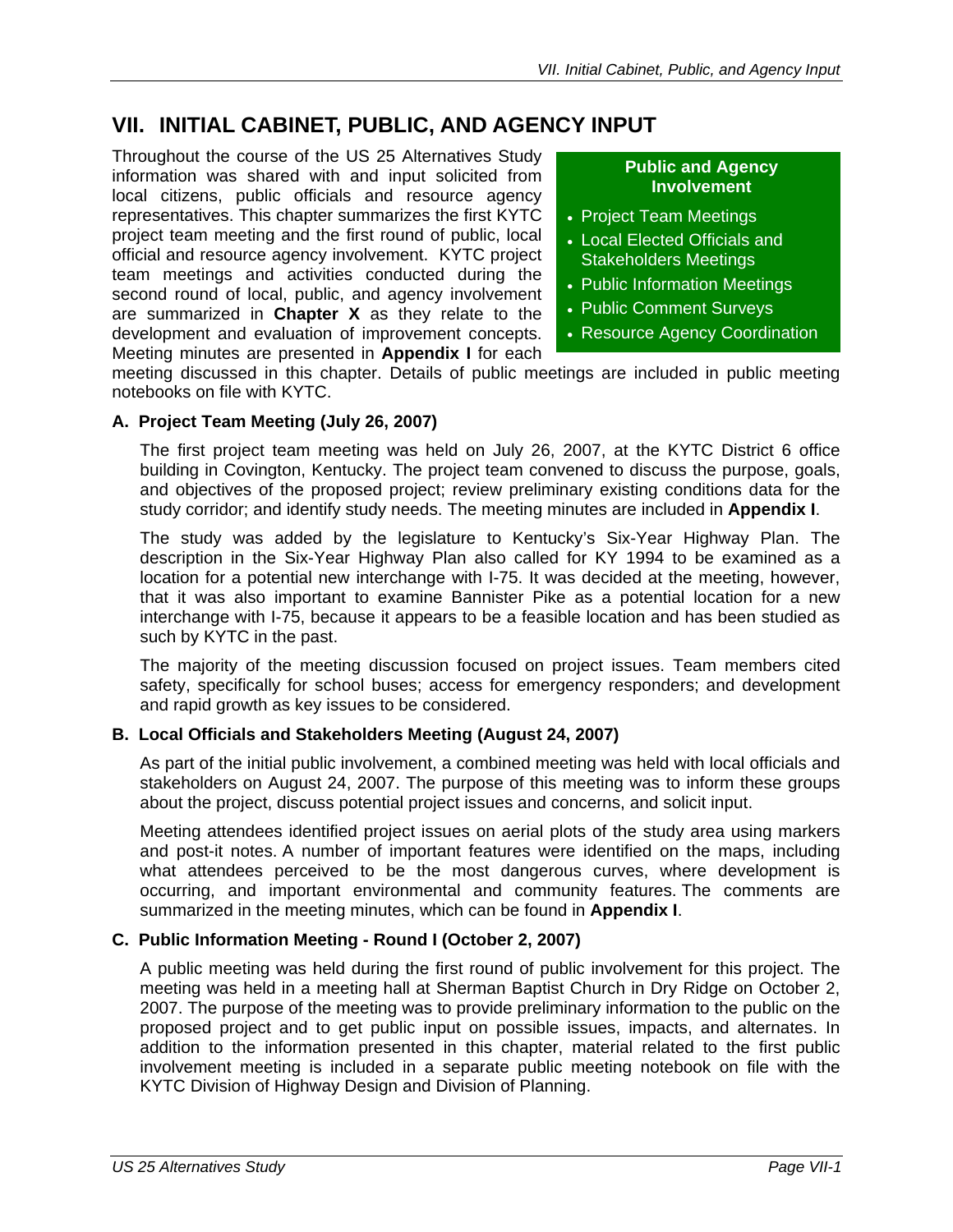Minutes of this public meeting may be found in **Appendix I**.

General project information displays, such as project location, traffic volumes, railroad crossing information, crash history, and preliminary environmental maps, were presented for review and comment. Potential improvement concepts for US 25 had not yet been identified and therefore were not included in the meeting materials.

#### *1. Map Exercise*

In this open house meeting, attendees were given the opportunity to identify areas to avoid and ideas for an improved US 25 on aerial plots of the study area. In this forum, attendees were also able to ask questions and provide comments one-on-one with KYTC, Area Development (ADD), and consultant staff. Following is a summary of the items depicted by attendees on the maps provided:

- Sherman crossing: very dangerous and very time consuming
- Connect Bannister Pike to Dry Ridge Mount Zion Road
- Connect Ruark Road and Sherman Mount Zion Road
- No interchange [at Bannister Pike]
- Yes to interchange [at Bannister Pike]
- Place interchange here [at Sherman Mount Zion Road]
- Bridge over old Highway 25 and railroad here [at Sherman Mount Zion Road/US 25]
- Crossover at Sherman Mount Zion Road to east side of railroad
- Kenton and Pendleton residents use KY 491 to come into Grant County
- Turning lane not feasible [at KY 491], it would have to go all the way back into town; suggest closing crossing
- Close crossing at KY 491/US 25; new route connecting KY 491 to US 25 [just outside WMA]

One attendee drew a potential new eastern route on the project information sheet and submitted the following additional comment on other project material distributed at the meeting:

• Turn lanes, signalization, planning and zoning – much new development

#### *2. Public Comment Survey Responses*

KYTC provided each attendee with a survey form so that citizens could provide input on the study. All surveys received were included in the aforementioned public meeting notebook which is on file with KYTC. **Table 7.1** in **Appendix C** summarizes the survey results.

#### **D. Resource Agency Coordination - Round I (September 2007)**

Many local, state, and federal resource agencies, with diverse areas of public responsibility, were included in this planning process. Input was solicited through written requests by letter on two occasions. For the first round of resource agency coordination, each agency was sent a copy of the project information sheet including a study area map, maps showing crash history, railroad crossing data, and environmental information. This section describes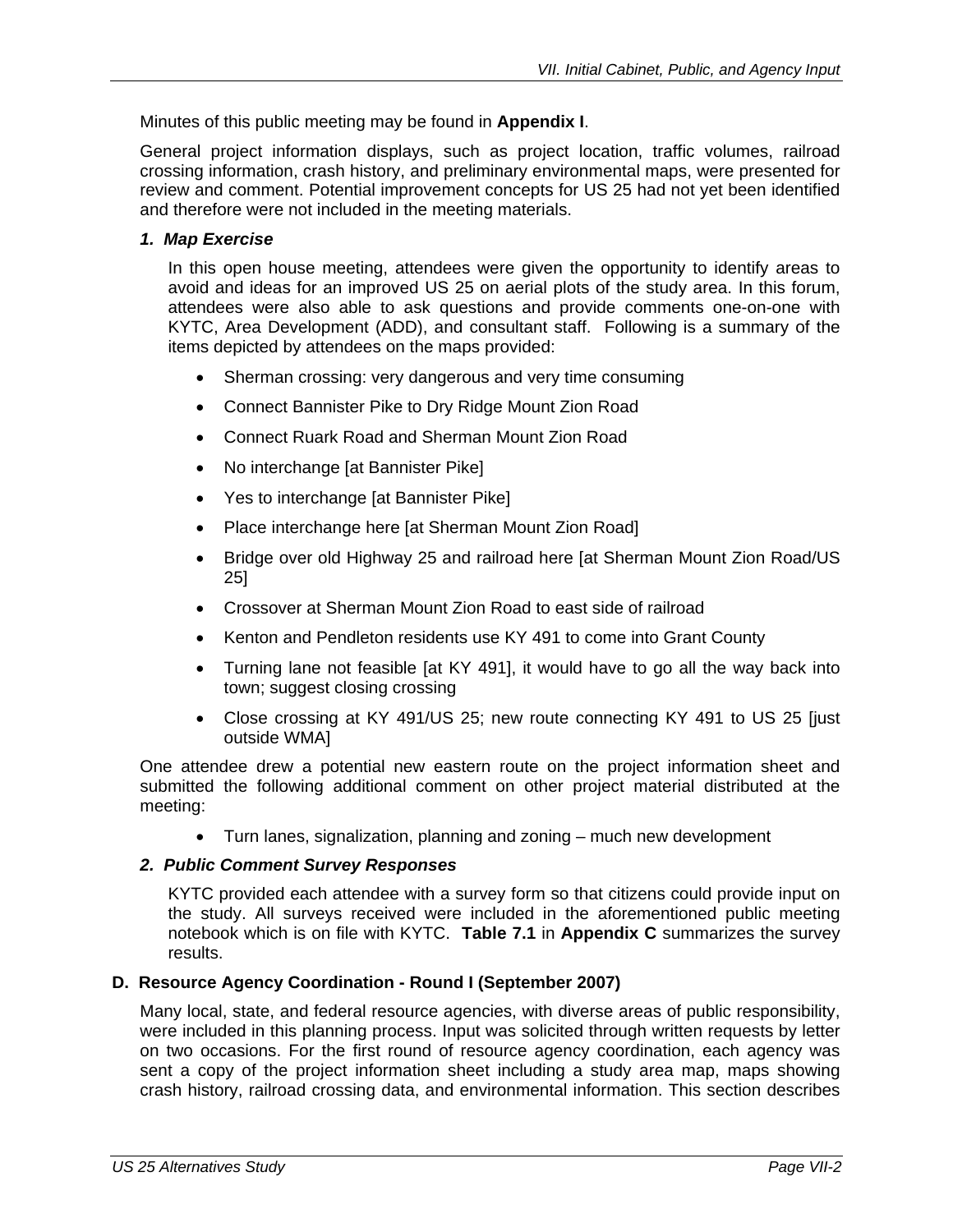the input received during this first coordination effort. Copies of the response letters from the various resource agencies are located in **Appendix J** and are summarized below.

The following 22 agencies responded by offering comments or concerns regarding the project:

- Department of the Army (February 29, 2008) The study area encompasses numerous streams that may fall within the Army's area of jurisdiction under the Clean Water Act, including North Fork Grassy Creek, Middle Fork Grassy Creek, Sawyers Fork, Townsend Branch, and Wildcat Branch, to name a few, not to mention numerous unnamed tributaries and impounded waters throughout the review area. These would need to be identified and delineated and the information submitted for the Army's review so a jurisdictional determination may be made about the need for a Department of the Army permit for any work that might result in a discharge of dredged and/or fill material into jurisdictional waters of the U.S.
- Department for Natural Resources, KY Environmental and Public Protection Cabinet (October 22, 2007) - The Lloyd WMA lies in the study area, covering approximately 366 acres. It is one of the largest contiguous forested blocks in the area and contains a small "old growth" forest just north of KY 491. "Old growth" forests are rare in Kentucky, especially in the northern portion of the state. The Lloyd WMA should be protected as a unique environmental area. The remaining study area is primarily pasture with small forested woodlots of immature timber.
- Division for Air Quality, KY Environmental and Public Protection Cabinet (October 24, 2007 & November 8, 2007) - Precautions should be taken to prevent particulate matter from becoming airborne, including covering open-bodied trucks and avoiding depositing earth onto paved roadways. Open burning is prohibited for all but the express purposes detailed in the Open Burning Fact Sheet. The project must meet the conformity requirements of the Clean Air Act and the transportation planning provisions of Titles 23 and 49 of the US Code. The division suggests investigating local government requirements as well.
- Division of Conservation, KY Environmental and Public Protection Cabinet (October 25, 2007) - There are three certified agricultural districts within the study area. These districts are developed to conserve, protect, and improve agricultural land for the production of food, fiber, and agricultural products. Any impacts to these areas must be mitigated. The loss of farmlands – prime farmlands and farmlands of statewide importance – is another issue. Best management practices for erosion control are recommended to prevent nonpoint source water pollution.
- Division of Mine Reclamation and Enforcement, KY Environmental and Public Protection Cabinet (October 1, 2007) - There is no indication of active or abandoned mining activity within the study area.
- Division of Waste Management, KY Environmental and Public Protection Cabinet (October 25, 2007 and November 8, 2007) - There are no major issues in the project area, but an open dump site and a superfund site (Royal Auto Parts) lie nearby. There are five registered facilities with a total of 14 identified underground storage tanks in the area, but none are undergoing corrective actions. All solid waste should be disposed of at a permitted facility. Any underground storage tanks or other contaminants should be properly addressed.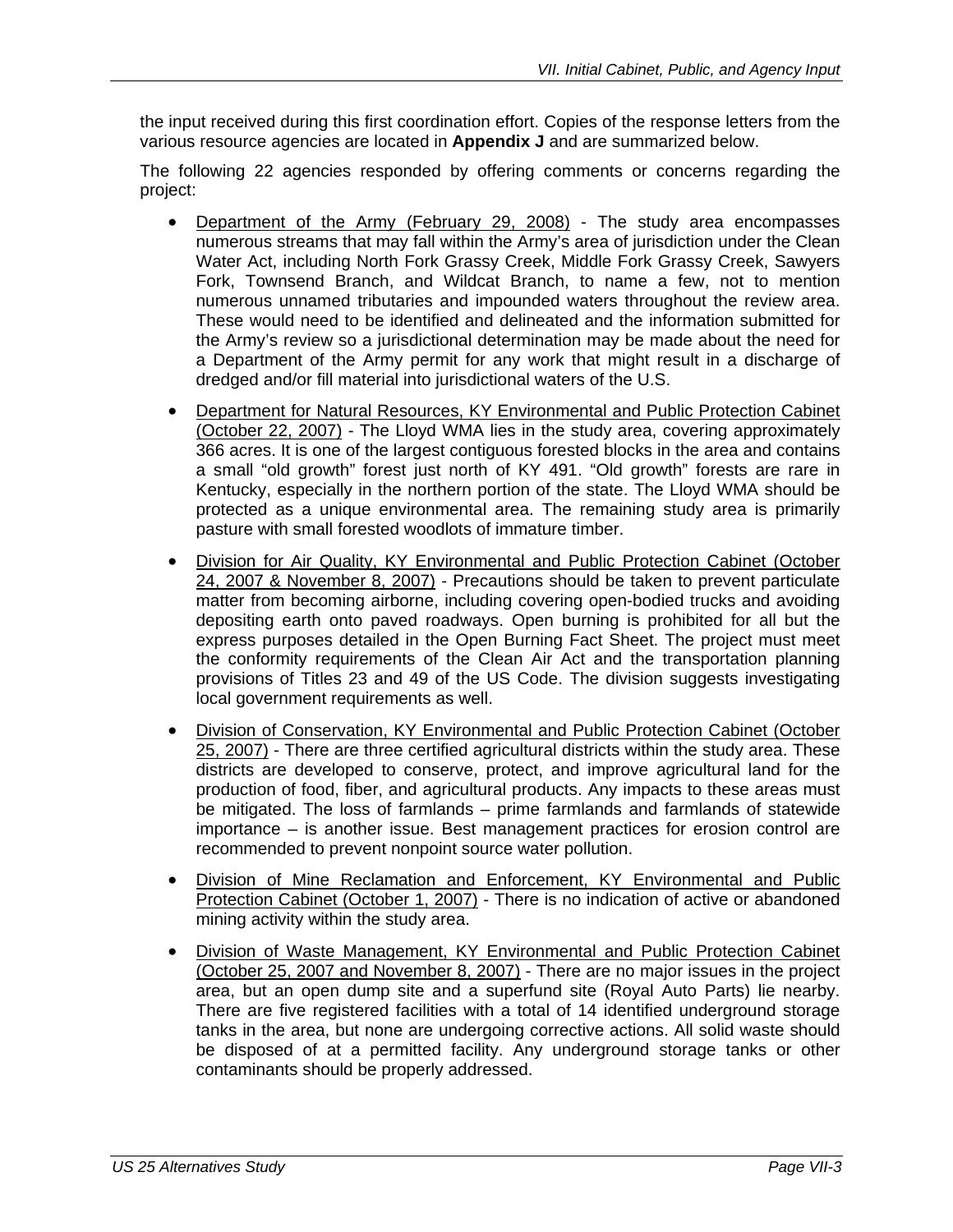- Federal Aviation Administration (October 4, 2007) No environmental impacts are expected to result from this project that would affect development at the Falmouth-Pendleton County airport.
- Forest Service, US Dept of Agriculture (October 2, 2007) Though no impacts are anticipated to the Daniel Boone National Forest, wildlife-friendly passages are recommended for ecological integrity.
- Grant County Industrial Development Authority (October 23, 2007) A new route, parallel to US 25 east of the railroad line, is recommended. In the south, the new alignment should connect to Dry Ridge Connector Road. An interchange with I-75 at KY 1994 should travel above existing US 25 and the rail line to connect to the proposed new roadway and Sherman-Mount Zion Road. The portion of KY 491 between the new route and US 25 should be removed to eliminate the rail crossing. At its northern terminus, this new corridor should tie into KY 2363 for additional interstate connectivity.
- KY Department of Agriculture (October 1, 2007) This agency has no concerns at this time.
- KY Department of Fish and Wildlife Resources (October 19, 2007) No threatened or endangered species are known to occur in close proximity to the project area. The Lloyd WMA lies within the study area; impacts to the WMA should be avoided. Consideration should be given during future phases to minimizing impacts to fish and wildlife habitats by avoiding forested areas, designing structures to allow wildlife passage, and developing wildlife-friendly crossings. Coordination with the Army Corps of Engineers and the Kentucky Division of Water is recommended if this project involves waterways or wetlands. Specific recommendations for stream impacts include avoiding impacts to intermittent and perennial streams, using natural channel design for any channel changes, designing culverts to allow passage for aquatic organisms, excavating during low flow periods, employing erosion control measures, and preserving/restoring stream habitats and a 100 foot wide forested buffer along any disturbed streams.
- KY Geological Survey (October 4, 2007) The study area lies on the outer edge of the Outer Bluegrass physiographic region, underlain by limestone, shale, gravel, sand, silt, and clay unsuitable for construction uses. Karst features are not likely to be encountered in the project limits, but some areas may contain elements prone to landslides. Unconsolidated sediments in drainage areas would likely be encountered in construction. No conflicts due to prior mining rights are anticipated, but there is an abandoned gas field south of Sherman-Newton Road. Gas wells at this site were shallow; pockets of natural gas may be encountered. No faults appear in the project area and the peak ground acceleration for an earthquake is 0.09g with a low potential for slope failure.
- KY National Guard, Department of Military Affairs (October 2, 2007) This agency cannot identify any issues accompanying the development of this project.
- KY State Nature Preserves Commission (October 3, 2007) Indirect and cumulative impacts to natural resources are likely to outweigh direct impacts for this project. Proactive planning is necessary to anticipate future impacts in and around the project area which will occur due to development. KYTC should provide innovative leadership in proposing substantive mitigation to offset these effects.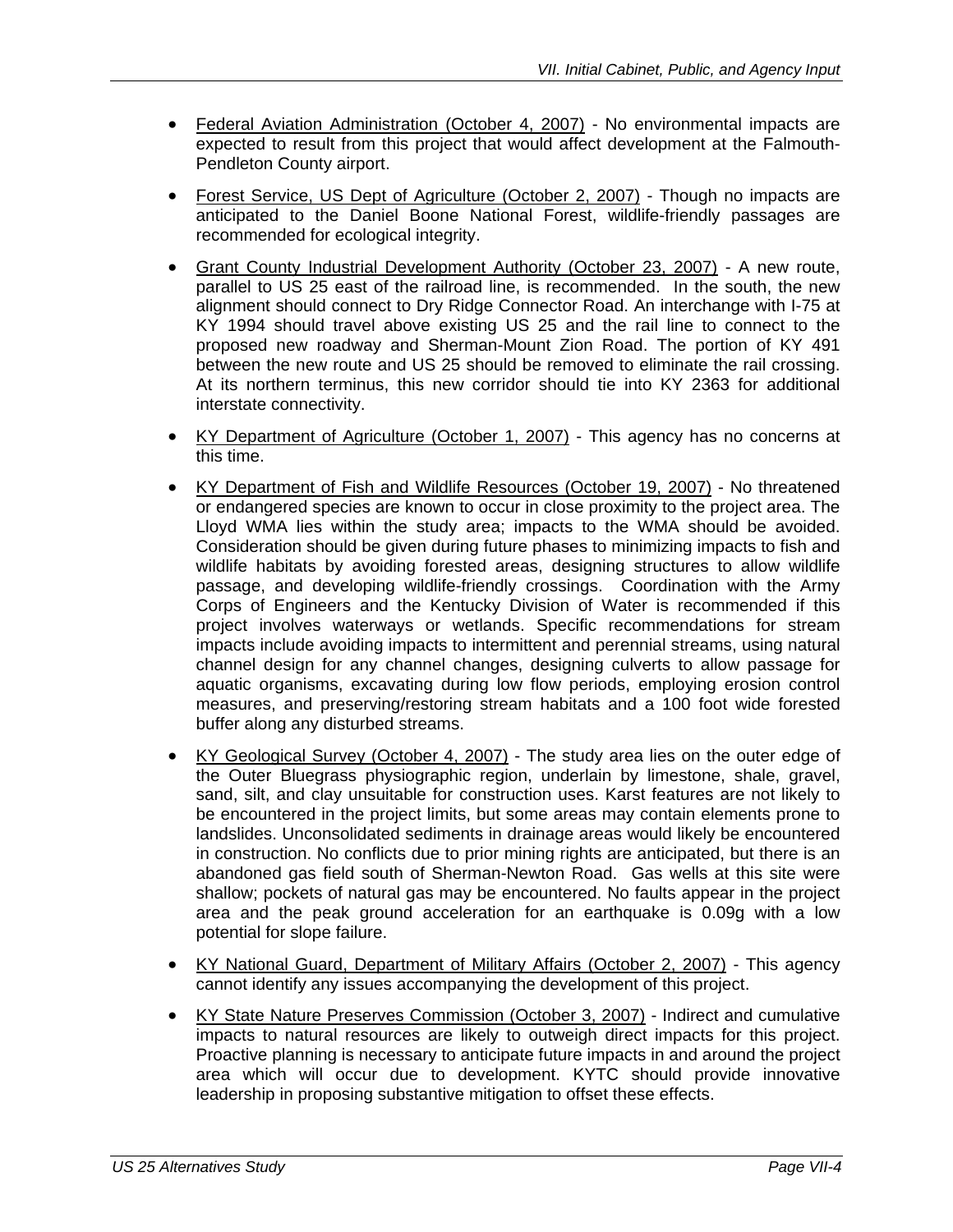• KY State Police (October 14, 2007) - The large number of collisions occurring on US 25 may be due to a variety of reasons including high traffic volumes, intersection layouts, at-grade rail crossings, and the terrain. Developments in the area – new subdivisions and a new school in Sherman – will only increase traffic volumes. When I-75 is closed for an incident, volumes grow astronomically and are not limited to Grant County residents. High crash spots tend to occur at intersections; the majority of these do not provide warning signs, turn lanes, or traffic control devices along mainline US 25. Crashes result when drivers fail to yield right-of-way during turning maneuvers or are unable to stop as vehicles ahead stop for turning vehicles or at rail crossings. Limited sight distance at crest vertical curves increases this problem.

The KSP recommends adding warning lights/signs and turn lanes at intersections. Widening lanes would help accommodate pedestrians and bicyclists, while adding shoulders would provide a safe storage area for disabled vehicles. Improvements to select cross streets, such as Needham Lane and Sherman-Mount Zion Road, would improve visibility.

An additional interchange with I-75 would provide regional benefits: reduced response times for emergencies, improved access to the new school at Sherman, and reduced strain on roadways in the outskirts of Dry Ridge and Crittenden. Situating a new interchange on Bannister Pike would increase access to and from the KSP post for improved emergency response service and would provide an opportunity to improve the Lemon Northcutt Road intersection, which has had the most railroad collisions in the county, but would only provide a one-directional connection unless Bannister Pike were extended to Dry Ridge-Mount Zion Road. Placing a new interchange on Sherman-Mount Zion Road would improve access for the communities of Sherman, Elliston, and Mount Zion but would require improvements to the US 25 intersection with Sherman-Mount Zion Road, including installation of a 4-way stop.

Any construction along US 25 would further exacerbate current conditions; consideration should be given during construction phases to maintaining access for residents and emergency responders.

- KY Transportation Cabinet: Geotechnical Branch (November 1, 2007) The study area is underlain by a variety of bedrocks; the majority of the area lies on the Fairview Formation of the Ordovician System. Stones encountered will be a combination of shale and limestone. Cut and fill slopes will likely be flatter than normal due to the poor engineering qualities of the shale. Material suitable for roadbed construction is not likely to be encountered during site excavation activities.
- KY Transportation Cabinet: Office of Special Programs (October 9, 2007) Portions of US 25 make up part of the Ramblin' River Bike Route. Any improvements should incorporate bike-friendly elements. Safe biking and walking provisions encourage alternative transportation options for new developments in the study area. Rail crossings should also be improved for safer travel for cyclists.
- KY Transportation Cabinet Permits Branch (October 11, 2007) The facility should be classified as a partially controlled access facility with access control fencing installed and potential access points marked on plans according to 603 KAR 5:120. The design speed for the route should be set to match the anticipated posted speed limit. If this route is incorporated into the National Highway System, further coordination with this office is necessary.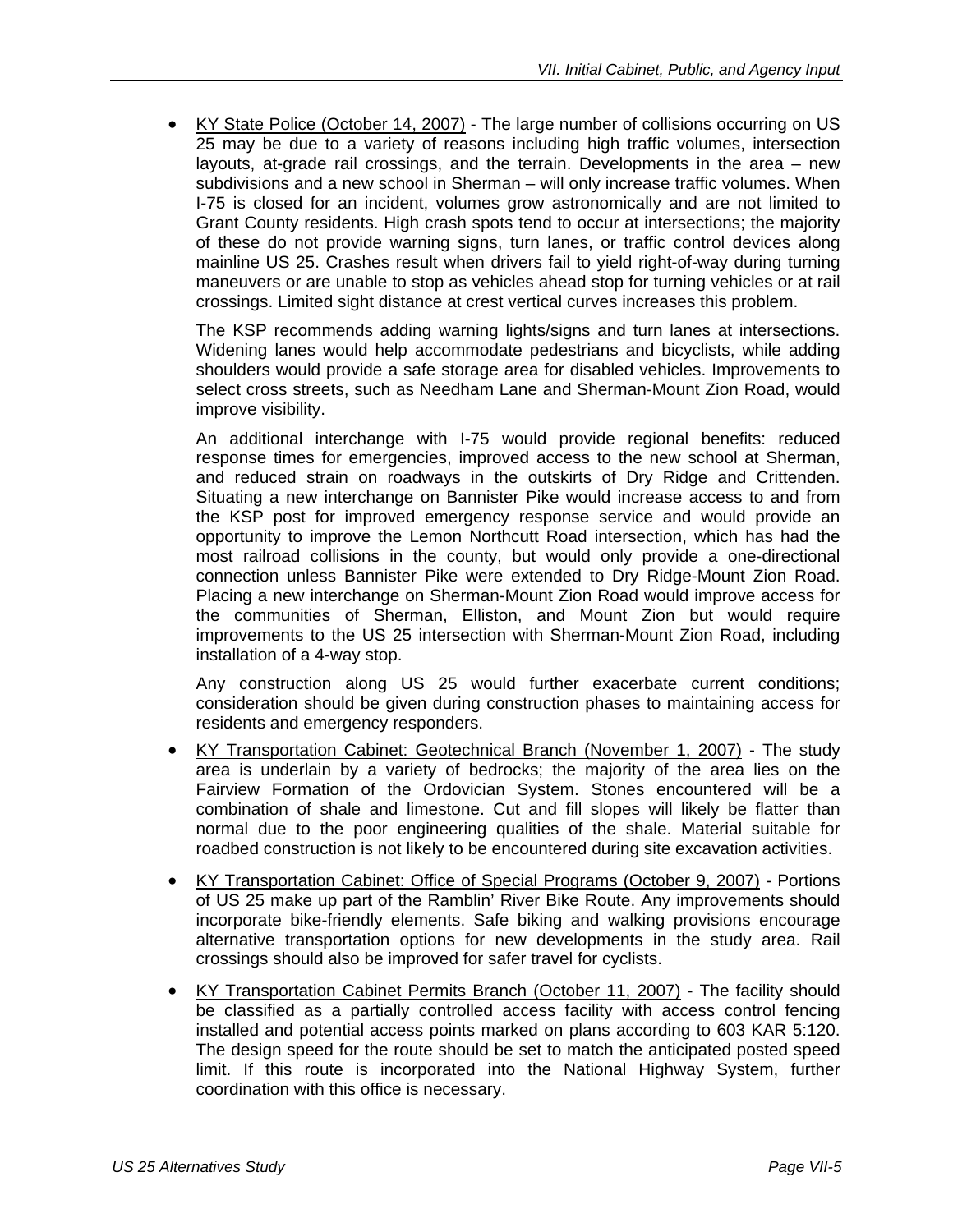- KY Vehicle Enforcement (October 19, 2007) This agency has no specific concerns related to the project.
- Natural Resources Conservation Service, US Dept of Agriculture (October 25, 2007) - Any improvements to US 25 in the study area would impact prime farmland soils and/or farmlands of statewide importance. If federal funding is used to convert these farmlands to non-agricultural uses, Form AD-1006 should be submitted. GIS outlines of the affected areas have been provided.
- State Historic Preservation Office, Kentucky Heritage Council (October 23, 2007) A number of cultural and historic resources occur within the project area: National Register properties, archaeological sites, and places which have not yet been surveyed. Depending on funding sources, the Section 106 review process must be completed with a full survey of both cultural and archaeological resources.
- US Coast Guard (October 16, 2007) Proposed improvements may involve work over Kittle Run, Arnold's, Wildcat Branch, and Grassy Creeks. As none of these include bridges over navigable waterways, no Coast Guard bridge permits are required.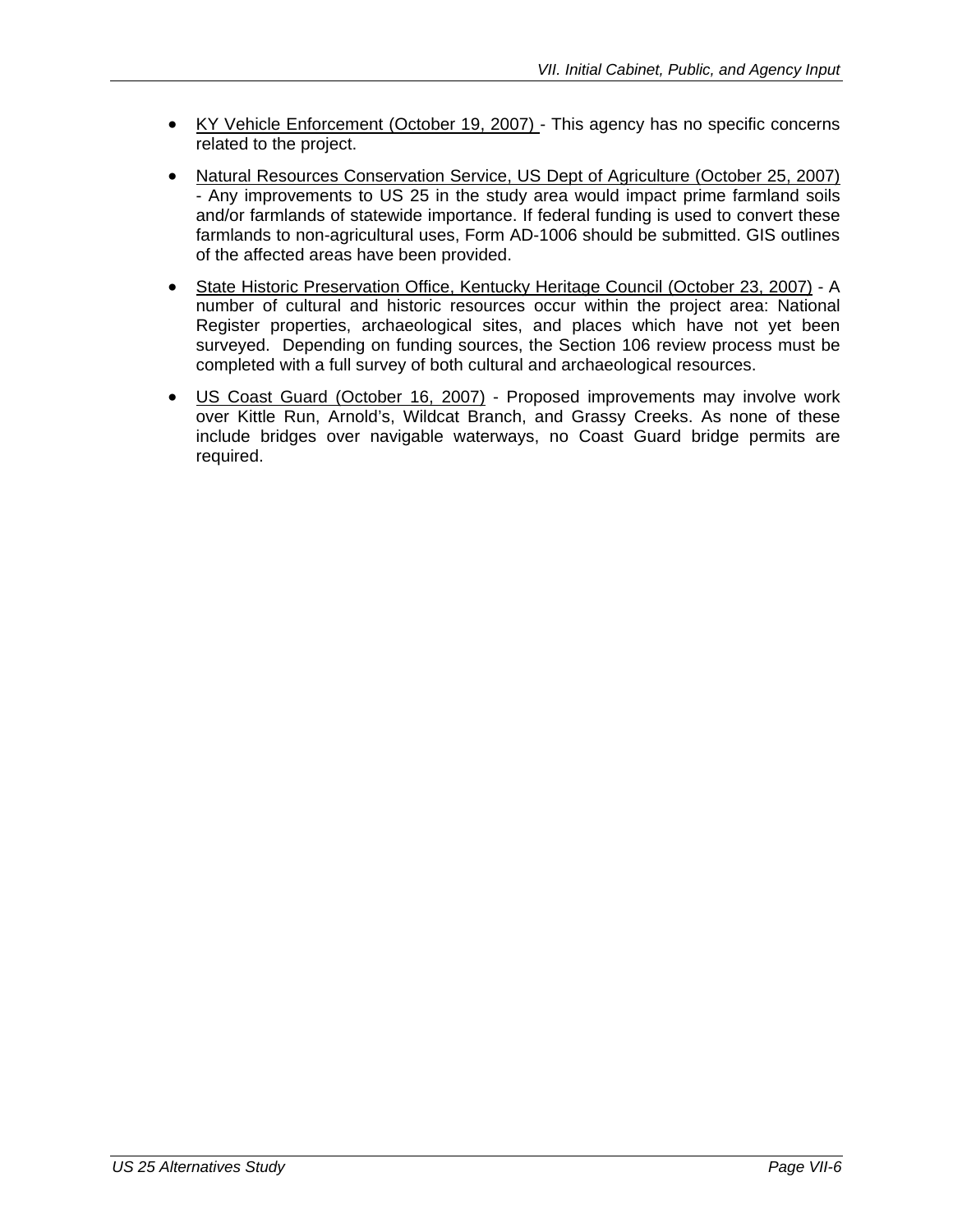### **VIII. CONCEPT DEVELOPMENT PROCESS**

Following the existing conditions review and first round of public involvement, preliminary improvement concepts were developed for the US 25 corridor. This chapter presents a brief discussion of the development and refinement of the preliminary improvement concepts, a detailed Level 1 Screening, and input from the project team.

#### **A. Project Team Meeting (October 10, 2007)**

The second project team meeting for the US 25 Alternatives Study was held on October 10, 2007, in Dry Ridge, Kentucky. The purpose of the meeting was to review the input received at the first local officials/stakeholders meeting and public meeting, review the existing conditions information, tour the study route, and develop initial improvement concepts together.

The project team decided it was important to include the following potential "build" concepts for US 25. These include:

- Improve Existing US 25 Upgrade US 25 to current design standards to the maximum extent possible. Recommendations should also create opportunities for US 25 to safely cross the railroad tracks, providing connectivity on the east side of the rail line.
- Eliminate At-Grade Crossings (referred to at the project team meeting as "Combined Concepts") – Construct a systematic railroad grade separation concept including new and existing grade separated crossings to replace all of the existing at-grade crossings. This should include roadway connections on the east side of the tracks to ensure that each existing roadway that presently crosses the tracks is connected to one of the new grade-separated crossings. In addition to new railroad grade separations, improvements (cross-section improvements, intersection improvements, etc.) to existing US 25 should be included to address safety and operational issues.
- New Eastern Corridor Construct a new route between Dry Ridge and Crittenden, east of the Norfolk Southern Railroad.

The project team also discussed a new western corridor made up of a number of northsouth connections to the west of I-75, including connecting Curry Lane to Peoples Road, Cason Lane to Ruark Road (at Sherman-Mt. Zion Road), and Duncan Road to Lebanon Road to create a new route west of I-75 between Dry Ridge and Crittenden. This concept was a product of public input. The project team concluded that, although making such connections does seem fruitful, further study of that concept was outside the physical study area and failed to meet the purpose and need for this project. The project team agreed to include this concept in the Level 1 Screening of concepts, but suggested that such northsouth connections should only be documented as part of this study and recommended for further consideration by Grant County local officials.

Interchange options at both Bannister Pike and Sherman-Mount Zion Road were also identified as an important consideration for this study.

The following intersections were identified for consideration as potential low-cost/short-term improvements:

- US 25/KY 491 (Violet Road)
- US 25/KY 491 (Gardnersville Road)
- US 25/KY 2942 (Crittenden-Mount Zion Road)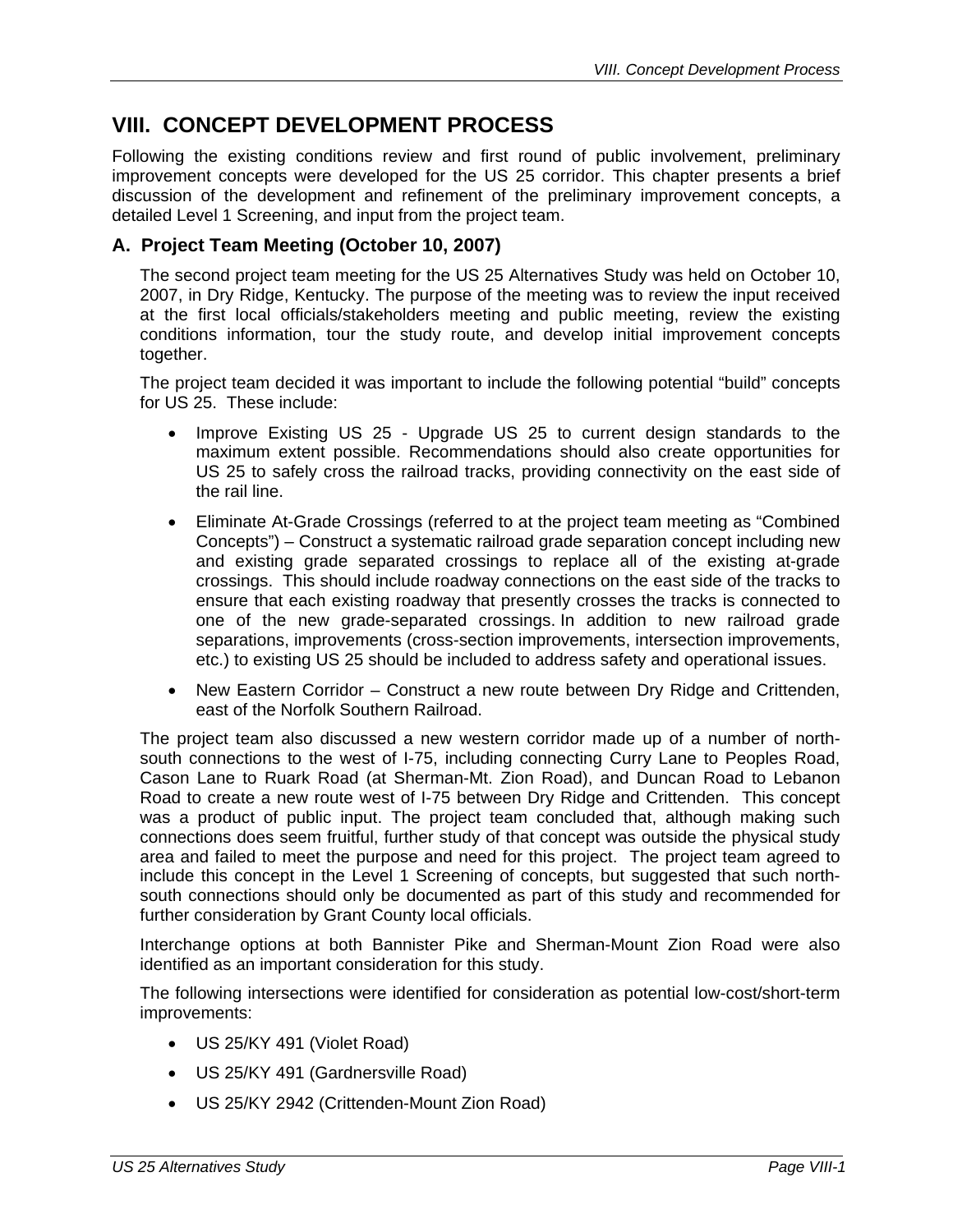- US 25/Hyde Road
- US 25/KY 1994 (Sherman-Mount Zion Road)
- US 25/Needham Lane (northern intersection)
- US 25/Bannister Pike\*
- US 25/Dry Ridge Road
- US 25/Assembly Church Road

Finally, the no-build option was identified as a key consideration to carry forward.

Consultant staff worked with KYTC after the project team meeting to further develop the general concepts identified. The initial concepts identified as a result are presented in **Figure 8.1** in **Appendix A**.

\*NOTE: Soon after the October 10, 2007 project team meeting, US 25/Bannister Pike was added to the list of potential low-cost/short-term improvements due to the similar nature of the issues at this location compared to the others selected for further evaluation.

#### **B. Level 1 Screening**

The potential US 25 improvement concepts were evaluated against the project's purpose and need statement, which was discussed at length in **Chapter II**, and is shown here:

*The purpose of this project is to improve safety, correct geometric deficiencies, improve connectivity, and provide for efficient traffic operations along US 25 between Dry Ridge and Crittenden.* 

For this level 1 screening, the purpose and need statement was broken down into four evaluation criteria, as follows:

- Does this concept specifically improve safety?
- Does this concept specifically correct geometric deficiencies?
- Does this concept specifically improve connectivity?
- Does this concept specifically provide for efficient traffic operations?

The Level 1 Screening matrix is shown as **Table 8.1** in **Appendix C**. Note that the color of each concept matches the color presented for that concept on the above referenced **Figure 8.1** located in **Appendix A**.

Concepts *specifically* meeting one purpose and need component were ranked as low; concepts *specifically* meeting two or three purpose and need components were ranked as medium; and components *specifically* meeting four purpose and need components were ranked as high. The word "specifically" is key to this subjective evaluation. A case could be made that each concept does in some way meet each purpose and need component, but the idea was to get at the primary purposes of each concept.

Another important note is that the components of each improvement concept are not exclusive to the concept in which they are shown. In other words, concepts may evolve and borrow elements from other concepts.

As a result of this evaluation, it was decided that all concepts except the New Western Corridor should move forward for further evaluation. The New Western Corridor was the only concept that ranked as low for addressing the project purpose and need. While outside the scope of this project, the project team agrees that making these connections does seem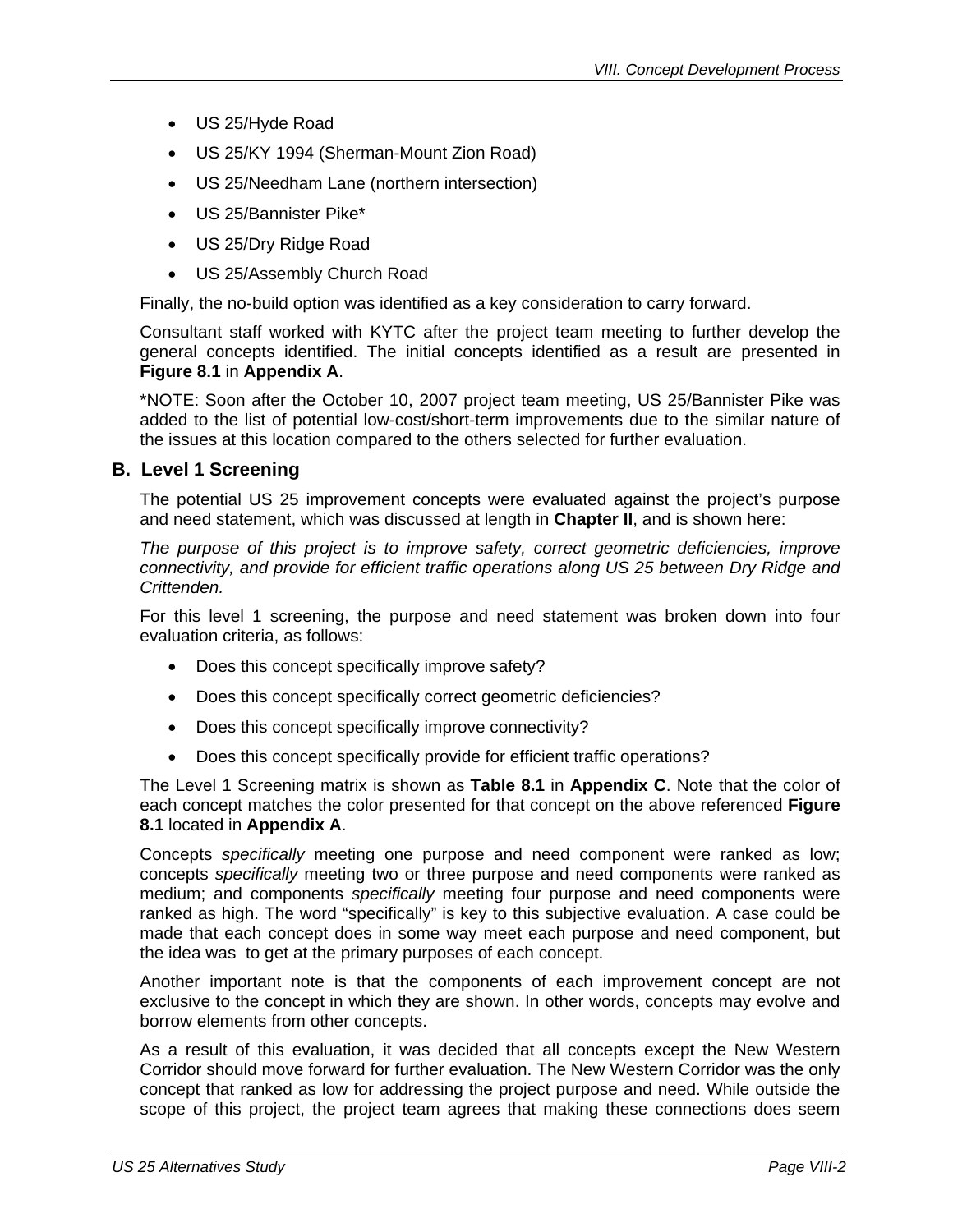logical and beneficial; therefore, it is recommended that Grant County local officials further study this concept, as desired.

#### **C. Refinement of Eliminate At-Grade Crossings Concept**

Before more detailed analysis could be conducted on the remaining concepts, it was important to further define the Eliminate At-Grade Crossings concept, so it could be evaluated appropriately. This systematic railroad grade separation concept includes the use of new and existing grade-separated crossings to replace existing at-grade crossings to the maximum extent possible. This includes roadway connections on the east side of the tracks to ensure that each existing roadway that presently crosses the tracks is connected to one of the new grade-separated crossings.

From this concept, five improvement options in the southern portion of the study area (identified as A1, A2, A3, A4, and A5), two options in the middle portion of the study area (identified as B1 and B2), and three options in the northern portion of the study area (C1, C2, and C3) were developed. These options include a combination of new alignment, improvements to existing alignment, and unique features to eliminate railroad crossings, such as a flyover. A flyover is a structure over the railroad and US 25, combined with new alignment to tie back into US 25. The Eliminate At-Grade Crossings options are depicted on **Figures 8.2** – **8.11** in **Appendix A**. It should be noted that changes were made to options within this concept as a result of the third project team meeting (March 25, 2008), as summarized in **Chapter X**. Final maps (of all concepts) are also shown there.

#### **D. Summary**

To summarize, the concepts selected to move forward for further consideration are as follows:

- Improve existing US 25
- Eliminate at-grade crossings
	- o A1, A2, A3, A4, A5
	- o B1, B2
	- o C1, C2, C3
- New interchange with I-75 at Bannister Pike
- New interchange with I-75 at KY 1994
- Intersection improvements
	- o US 25/KY 491 (Violet Road)
	- o US 25/KY 491 (Gardnersville Road)
	- o US 25/KY 2942 (Crittenden-Mount Zion Road)
	- o US 25/Hyde Road
	- o US 25/KY 1994 (Sherman-Mount Zion Road)
	- o US 25/Needham Lane (Northern Intersection)
	- o US 25/Bannister Pike
	- o US 25/Dry Ridge Road
	- o US 25/Assembly Church Road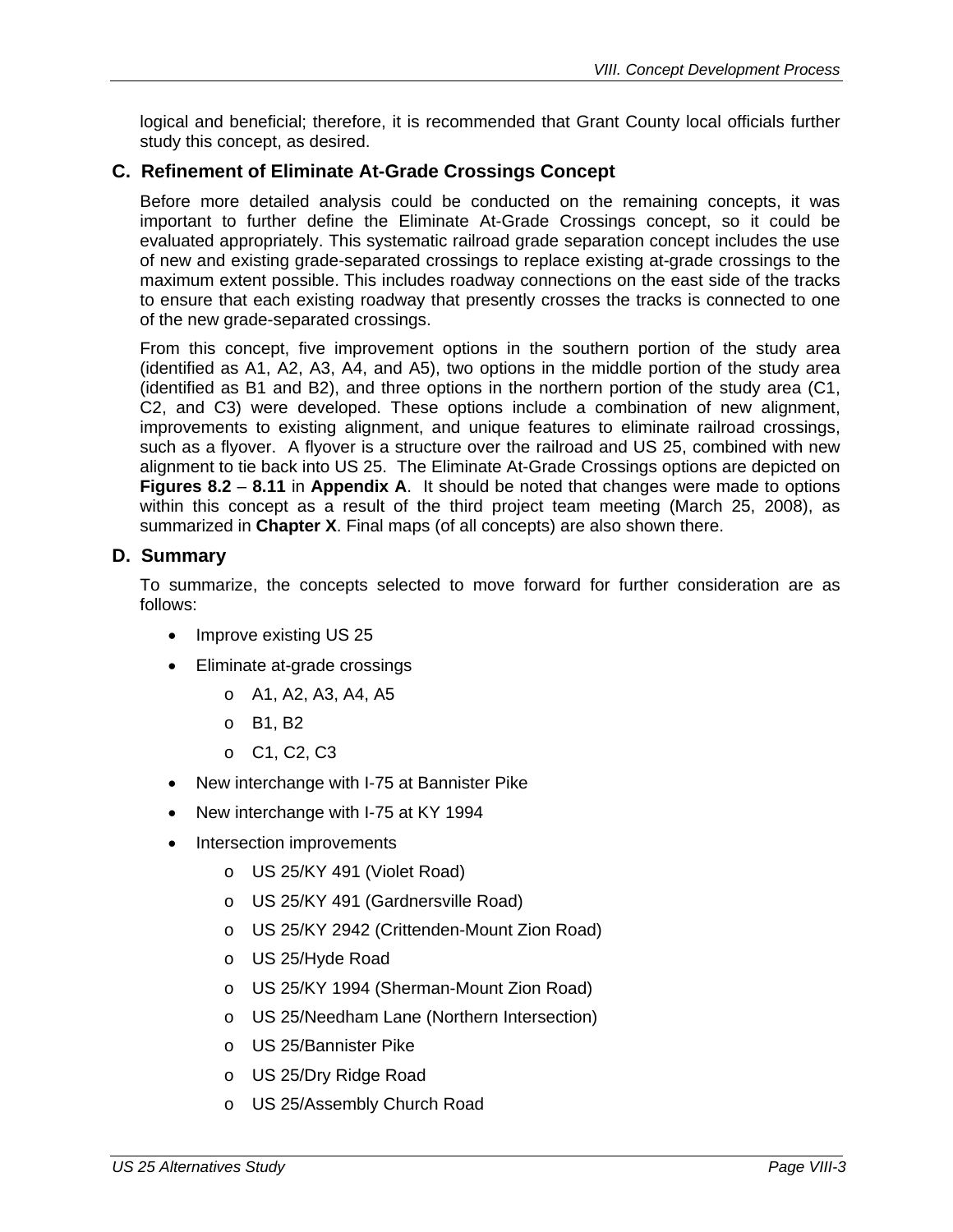## **IX. FINAL CONCEPT EVALUATION PROCESS**

This chapter presents an overview of the level 2 screening process for the major improvement concepts presented in **Chapter VIII**. These include:

- Improve existing US 25
- Eliminate at-grade crossings
	- o A1, A2, A3, A4, A5
	- o B1, B2
	- o C1, C2, C3
- New interchange with I-75 at Bannister Pike
- New interchange with I-75 at KY 1994

It is important to note that the nine intersections identified for potential improvement were not measured against or compared to the major improvement concepts, but they were carried forward and further developed. The intersection improvements were handled separately throughout the study process as potential short-term solutions for US 25. Details such as crash history, description of proposed improvement, and cost for each of the proposed locations are presented in **Chapter X**, as they relate to discussions with the project team and presentation to officials and the public.

Secondary field and data reviews were conducted for each of the major improvements concepts, focusing on environmental, geotechnical, cultural resource, and environmental justice impacts. The results of these studies are presented in the following sections. Reported impacts are recorded for the total corridor width; actual impacts will be less severe.

#### **A. Environmental/Community Issues**

This section summarizes potential environmental impacts identified by Third Rock Consultants, LLC for each corridor concept.

#### *1. Improve Existing US 25*

The option to improve existing US 25 involves upgrading the road to the fullest extent possible. The discussion that follows presumes that the road will be modified for the full length of the project corridor.

Approximately 75 homes are located along the study route, with the majority of residents living east of US 25 and the railroad. Highest concentrations of housing occur at the intersecting roadways and within the Crittenden city limits. Mobile home parks are located at intersections with Lemon Northcutt Road, Grantland and Spillman Drives, Needham Lane, Lisa Drive, and Angela Drive; all are east of the railroad tracks and are accessed by at-grade crossings. Thus, a large population living along the corridor may be considered low-income. Churches located along US 25 include Liberty Apostolic Church, Sherman Baptist Church, Immanuel Lutheran Church, Sherman Full Gospel Church, Grace Baptist Church, and Crittenden Baptist Church. Section 4(f) resources include the Curtis Gates Lloyd WMA and the Grant County Park.

Businesses on US 25 include Restlands Angus cattle farm, Cincinnati South campground, Bank of Crittenden, Grant County Industrial Park, and an asphalt plant. The Dry Ridge post of the Kentucky State Police is located near the future home of the Sherman Elementary School just north of Bannister Pike.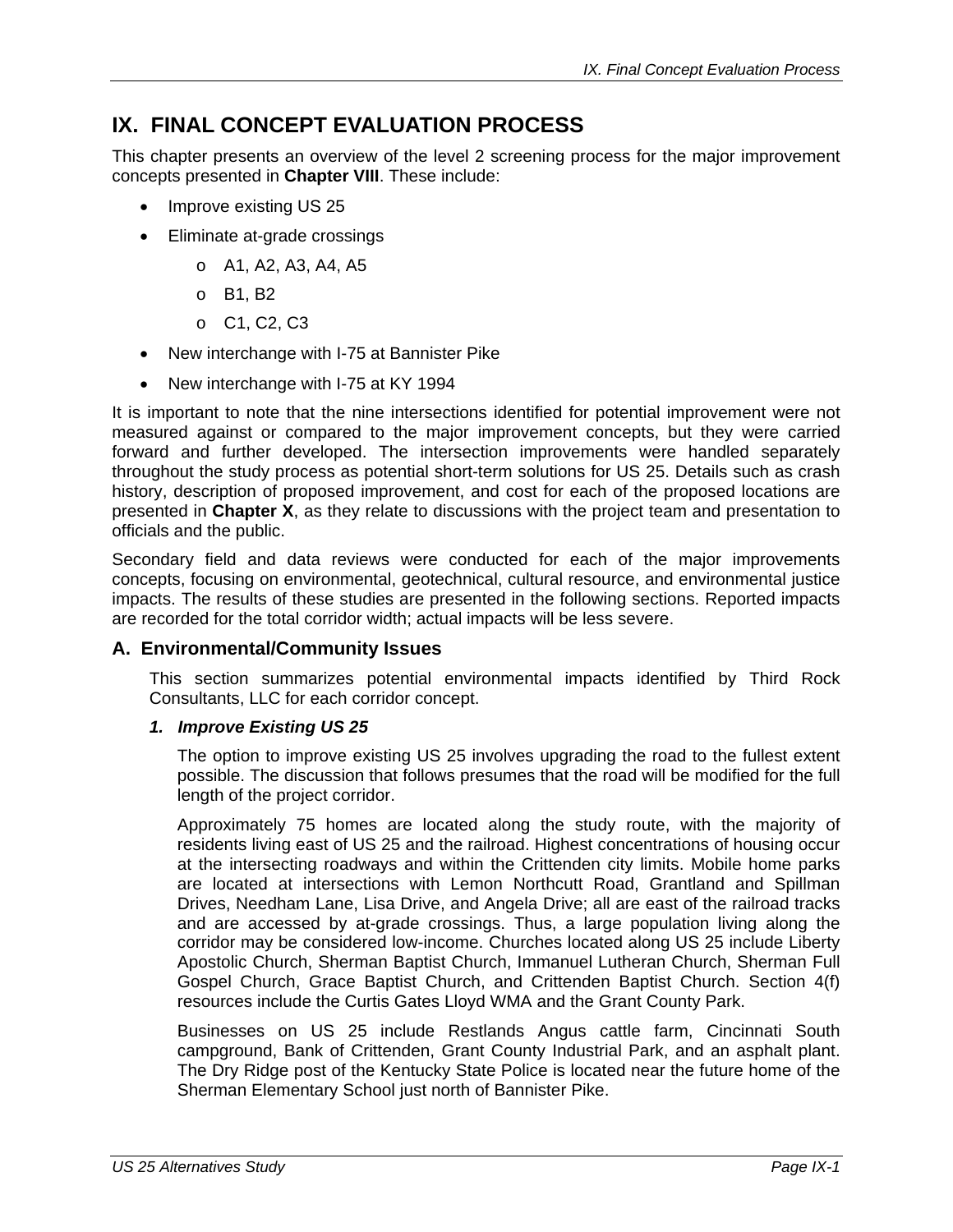An 800-acre gas field is present in the middle of the project corridor. The epicenter of the field is located approximately at the intersection of KY 1994 and US 25. Several gas wells are located around the perimeter of the field. Impacts to any gas well would represent a right-of-way (economic) impact rather than a hazardous materials impact. Improvements to existing US 25 do not appear to impact any of the gas wells, yet the potential exists that unmapped wells are present near the existing right-of-way.

Impacts to the Grant County Park could require mitigation as set forth in Section 6(f) of the Land and Water Conservation Fund Act of 1965.

Social impacts for improvements along US 25 could potentially be high, depending upon the degree and nature of improvements. Natural environment impacts are low.

#### *2. Eliminate At-Grade Crossings*

The study area was divided into three areas (A, B and C) for the Eliminate At-Grade Crossings Concept. Environmental impacts for each area are summarized below.

#### **Area A (Options in the Southern Study Area)**

Area A is located at the southern portion of the study area between the Dry Ridge Bypass and Needham Lane. There are five improvement options in area A. Environmental concerns for options in area A include the highest concentration of agricultural district acreage, Hillcrest Cemetery, High Ridge Mobile Home Park, and Open Door Baptist Church.

#### **Option A1**

Option A1 is primarily new alignment, the southern terminus of which is within the Dry Ridge city limits. Existing Dry Ridge Road would be improved. The corridor crosses wooded and farmed land. The area is sparsely developed except for the intersection of Dry Ridge Road and Lemon-Northcutt Road, where the High Ridge Mobile Home Park is located along Chetalou Drive. This option could impact approximately 26 acres of agricultural district, 21 acres of Indiana bat habitat, and 264 feet of blue-line stream. Up to six residential properties may be impacted in the northern half of this option. Rehabilitation of existing Dry Ridge Road is not anticipated to impact any residential structures. However, if the mobile home park is impacted, this may result in an environmental justice issue.

#### **Option A2**

Option A2 is mostly new alignment. Existing Dry Ridge Road would be improved. This option could impact approximately 28 acres of agricultural district and 7.5 acres of Indiana bat habitat. Up to five residential properties may be impacted as well as the food plant property. This option could impact the Open Door Baptist Church on Dry Ridge Road across from Grant County Foods plant. Rehabilitation of existing Dry Ridge Road is not anticipated to impact any residential structures. However, if the mobile home park is impacted, this may result in an environmental justice issue. Social and natural environment impacts for Option A2 are low.

#### **Option A3**

Option A3 includes a new route from the Dry Ridge Bypass to existing Dry Ridge Road. Dry Ridge Road would be improved for its length to Lemon-Northcutt Road, and a new route would be added north to connect with Needham Lane. No residential properties would be directly impacted, but the High Ridge Mobile Home Park is located at the SE quadrant of the US 25/Lemon-Northcutt Road intersection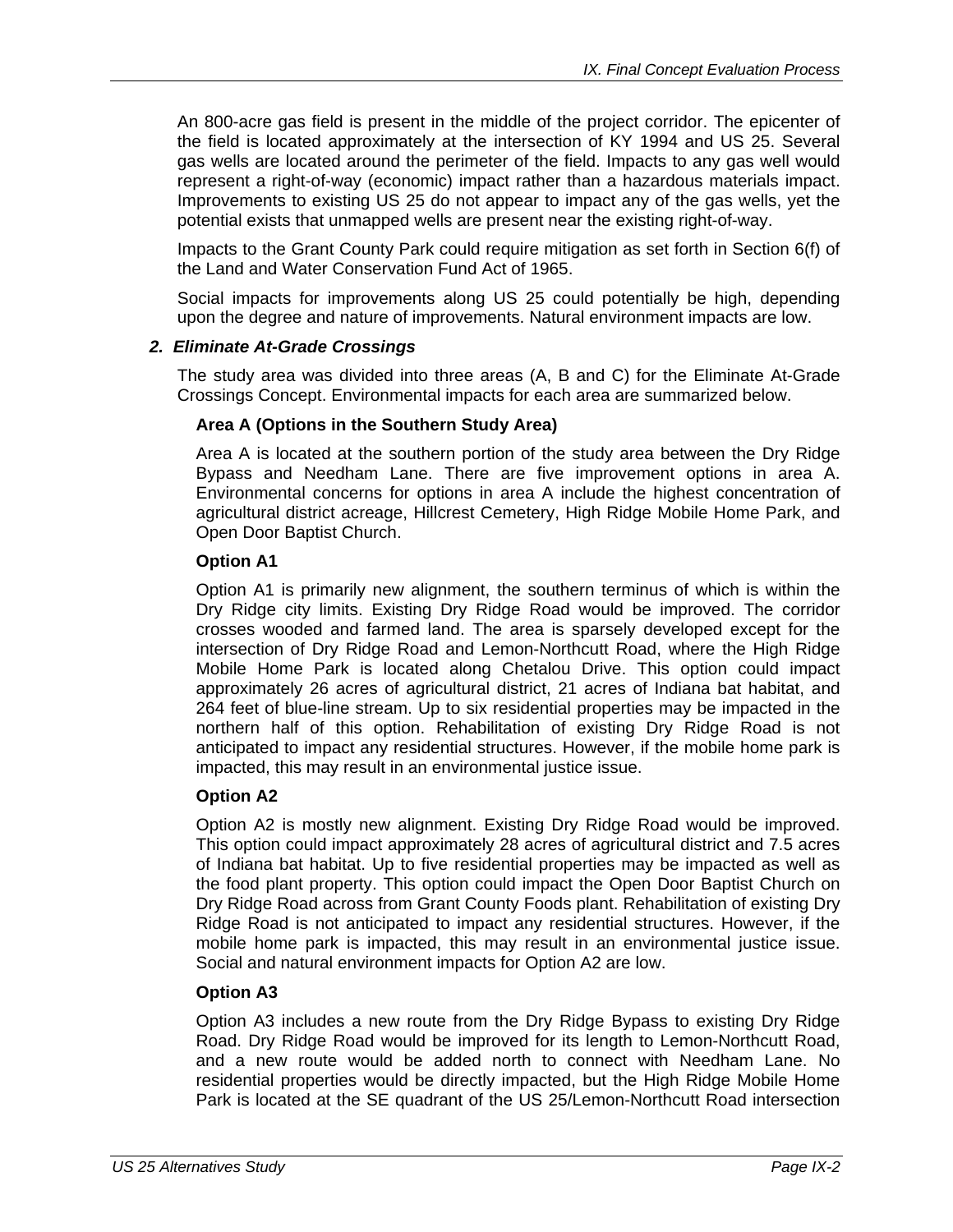on Chetalou Drive. The Open Door Baptist Church property could be impacted. Rehabilitation of existing Dry Ridge Road is not anticipated to impact any residential structures. However, if the mobile home park is impacted, this may result in an environmental justice issue. Social and natural environment impacts for Option A3 are low.

#### **Option A4**

Option A4 includes a new route from Business Boulevard to Dry Ridge Road just south of Assembly Church. Dry Ridge Road would be improved along its length to Needham Lane. No residential properties would be impacted, but the High Ridge Mobile Home Park is located at the SE quadrant of the US 25/Lemon-Northcutt Road intersection on Chetalou Drive. The Open Door Baptist Church property could be impacted. Option A4 could impact approximately 18 acres of Indiana bat habitat and 500 feet of blue-line stream. Rehabilitation of existing Dry Ridge Road is not anticipated to impact any residential structures. However, if the mobile home park is impacted, this may result in an environmental justice issue.

#### **Option A5**

Option A5 creates a flyover from Eckler Road across the railroad tracks and existing US 25 to reconnect with US 25. No residential properties will be impacted, but the High Ridge Mobile Home Park is located at the SE quadrant of the US 25/Lemon-Northcutt Road intersection on Chetalou Drive. Rehabilitation of existing Dry Ridge Road is not anticipated to impact any residential structures. However, if the mobile home park is impacted, this may result in an environmental justice issue. Social and natural environment impacts for Option 5 are low.

#### **Area B (Options in the Middle Study Area)**

Area B is located in the middle portion of the study area between Needham Lane and Angela Drive. Two improvement options are offered in area B. Housing density increases for Area B, with the greatest number of homes just south of KY 1994 and across from a large mobile home park. The Cincinnati South campground, which is privately owned and thus not a Section 4(f) concern, is located across from a large unnamed mobile home park at Lisa Drive. Churches in this segment include the Liberty Apostolic Church at the KY 1994/US 25 intersection; and the Sherman Baptist Church, Immanuel Lutheran Church, and Sherman Full Gospel Church near the Grant Mobile Home Park. The future home of the Sherman Elementary School is located at the southern portion of this section just north of the Ashley subdivision.

An approximately 800-acre gas field is present beneath Area B. The epicenter of the field is located roughly at the intersection of KY 1994 and US 25. Several gas wells are located around the perimeter of the field. Impacts to any gas well would represent a right-of-way (economic) impact rather than a hazardous materials impact. However, none of the proposed corridors appear to impact any of the gas wells, yet the potential exists that unmapped wells are present.

#### **Option B1**

Option B1 is primarily new alignment which traverses the railroad and existing US 25 twice and includes new connector routes on the east side of the railroad. Existing Hyde Road would be improved and tied in to the new connector. Rehabilitation to existing alignment will occur along Needham Lane and Hyde Road at the Sherman, Countryside Estates, and Grant Mobile Home Parks. Provided none of the mobile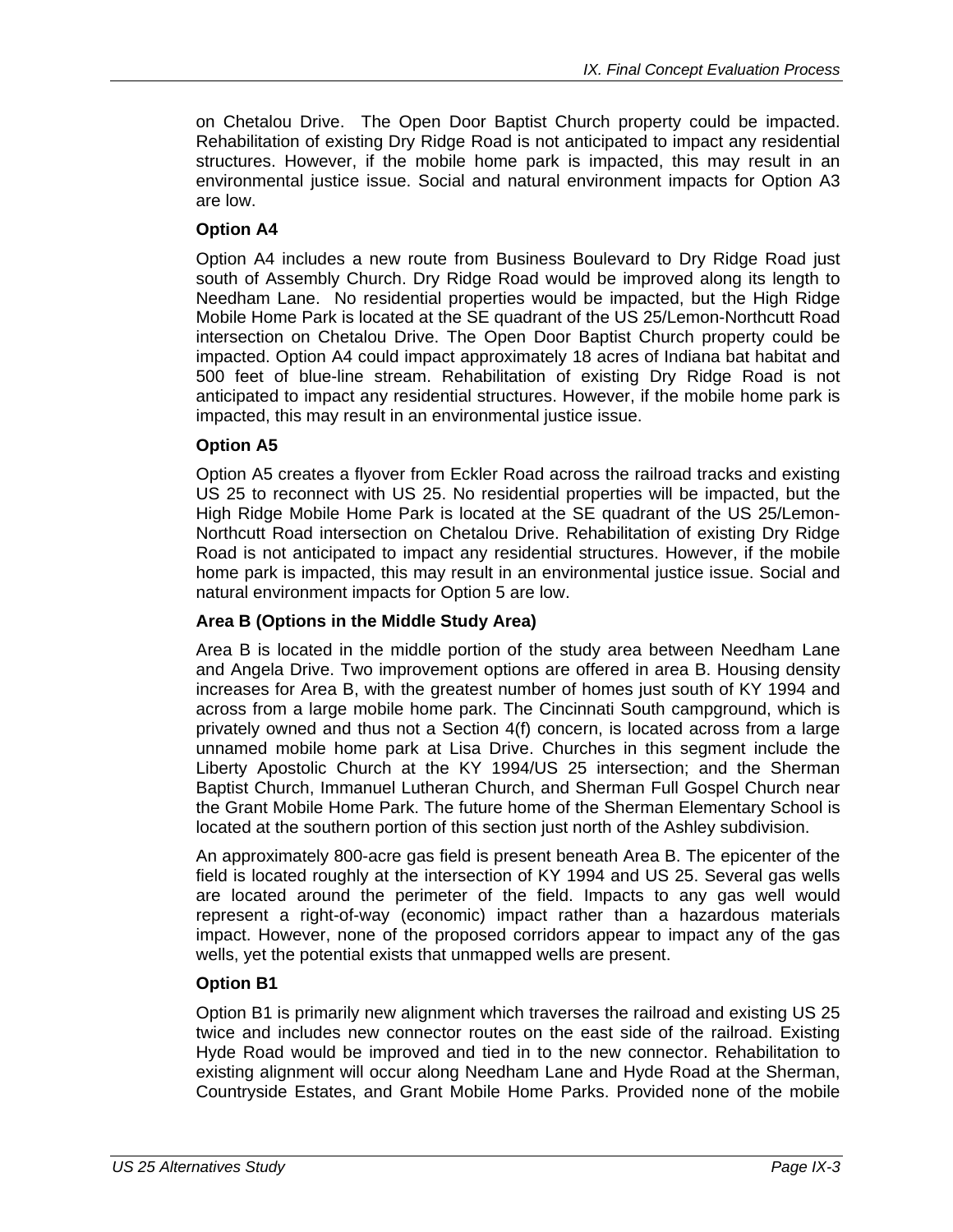homes are impacted, Option B1 would not present any environmental justice concerns. The new route for US 25 could cross the railroad tracks twice. The new connector could potentially impact three residences. The new US 25 route would potentially impact four residences. Liberty Apolostic Church is adjacent to the new US 25 corridor. Social and natural environment impacts for Option B1 are low.

#### **Option B2**

Option B2 includes new alignment, a structure over US 25 and the railroad line, and connections on the east side of the railroad tracks. Existing Hyde Road would be improved and tied in to the new connector. Provided none of the nearby mobile homes are impacted, Option B2 would not present any environmental justice concerns. The new connector would potentially impact up to three residences, the new route for US 25 could potentially impact up to four residences, and the KY 1994/Sherman-Newton Road connector could potentially impact up to 4 residences. Thus, up to 11 residences may be impacted by Option B2. This option may also impact the Liberty Apolostic Church and the Sherman Baptist Church.

#### **Area C (Option in the Northern Study Area)**

Area C is located in the northern portion of the study area between Angela Drive and the Grant/Kenton county line. Area C includes three different improvement options. All options avoid impacting the Curtis Gates Lloyd WMA. The northern portion of this section is intensively developed. Residential properties, businesses, churches, cemeteries, recreational facilities, and an industrial park are located along existing US 25. The Curtis Gates Lloyd WMA and Grant County Park comprise most of the open land along this section. Churches include the Grace Baptist Church at the southern end, the Crittenden Christian Church and cemetery at Harlan Street, and Crittenden Baptist Church at Farrell Drive. The Crittenden fire station is also located near the Crittenden Church and cemetery. An asphalt plant is located across from the Grant County Industrial Park.

#### **Option C1**

Option C1 includes new alignment between KY 491 and US 25 at Violet Road. It also includes improvements to Wildlife Road and Hyde Road, as well as a new connection between these two roads. Improvements to Needham Lane and Hyde Road, as well as a new connector between them, would also be included. Wildlife Road comprises the western boundary for the WMA. A new connector will be constructed at the southern end of Area C. Option C1 could potentially impact 1 residence along KY 491 and 1 residence at the US 25/KY 2363/492 interchange. Option C1 could impact approximately 24 acres of Indiana bat habitat, 14 acres of running buffalo clover habitat, and 364 linear feet of blue-line stream crossing. Option C1 crosses the North Fork Grassy Creek.

#### **Option C2**

Option C2 includes new alignment between KY 491 and Case Lane and an upgrade of Case Lane to its intersection with US 25. It also includes improvements to Wildlife Road and Hyde Road, as well as a new connection between these two roads. Provided the existing alignment is used to the fullest extent possible, no residential properties appear to be impacted. An apartment complex is located at the intersection of US 25 and KY 491. Case Lane near its intersection with US 25 contains about 15 homes between US 25 and where the proposed new KY 491 route will tie in; these residences may potentially be impacted. Rehabilitation of Wildlife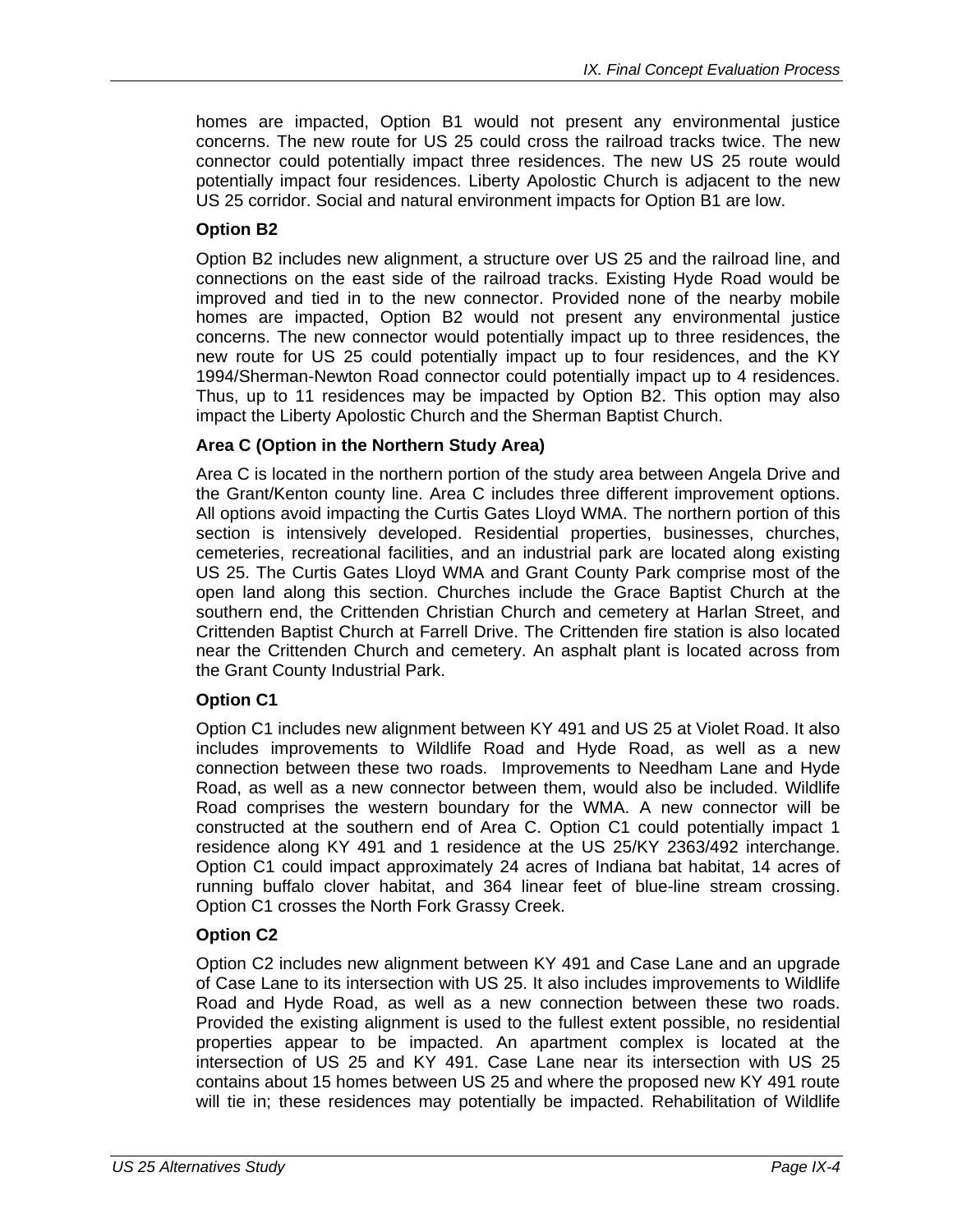Road and the new connector to Hyde Road will not potentially impact any residences. Option C2 could impact approximately 12.5 acres of Indiana bat habitat and 845 linear feet of blue-line stream. Option C2 crosses the North Fork Grassy Creek.

#### **Option C3**

Option C3 includes a flyover from KY 491 to US 25. This option also includes a new connection to the flyover, improvements to Wildlife Road and Hyde Road, as well as a new connection between these two roads. Option C3 could potentially impact 1 residence. Option C3 has Section 4(f) concerns, because KY 491 east of Wildlife Road crosses through the Curtis Gates Lloyd WMA. The flyover west of US 25 could impact the Grant County Park. Impacting the Grant County Park would not only invoke Section 4(f) but possibly Section 6(f) of the Land and Water Conservation Fund Act (LWCF) as well. The park was a recipient of LWCF funds in the 1990s to improve trails. The flyover appears to be close to a wetland in the park.

#### *3. New Eastern Corridor*

The new eastern corridor concept is a 2,000-foot-wide corridor that extends from the Dry Ridge Bypass to US 25 at the Grant/Kenton county line and curves east to avoid the Curtis Gates Lloyd WMA. At the northern end, two options to the US 25 tie-in are proposed. The first (northern) option will be at the county line and is, for the most part, outside the Crittenden city limits. The second (southern) option will cross the railroad and possibly tie into existing KY 2363. The new eastern connector will use existing roadway corridors to the maximum extent possible. Except for small portions at the southern and northern termini, the land use is rural and farmed or wooded. An agricultural district is located between Townsend Branch and Eckler Road. This option could directly impact the asphalt plant at the US 25/Case Lane intersection. This corridor could impact approximately 131 acres of Indiana bat habitat, 44 acres of running buffalo clover habitat, 7,035 feet of blue-line streams, five wetlands, 26 acres of agricultural district, and 177 acres of farmland. Stream crossings include: Townsend Branch, Middle Fork Grassy Creek, two unnamed tributaries to North Fork Middle Fork Grassy Creek, Wildcat Branch, North Fork Middle Fork Grassy Creek, and North Fork Grassy Creek.

Sixty-four potential residential impacts occur along the cross-roads.

The only business potentially impacted by the new eastern connector is the asphalt plant for the southern option for the US 25 tie-in. Two environmental sites of potential concern are located along Gruen Road (south) and US 25 (north).

#### *4. New Interchange at Bannister Pike*

The proposed area for a new interchange for I-75 at Bannister Pike is an approximate 1,000 by 2,000 foot oval. The land use at the proposed interchange location is rural. Restlands Angus cattle farm is located in the southeast quadrant. Social and natural environment impacts for the new interchange at Bannister Pike are low.

#### *5. New Interchange at KY 1994*

The proposed area for a new interchange to I-75 at KY 1994 (Sherman-Newton Road) is an approximate 1,000 by 2,000 foot oval. The land use at the proposed interchange location is rural and actively farmed. A farm with residence and outbuildings, which is accessed off Cason Lane, is located in the southwest quadrant. Social and natural environment impacts for the new interchange at KY 1994 are low.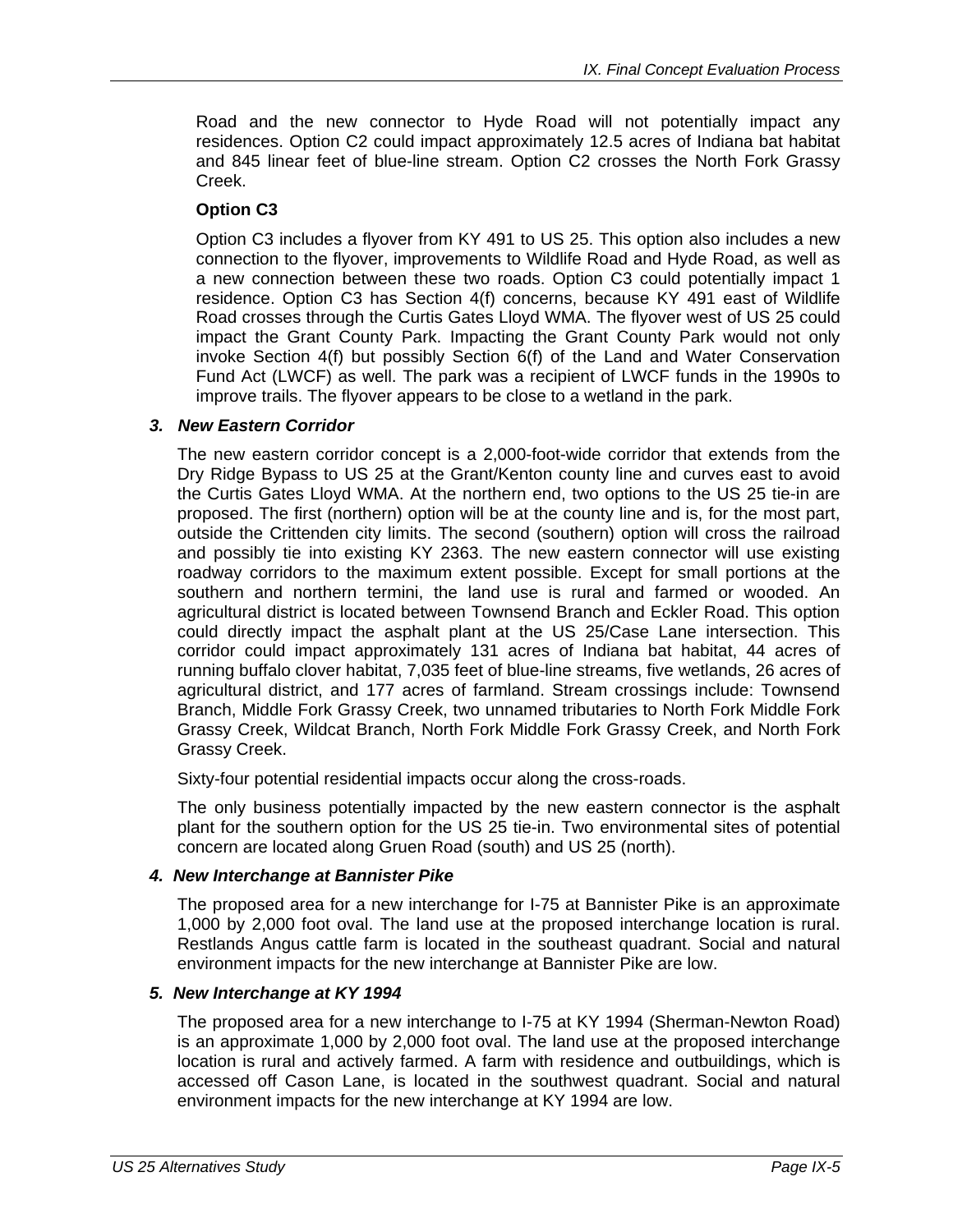#### *6. Summary and Conclusions*

Concepts (or in some cases options) with the likely impacts include:

- New Eastern Corridor (farmland, agricultural district, homes, threatened and endangered species habitat, wetlands, and US Army Corps of Engineers permitting considerations)
- Improvements to Existing US 25 (homes, environmental justice potential, commercial impacts, potential hazardous materials clean-up costs, gas well right-of-way acquisition cost, Section 4(f), community impacts)
- Eliminate At-Grade Crossings Option A1 (homes, environmental justice potential, threatened and endangered species habitat, stream crossings)
- Eliminate At-Grade Crossings Option B2 (homes, environmental justice potential, gas well right-of-way acquisition cost, community impacts)

Wetlands were not determined or delineated. The project corridors were not walked to verify National Wetland Inventory (NWI) mapping. Therefore, wetland size and jurisdictional status is not stated or known with certainty. Whether a proposed concept appeared to impact a wetland or was located close to a wetland that may be larger than suggested in NWI mapping was included in the ranking given for "Potential Impacts to Social and Natural Environment Resources" in the Level 2 Screening matrix shown in **Table 9.2** in **Appendix C** and discussed in **Section E** of this chapter.

An approximately 800-acre gas field is present beneath Area B. The epicenter of the field is located roughly at the intersection of KY 1994 and US 25. Several gas wells are located around the perimeter of the field. Impacts to any gas well would represent a right-of-way impact including cost of acquisition and capping, rather than a hazardous materials impact. However, none of the proposed concepts appear to impact any of the known gas wells.

#### **B. Geotechnical Concerns**

Following is a summary of the likely geotechnical impacts for each of the proposed improvement concepts.

Each of the identified concepts will be subject to certain geologic impacts, such as the likely shallow depth to rock and the instability of steepened cut and fill slopes comprised of native materials. However, some concepts will be more prone to unique challenges, such as those associated with soft/wet alluvium near stream crossings

While some concept areas will be subject to greater karst potential, most of the study area has minimal potential for significant karst impacts. The area in the immediate vicinity of a sinkhole located northeast of US 25 and KY 1994 is of greatest concern with respect to potential karst impacts.

From a geotechnical and constructability perspective, the selected concepts should minimize the potential geotechnical problems. However, each concept can be constructed using sound engineering and construction practices that address these issues appropriately.

The most desirable to least desirable concepts, from a geotechnical standpoint, are as follows:

- New interchange I-75 & Bannister Pike
- New diamond interchange I-75 & KY 1994,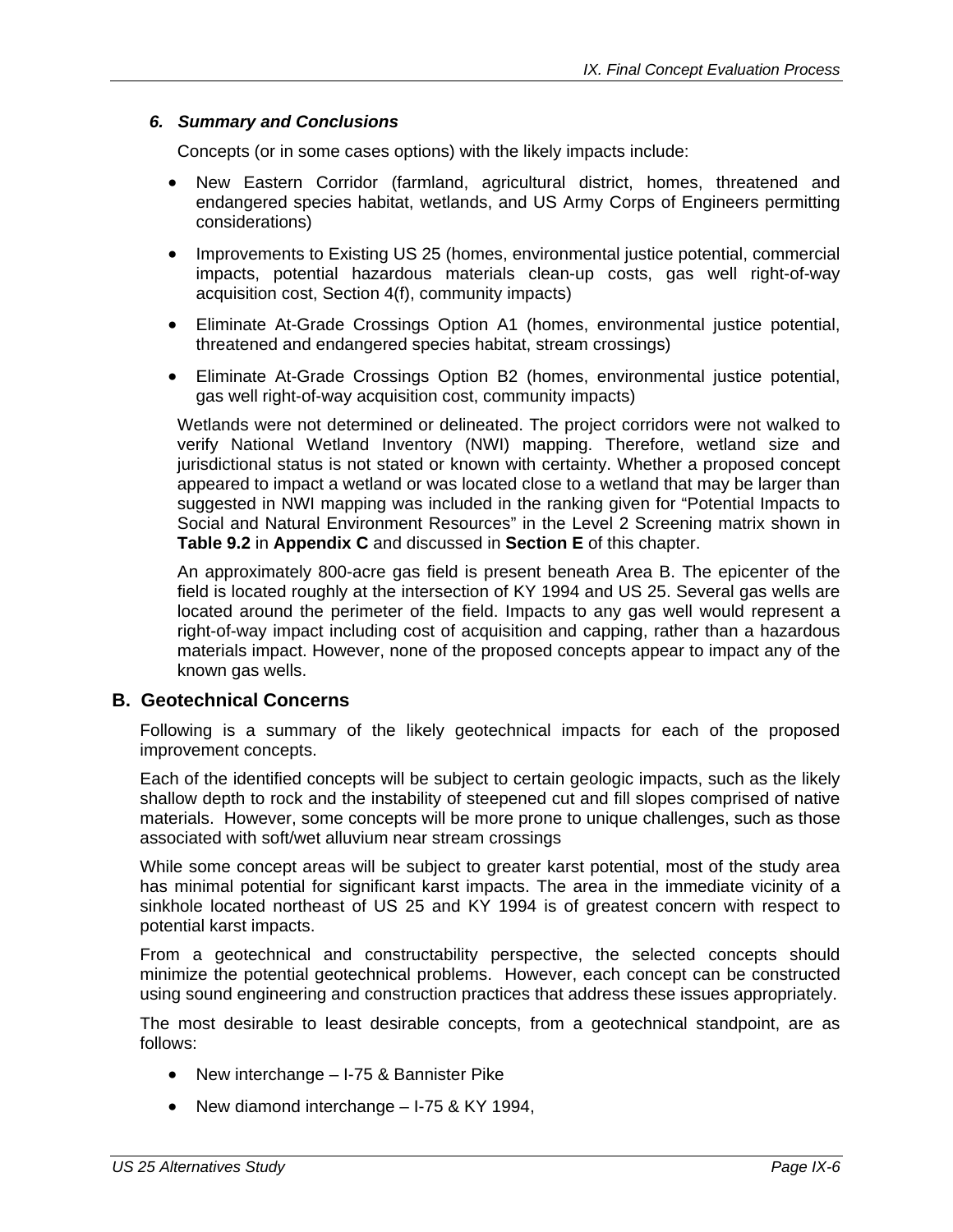- Improve existing US 25
- Eliminate at-grade crossings along existing US 25
- New eastern corridor

It appears probable that the new I-75 interchanges offer the least geotechnical challenges of the identified concepts. It was assumed that the existing I-75 overpass bridges will remain, and only grading associated with construction of the new ramps will be required for these concepts.

While the alignment of a new eastern corridor has a low risk of karst impacts, there may be significant costs associated with right-of-way acquisition, rock excavation, significant fills due to undulating topography, potential requirement for relatively flat cut and fill slopes and remedial measures associated with alluvial deposits. The use of relatively flat slopes (and potentially limited fill heights) for slopes comprised of native materials will likely require increased right-of-way acquisition costs and/or costs associated with importing off-site select materials.

Earthwork-related challenges for improving existing US 25 should be minimal compared to the other concepts. However, approximately a quarter of the potentially widened US 25 alignment is classified as having moderate karst potential and may therefore be subject to karst-related costs/challenges.

There are several identified options available to explore minimization of costs and construction challenges associated with Options A and C. However, with the concept to eliminate at-grade crossings along US 25, there will be increased costs/risks associated with construction of flyover structures or roadways near the identified sinkhole (see Options B1 and B2). Approach embankments at flyover structures associated with this concept will likely be subject to additional right-of-way costs associated with the limitation of slope inclination for native materials.

Within the Eliminate At-Grade Crossings concept, the most desirable to least desirable options from a geotechnical standpoint are as follows:

- A3, A2, A5, A4, A1
- B2, B1
- C2, C3, C1

None of the A options appear to be significantly different with regard to construction cost or geotechnical-related risks. Given there are two major structures associated with Option B1 and that one of these structures would be partially located within the identified sinkhole footprint, it is very likely that bridge foundations and/or preparation of bearing surfaces for Option B1 will be significantly more expensive and complex relative to Option B2. Regarding the C options, it appears that the costs associated with flyover structures and associated foundations in Options C1 and C3 will exceed the cost of two anticipated culvert crossings in Option C2. The karst potential is similar for each of the C options.

#### **C. Cultural Resources**

Potential cultural resource impacts are described below for each corridor concept.

#### *1. Improve Existing US 25*

There is one property located along existing US 25 that is listed on the National Register of Historic Places, the Sherman Tavern (State number Gr 2). In addition to the Sherman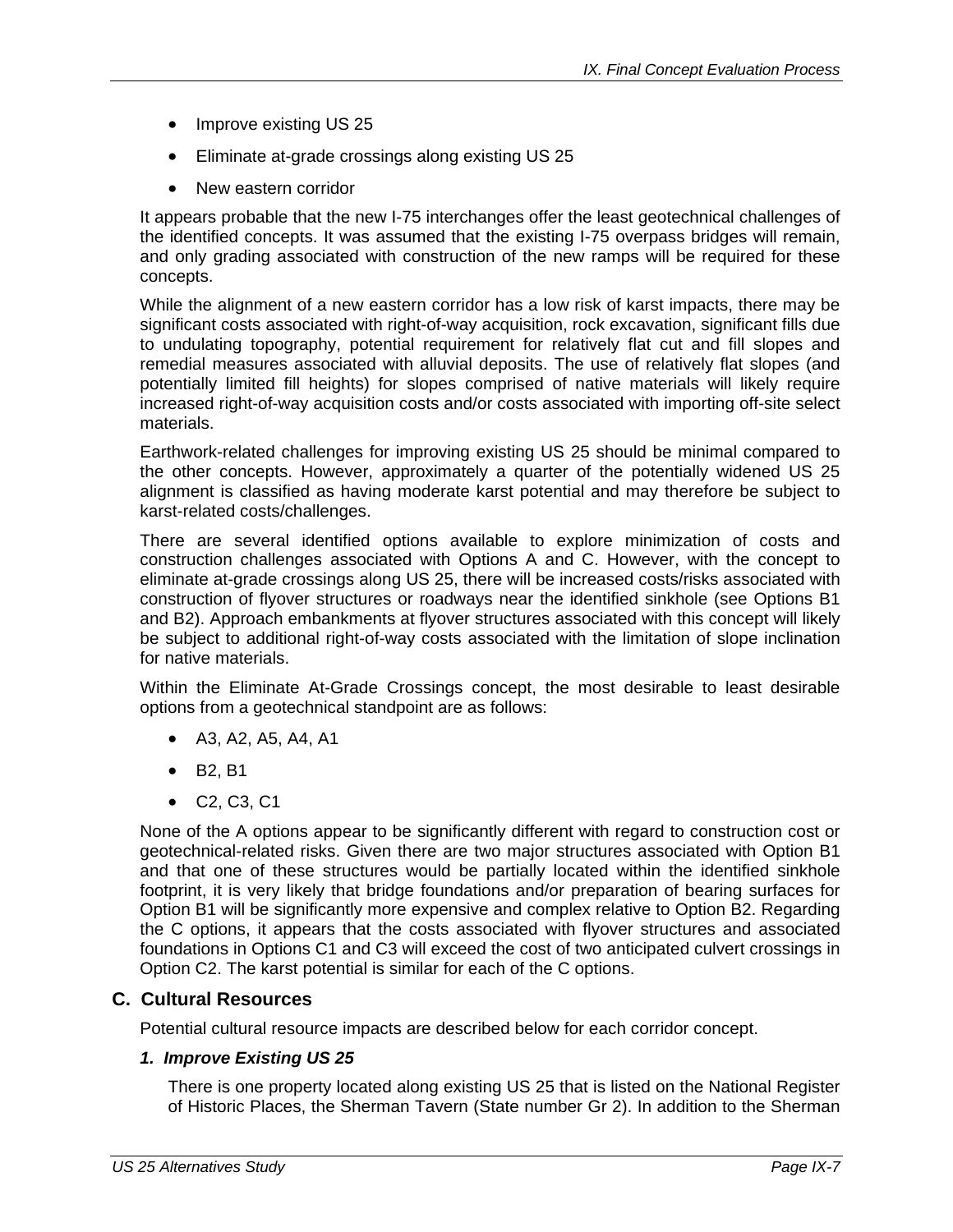Tavern, two other properties have been previously surveyed, the Clement Theobold House (State number Gr 1) and the Henderson House (State number Gr 3). Their National Register status is currently listed as undetermined by the Kentucky Heritage Council.

The highest concentration of existing structures is located along existing US 25. Approximately 85 structures, including residences, churches and businesses, are located along US 25, with the majority occurring at roadway intersections and near the Crittenden and Dry Ridge city limits.

It is highly likely that archaeological sites will be encountered, especially for historic sites, due to the importance the US 25 corridor has played in history. The cultural resource impacts for the improvement of existing US 25 are high.

#### *2. Eliminate At-Grade Crossings*

The study area was divided into three sections (A, B, and C) for the Eliminate At-Grade Crossings Concept. Cultural-historic impacts are summarized as such below.

#### **Option A1**

Option A1 consists mostly of new alignment on wooded and agricultural land. The area is not developed except for a trailer park at the northern tie-in to US 25. No previously recorded archaeological sites or cultural historic properties are located within the proposed area for Option A1. Approximately fewer than ten residential properties and a cemetery would be close enough to warrant evaluation.

As the proposed corridor extends through mostly farmed and wooded terrain, the numerous drainages and ridge tops signal likelihood for prehistoric archaeological sites within the corridor. The cultural resource impacts for Option A1 are low.

#### **Option A2**

Option A2 consists mostly of new alignment on wooded and agricultural land. The area is not heavily developed except for a trailer park at the northern termini. No previously recorded archaeological sites or cultural historic properties are located within the proposed area for Option A2. Approximately fewer than ten residential properties and a cemetery would be close enough to warrant evaluation.

As the proposed corridor extends through mostly farmed and wooded terrain, the numerous drainages and ridge tops signal a likelihood for prehistoric archaeological sites to be present within the corridor. The cultural resource impacts for Option A2 are low.

#### **Option A3**

Roughly half of Option A3 is new alignment on wooded and agricultural land, and half would utilize a rehabilitated Dry Ridge Road. The area is not heavily developed except for a trailer park in the northern section. No previously recorded archaeological sites or cultural historic properties are located within the proposed area for Option A3. Approximately ten residential properties would be close enough to warrant evaluation.

As the proposed corridor extends through farmed and wooded terrain, the drainages and ridge tops signal a likelihood for prehistoric archaeological sites to be present within the corridor as well as the potential for historical sites along Dry Ridge Road and the proposed new connector north of the trailer park along US 25. The cultural resource impacts for Option A3 are moderate.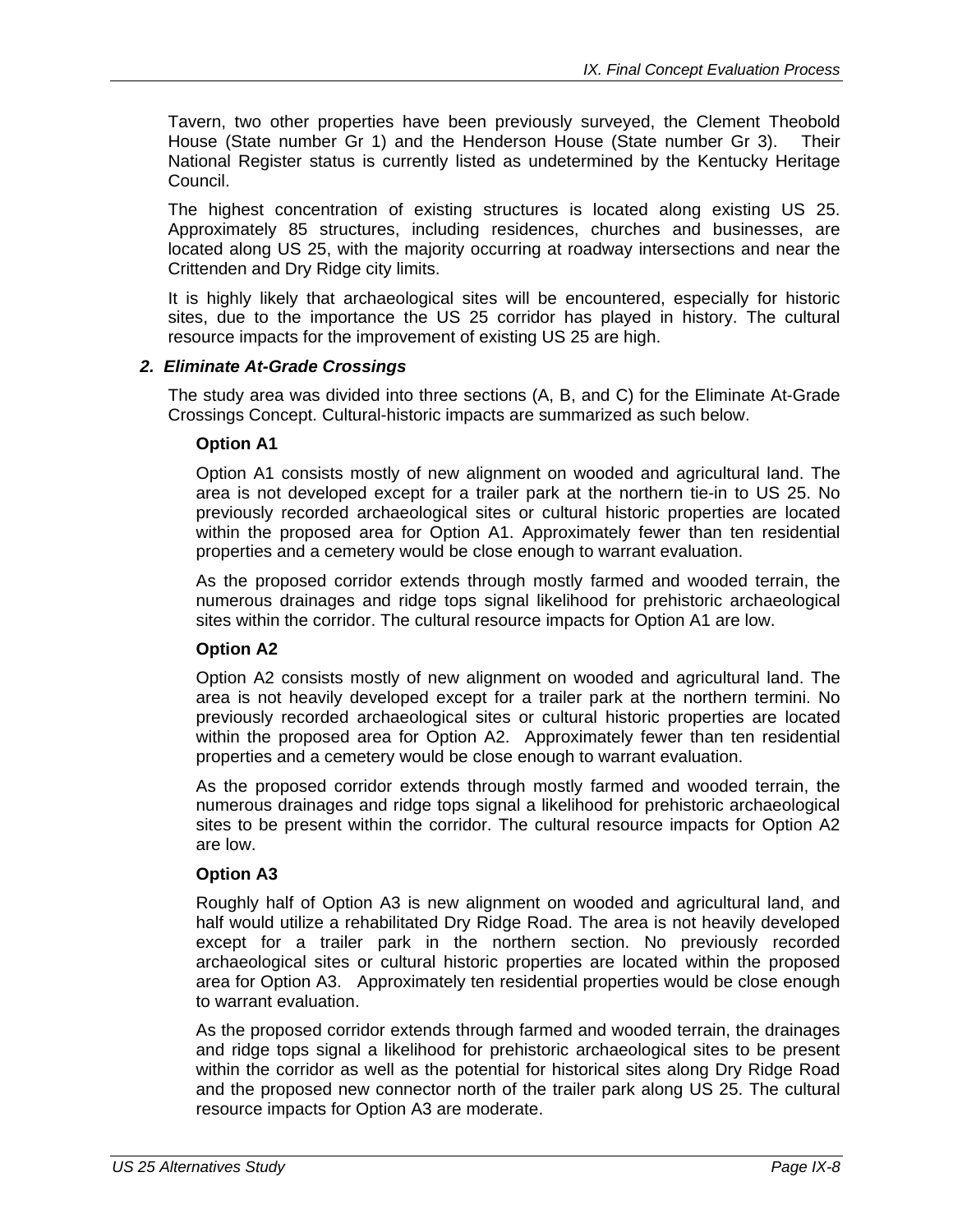#### **Option A4**

Roughly half of Option A4 is new alignment on wooded and agricultural land and half would utilize a rehabilitated Dry Ridge Road. The area is not heavily developed except for a trailer park in the northern section. No previously recorded archaeological sites or cultural historic properties are located within the proposed area for Option A4. Approximately ten properties would be close enough to warrant evaluation.

As the proposed corridor extends through farmed and wooded terrain, the drainages and ridge tops signal a likelihood for prehistoric archaeological sites to be present within the corridor as well as the potential for historical sites along Dry Ridge Road and the proposed new connector north of the trailer park along US 25. The cultural resource impacts for Option A4 are moderate.

#### **Option A5**

Option A5 includes a flyover near Eckler Road. The area is not heavily developed except for a trailer park in the northern section. No previously recorded archaeological sites or cultural historic properties are located within the proposed area for Option A5. Approximately ten residential properties would be close enough to warrant evaluation.

As the proposed corridor extends along existing routes the potential for prehistoric sites are low. The cultural resource impacts for Option A5 are low.

#### **Option B1**

Option B1 consists mostly of new alignment. The area is not heavily developed except for a trailer park in the northern section on Hyde Road. No previously recorded archaeological sites or cultural historic properties are located within the proposed area for Option B1. Approximately fifteen to twenty structures would be close enough to warrant evaluation.

As the proposed connector corridor roughly parallels existing US 25 and the new US 25 corridor remains fairly close to the existing route, the potential for prehistoric archaeological sites are low. However, historic sites are likely to be encountered. The cultural resource impacts for Option B1 are moderate.

#### **Option B2**

Option B2 consists of new alignment, a major structure, and improvements to existing routes. The area is not heavily developed except for two trailer parks, one at the southern and one at the northern section of this option. No previously recorded archaeological sites or cultural historic properties are located within the proposed area for Option B2. Approximately twenty to twenty-five residential properties would be close enough to warrant evaluation.

As the proposed connector corridor roughly parallels existing US 25 and the new US 25 corridor remains fairly close to the existing route, the potential for prehistoric archaeological sites are low. However, historic sites are likely to be encountered. The cultural resource impacts for Option B2 are moderate.

#### **Option C1**

Option C1 includes mostly new alignment, a new structure, and some improvements to existing routes. The area is not heavily developed. No previously recorded archaeological sites or cultural historic properties are located within the proposed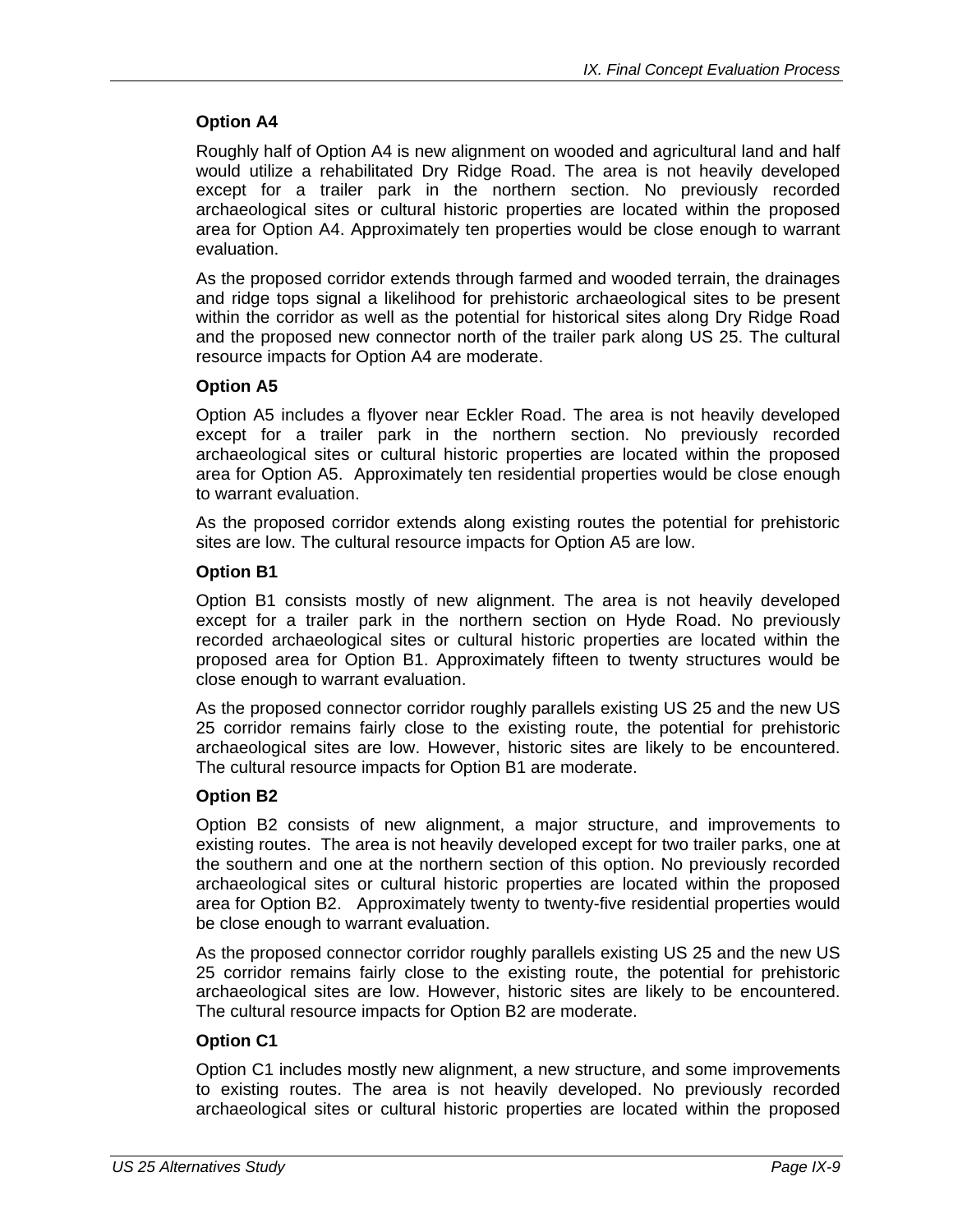area for Option C1. Approximately fifteen residential properties would be close enough to warrant evaluation.

As the proposed corridor extends through farmed and wooded terrain, the drainages and ridge tops signal a likelihood for prehistoric archaeological sites to be present within the corridor as well as the potential for historical sites along Wildlife Road. The cultural resource impacts for Option C1 are moderate.

#### **Option C2**

Option C2 includes mostly new alignment and some improvements to existing routes. The area is not heavily developed. No previously recorded archaeological sites or cultural historic properties are located within the proposed area for Option C2. Approximately fifteen residential properties would be close enough to warrant evaluation.

As the proposed corridor extends through farmed and wooded terrain, the drainages and ridge tops signal a likelihood for prehistoric archaeological sites to be present within the corridor as well as the potential for historical sites along Wildlife Road. The cultural resource impacts for Option C2 are moderate.

#### **Option C3**

Option C3 consists of a flyover at KY 491. The area is not heavily developed and, while there are no previously recorded archaeological sites located within the proposed area for Option C3, there is one previously recorded historic structure. The Henderson house (state number Gr 3) sits on the western side of US 25 directly across from KY 491. Its status is listed as undetermined by the Kentucky Heritage Council. In addition to the Henderson house, there are approximately ten properties that would be close enough to warrant evaluation.

As the proposed corridor extends through the Curtis Gates Lloyd WMA and the flyover impacts the Grant County Park, and the Henderson house (State number Gr 3), the cultural resource impacts for Option C3 could be high.

#### *3. New Interchange at Bannister Pike*

No previously recorded archaeological sites or cultural historic properties are located within the proposed area for the new interchange with I-75. There are approximately five structures over the age of 50 years that are near the proposed interchange and would have to be evaluated for their eligibility for listing on the National Register of Historic Places. While the topography and perennial water sources nearby signal the likelihood for archaeological sites, the impact area for the proposed interchange makes the impacts low in terms of archaeology. Cultural resource impacts for the proposed interchange at Bannister Pike are low.

#### *4. New Interchange at KY 1994*

No previously recorded archaeological sites or cultural historic properties are located within the proposed area for the new interchange with I-75. There are approximately seven structures over the age of 50 years that are near the proposed interchange which would have to be evaluated for their eligibility for listing on the National Register of Historic Places. While the topography and perennial water sources nearby signal the likelihood for archaeological sites, the impact area for the proposed interchange makes the impacts low in terms of archaeology. Cultural Resource impacts for the proposed interchange at KY 1994 are low.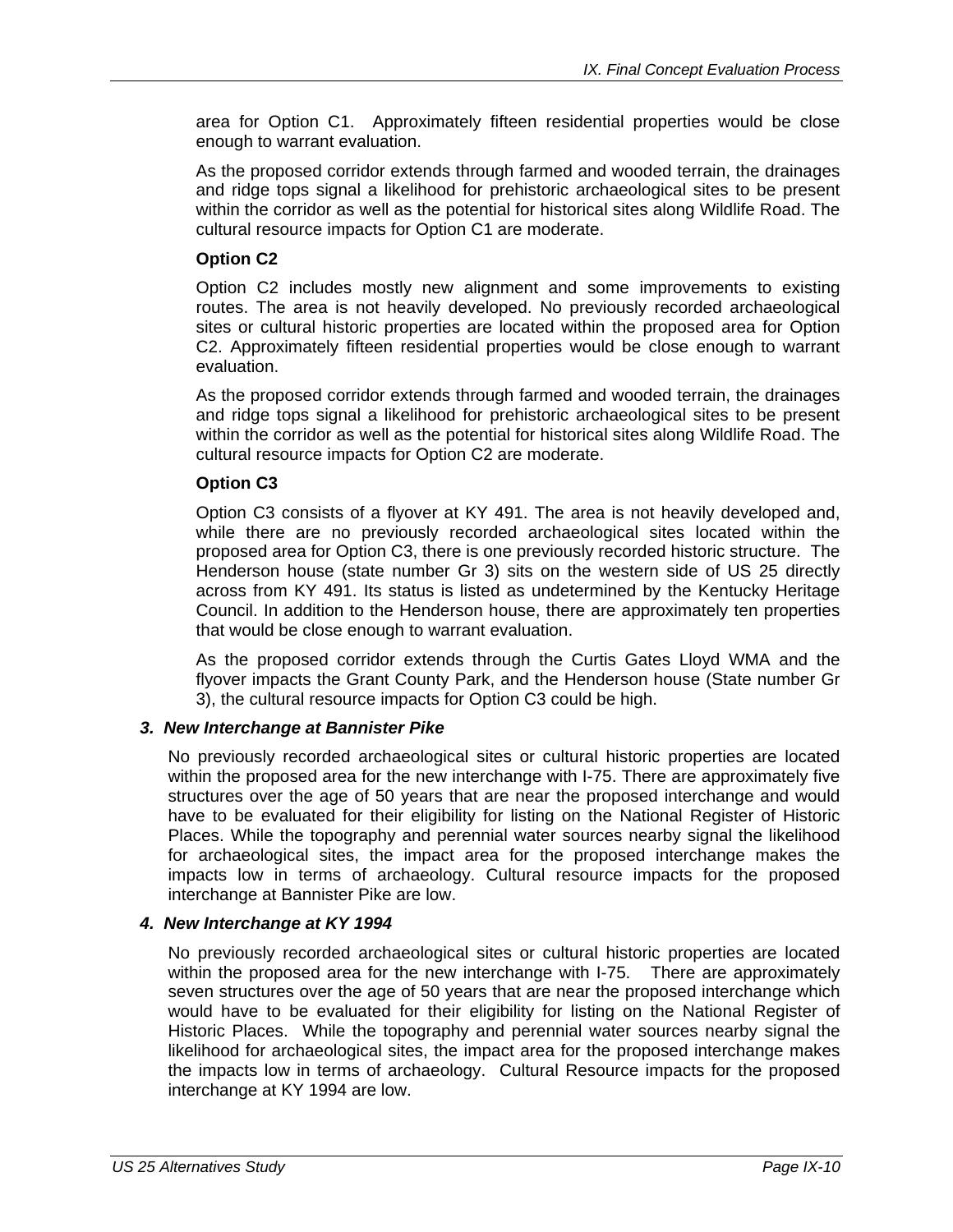#### *5. New Eastern Corridor*

There are no previously recorded archaeological sites located within the proposed new eastern corridor. One cultural historic property (state number Gr 19) is located within the proposed new eastern corridor. Its National Register status is currently listed as undetermined by the Kentucky Heritage Council.

There are two options for the proposed eastern corridor to tie into US 25 at the northern end. The northern option falls very close to the county line and mostly outside the Crittenden city limits. The southern option would tie into US 25 near existing KY 2363 and would fall within the city limits of Crittenden.

Approximately 65 to 70 structures would have to be evaluated for eligibility along the proposed corridor. These are situated along the intersecting roads of US 25 that run east-west and at both the southern and northern termini. The properties are a combination of single residences and farm complexes that contain agricultural outbuildings.

As the proposed corridor extends through mostly farmed and wooded terrain, the numerous drainages and ridge tops signal a likelihood for prehistoric archaeological sites to be present within the corridor. The cultural resource impacts for the eastern corridor are moderate.

#### **D. Environmental Justice Impacts**

As mentioned in **Chapter VI**, no environmental justice impacts are expected as a result of any US 25 improvements. Furthermore, none of the proposed corridors appear to directly impact the identified low-income populations. However, several mobile home parks are located along US 25, most notably in Area B. As such, care should be taken during final design to ensure that these populations do not receive disproportionately high and adverse effects as a result of the project. It should be noted that eliminating the at-grade railroad crossings in the vicinity of these mobile home parks will improve safety for residents.

#### **E. Level 2 Screening**

Based on more detailed data analysis, the project purpose and need, and further reviews of environmental, community, geotechnical, and cultural-historic resource impacts, an evaluation matrix was developed that summarizes the potential impacts for each of the corridor concepts, as shown in **Table 9.1** in **Appendix C**. This includes traffic volumes that were projected using the Kentucky Statewide Travel Demand Model for each of the "build" concepts.

Concepts were ranked as good, average, or poor for measures related to safety, connectivity, and traffic operations. Concepts were ranked most desirable, average, or least desirable for measures related to potential impacts. Impacts shown in this matrix are estimated for each concept, indicating the total potential impacts in the corridor based on the widths, as mentioned previously. However, actual impacts associated with a final alignment will ultimately be less severe since the improvement right-of-way footprint will not require the full corridor width.

Findings from the Level 2 Screening shown in **Table 9.1** in **Appendix C** were used in discussions with the project team on March 25, 2008, as outlined in **Chapter X**. A revised Level 2 Screening matrix reflective of project team decisions is also presented in **Chapter X**. The revised matrix is what moved forward for presentation to officials and the public.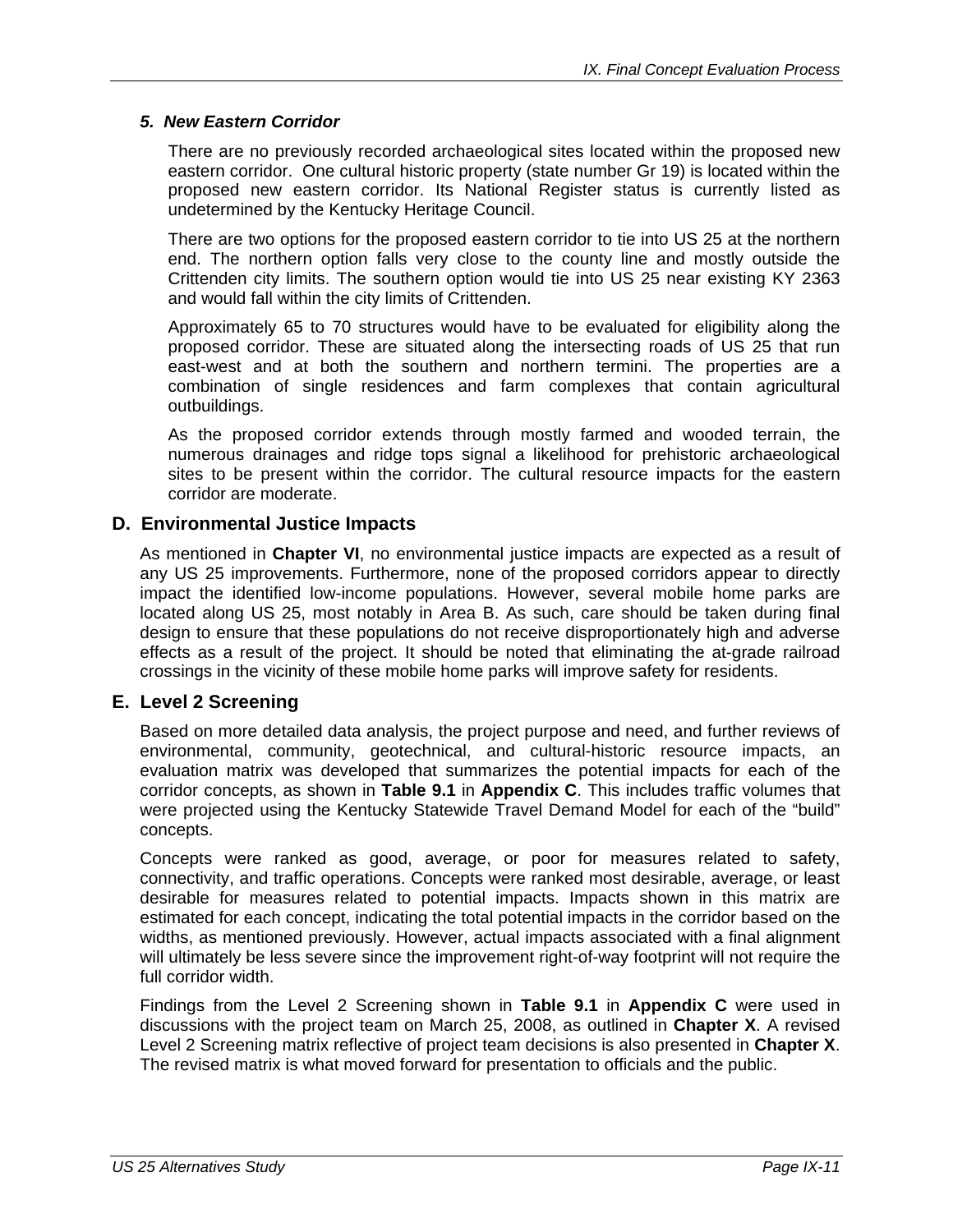These findings, along with project team and public input, were then used to help formulate the final recommendations discussed in **Chapter XI**.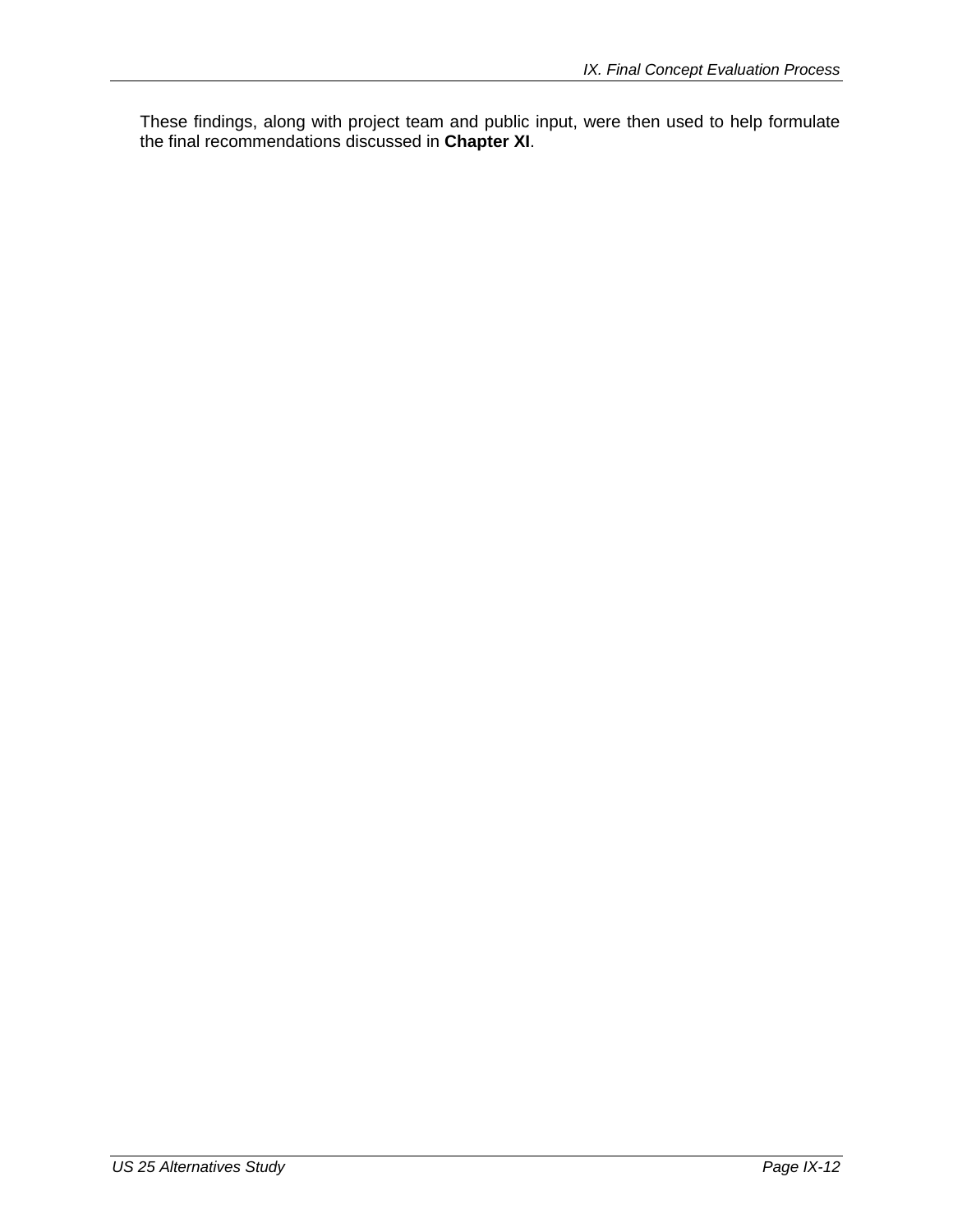## **X. ADDITIONAL CABINET, PUBLIC, AND AGENCY INPUT**

As part of the public involvement portion of this study, meetings were held in March and April of 2008 with the project team, local officials, stakeholders, and the public. A second round of coordination with resource agencies was conducted in May 2008. The purpose of these meetings was to update participants about what took place after the first round of community involvement activities. Summary information was provided on the existing conditions, all technical analyses, the improvement concept development process, and the corridor evaluation process. Copies of the meeting minutes are included in **Appendix K**.

#### **Public and Agency Involvement**

- Project Team Meetings
- Local Elected Officials and Stakeholders Meetings
- Public Information Meetings
- Public Comment Surveys
- Resource Agency Coordination

#### **A. Project Team Meeting (March 25, 2008)**

The third project team meeting was held on March 25, 2008, at the KYTC District 6 office building in Covington, Kentucky.

The project team convened to preview the Level 2 Screening of concepts and prepare for the upcoming local officials, stakeholders, and public meetings.

In discussion of the potential intersection improvements, the KYTC noted that the district office had submitted applications for HSIP funding to improve US 25/KY 491 (Violet Road) and US 25/KY 2942.

Regarding the Eliminate At-Grade Crossings concept, the project team decided that A1 and A2, A3 and A4, and C1 and C2 could be combined due to similar functionality. It was also decided that routes shown as "Connector (Rehab Existing)" should be changed to "Connector (Reconstruct Existing)." Because, these are early planning stages, it should be assumed that both the "Connector (New Route)" and "Connector (Reconstruct Existing)" segments would be built to the standard of a US route.

The project team concurred with the final corridor concepts, the findings of the Level 2 Screening, and the proposed spot improvements. The team also approved the presentation of this information to the public, contingent on changes outlined in the meeting minutes, which can be found in **Appendix K**.

The decisions made at this meeting resulted in the concepts and level 2 screening shown in **Figures 10.1** – **10.11** in **Appendix A** and **Table 10.1** in **Appendix C** as well as the intersection improvements shown in **Figure 10.12** in **Appendix A** and **Table 10.2** in **Appendix C**. These are the items that were presented for public official, stakeholder, public, and resource agency consideration, as discussed in the following sections.

#### **B. Local Officials and Stakeholders Meeting (April 16, 2008)**

A second meeting with local elected officials and stakeholders was conducted on April 16, 2008, at the Grant County Court House in Williamstown, Kentucky. Existing conditions data, public input from the initial involvement meetings and surveys, and corridor concepts and screening data were presented. Meeting minutes can be found in **Appendix K**.

The local officials and stakeholders in attendance did not express any major concerns with any of the proposed items. It was agreed that all improvement concepts and options discussed should move forward for further consideration by the public.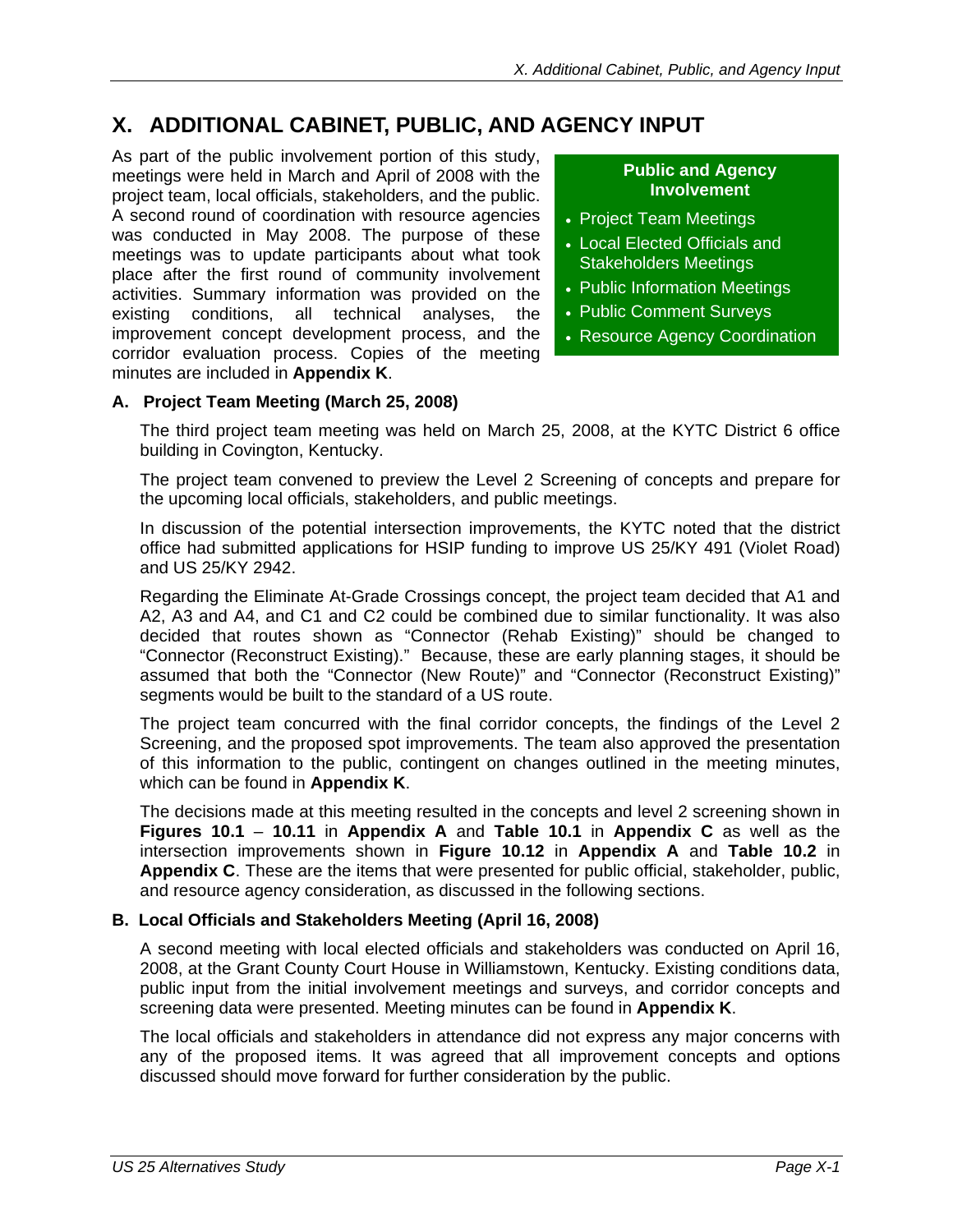#### **C. Public Information Meeting (April 24, 2008)**

A second public meeting was held at the Grant County High School on April 24, 2008. The meeting was designed to communicate the study process and findings to the public and solicit input on the proposed concepts.

The meeting was set up to facilitate one-on-one discussions between staff and attendees, with areas for examining exhibit boards, completing a survey, and providing feedback on concept maps. The details of the meeting are included in a second public meeting summary notebook on file with KYTC's Division of Highway Design and Division of Planning.

#### *1. Public Comment Survey Responses*

KYTC provided each attendee with surveys for each proposed improvement concept so that citizens could provide input. All surveys received were included in the aforementioned public meeting notebook which is on file with KYTC. **Table 10.3** in **Appendix C** summarizes the survey results.

#### **D. Resource Agency Coordination - Round 2 (May 7, 2008)**

Many local, state, and federal resource agencies, with diverse areas of public responsibility, were included in this planning process. Input was solicited through written requests on two occasions. For this second round of coordination, agencies were directed to the KYTC website to view the proposed improvement concepts and were requested to comment. A copy of the informational letter distributed by the KYTC and response letters from the various resource agencies are located in **Appendix L** and are summarized below.

The following 16 agencies responded by offering comments or concerns regarding the project:

- KY Airport Zoning Commission (May 22, 2008) No negative impact to air navigation is anticipated. However, if any construction equipment exceeds 200 feet above ground level, this equipment will require a permit from the Airport Zoning Commission.
- KY Commission on Human Rights (May 21, 2008) No known issues. No comments.
- KY Division of Forestry (May 29, 2008) No state or national champion trees would be impacted by any road construction at the potential interchange locations. There is no state forest property that would be impacted by road construction. Care should be taken around existing trees that will remain after construction. Consider planting back native trees that will keep the scenic vistas beautiful and healthy.
- KY Justice and Public Safety Cabinet, Vehicle Enforcement (June 6, 2008) Widening US 25 could entice the trucking industry to utilize US 25 as a bypass route around the Kenton County scale facility more so than it is at the present time. US 25 has been, and will continue to be, a bypass route around the scale facility. Regardless, in the interest of safety, it would be in the Commonwealth's best interest to make the improvements.
- KYTC Division of Environmental Analysis (June 19, 2008) The following Issues and concerns were noted regarding the potential new eastern corridor:
	- Impacts to North Fork Grassy Creek, Middle Fork Grassy Creek, and Townsend Branch would likely require LOP/IP.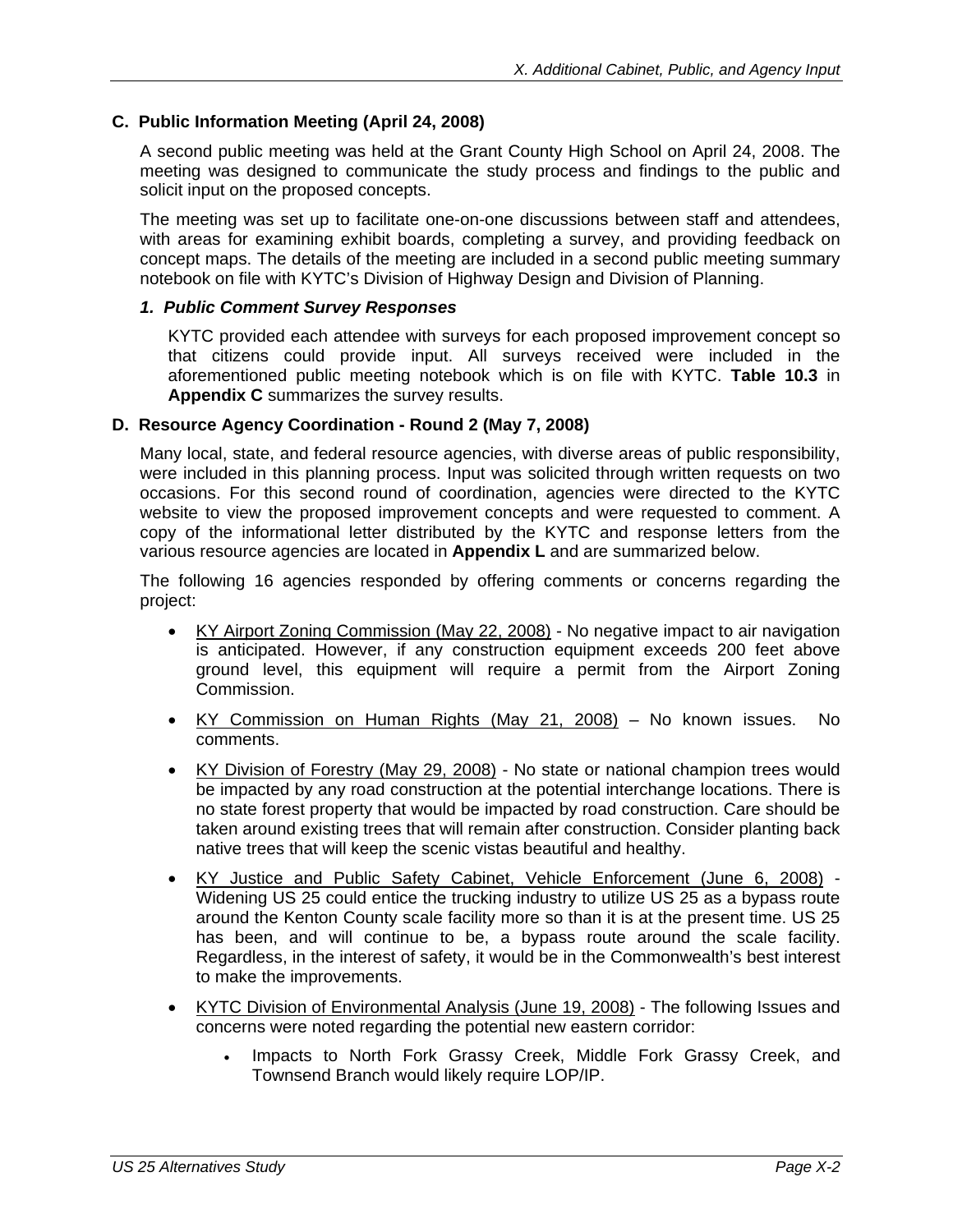- Several wetlands are located in the study area. Depending on alignments, wetland impacts are possible.
- Habitat assessment would be required. Biological Assessment with USFW concurrence would be likely. Known endangered species for Grant County include clubshell mussel, Indiana bat, and running buffalo clover.
- Historic baseline with subsequent eligibility and effects determination documentation is likely. No known National Historic Landmarks are located within the study area.
- Phase I archeology reports will be required. Phase II may be required depending on Phase I results.
- Socio-economic baseline will be required. Community impact assessment may be required depending on baseline results and whether or not federal funds are involved.
- UST/Hazmat Phase I will be required. Phase II and subsequent remediation of sites possible based on Phase I results.
- Curtis Lloyd WMA is in the vicinity of the project study area but impacts to the WMA appear to be avoided.

The following issues and concerns were noted regarding potential improvements to existing US 25:

- Minor stream impacts may occur in the existing corridor. An individual permit will be unlikely; Nationwide Permit 14 and Water Quality Certification may be required depending on right-of-way impacts.
- Known wetland is located near the existing US 25 corridor located north of Dry Ridge.
- Habitat assessment will be required if we are planning to get outside of existing ROW. No effect for clubshell mussel likely. Subsequent biological assessment for Indiana bat and running buffalo clover is possible.
- Archeological work would be minimal since areas are largely disturbed.
- Historic baseline with subsequent eligibility and effects determination documentation is likely. No known National Historic Landmarks are located within the study area.
- UST/Hazmat Phase I will be required. Phase II and subsequent remediation of sites likely since several sites with UST sites are located near existing US25 ROW.
- Curtis Lloyd WMA adjacent to existing US 25 in the northern half of the study area. Improvements to the existing US25 facility would likely be a 4(f) impact to the WMA. Impacts would likely be determined to be de minimis if taking only small frontage areas from the WMA is involved.
- KYTC Geotechnical Branch, Division of Structural Design (May 19, 2008) The branch has no comments at this time.
- KY Environmental and Public Protection Cabinet, Department for Environmental Protection, Division for Air Quality (May 27, 2008, and May 30, 2008) - Precautions should be taken to prevent particulate matter from becoming airborne, including covering open-bodied trucks and avoiding depositing earth onto paved roadways. Open burning is prohibited for all but the express purposes detailed in the Open Burning Fact Sheet. The project must meet the conformity requirements of the Clean Air Act and the transportation planning provisions of Titles 23 and 49 of the US Code. The division suggests investigating local government requirements as well.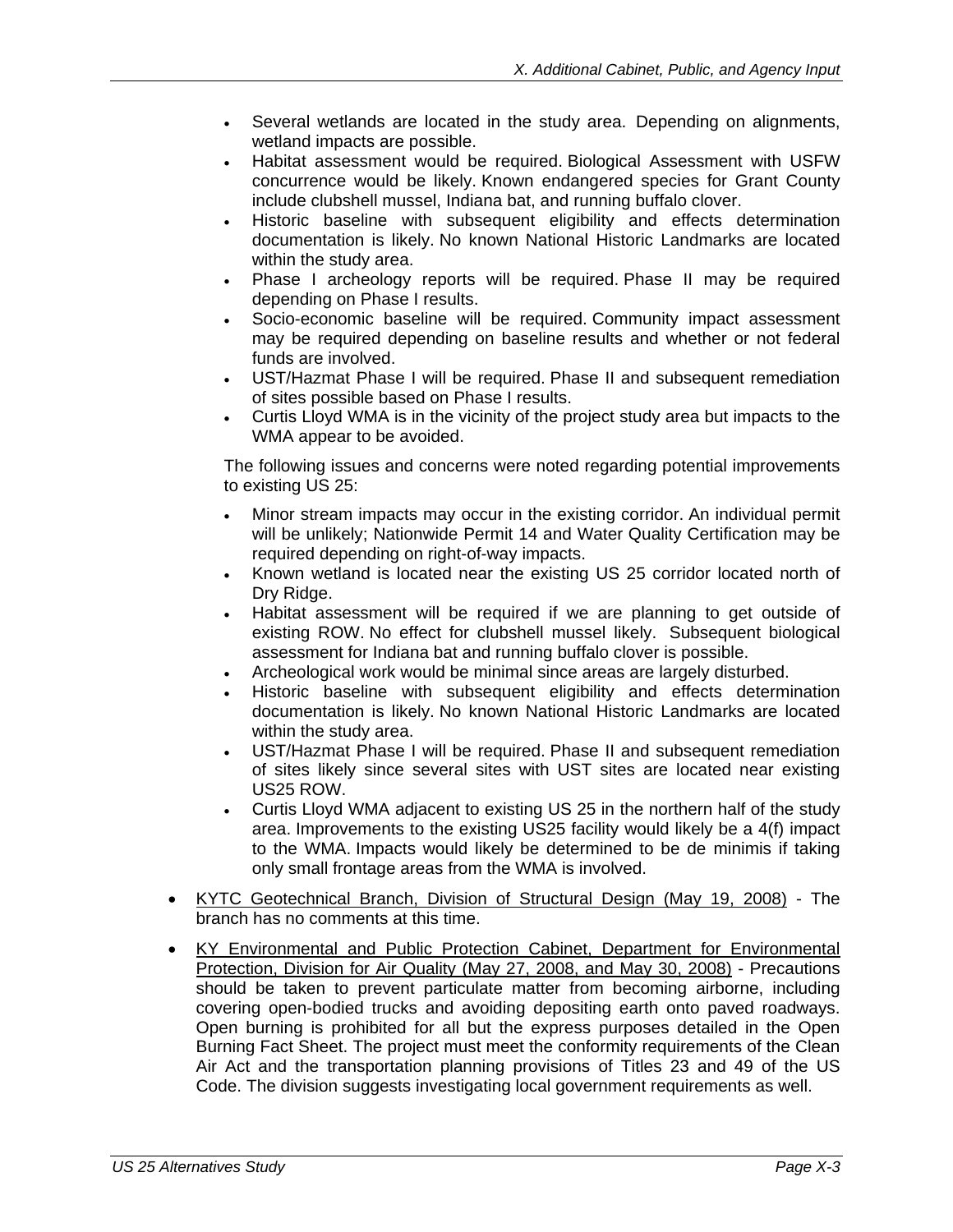- KY Environmental and Public Protection Cabinet, Department for Environmental Protection, Division of Waste Management (May 30, 2008) - All solid waste should be disposed of at a permitted facility. All underground storage tanks or other contaminants should be properly addressed.
- KY Environmental and Public Protection Cabinet, Department for Environmental Protection, Division of Water (May 20, 2008) - If the proposed project site is in a designated flood hazard area, application must be made to the Division of Water for a floodplain construction permit.

If the construction area disturbed is equal to or greater than 1 acre, the applicant will need to apply for a Kentucky Pollutant Discharge Elimination System storm water discharge permit from the Division of Water.

The surrounding streams of US 25 between Dry Ridge and Crittenden drain to sensitive waterbodies such as Boltz Lake (sediment problems in the upper lake) and the Licking River (Outstanding State Resource Water – federally endangered and threatened species *Cypprogenia stegaria*) by way of the Grassy Creek watershed. Best management practices and a spill prevention and control countermeasures plan should be utilized to control storm water runoff and sediment damage to water quality and aquatic habitat.

- KY Environmental and Public Protection Cabinet, Department for Natural Resources, Division of Mine Reclamation and Enforcement (May 19, 2008) - Review of the project location does not indicate the presence of any active or abandoned mining activities in the vicinity.
- Northern KY Health Department (May 30, 2008) During the planning and development stages, the Northern Kentucky District Health Department should be contacted to determine the impact on private sewage disposal systems and private water supplies.
- US Department of Agriculture, Forest Service (June 3, 2008) Direct impacts to resources or programs on National Forest Systems lands are not likely with the proposed improvements. However, because much of the area being studied is rural, please consider wildlife-friendly passage needs because ecological integrity occurs at a landscape scale.
- US Department of Agriculture, Natural Resources Conservation Service (May 20, 2008) - Any improvements to US 25 in the study area would impact prime farmland soils and/or farmlands of statewide importance. If federal funding is used to convert these farmlands to non-agricultural uses, Form AD-1006 should be submitted. GIS outlines of the affected areas have been provided.
- US Department of Homeland Security, United States Coast Guard, Eighth Coast Guard District (June 2, 2008) - Proposed improvements may involve work over Kittle Run, Arnold's, Wildcat Branch, and Grassy Creeks. As none of these include bridges over navigable waterways, no Coast Guard bridge permits are required.
- US Environmental Protection Agency, Region 4 (June 9, 2008) NEPA documents for this project should fully evaluate all environmental impacts, cultural resource impacts, and environmental justice impacts, in addition to considering cumulative and secondary impacts of the alternatives. Best management practices that will prevent, reduce, or mitigate environmental impacts should be considered.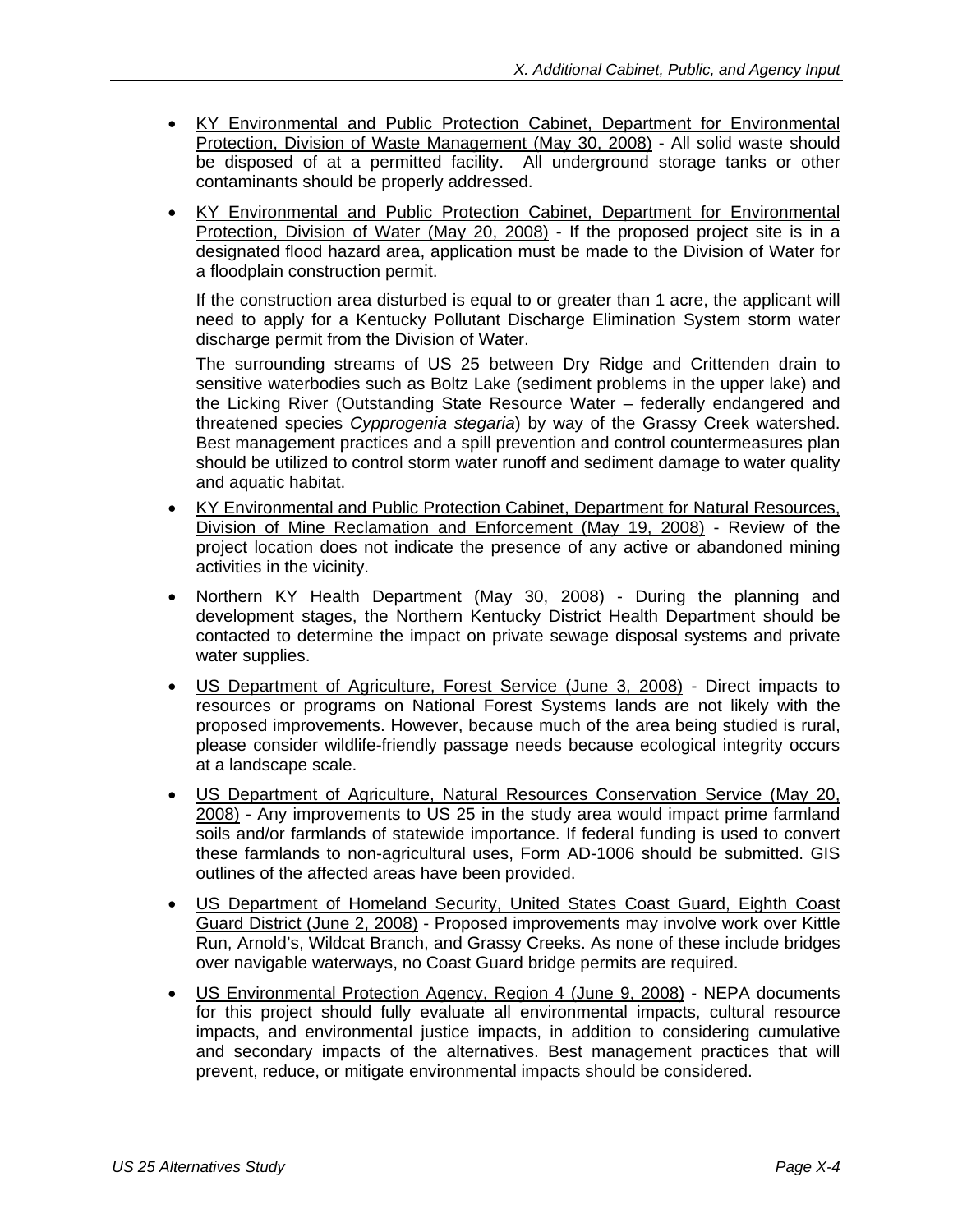• University of KY, KY Geological Survey (May 29, 2008) - The study area lies on the outer edge of the Outer Bluegrass physiographic region, underlain by limestone, shale, gravel, sand, silt, and clay unsuitable for construction uses. Karst features are not likely to be encountered in the project limits, but some areas may contain elements prone to landslides. It is likely to encounter unconsolidated sediments in drainage areas. No conflicts due to prior mining rights are anticipated but there is an abandoned gas field south of Sherman-Newton Road. Gas wells at this site were shallow; pockets of natural gas may be encountered. No faults appear in the project area and the peak ground acceleration for an earthquake is 0.09g with a low potential for slope failure.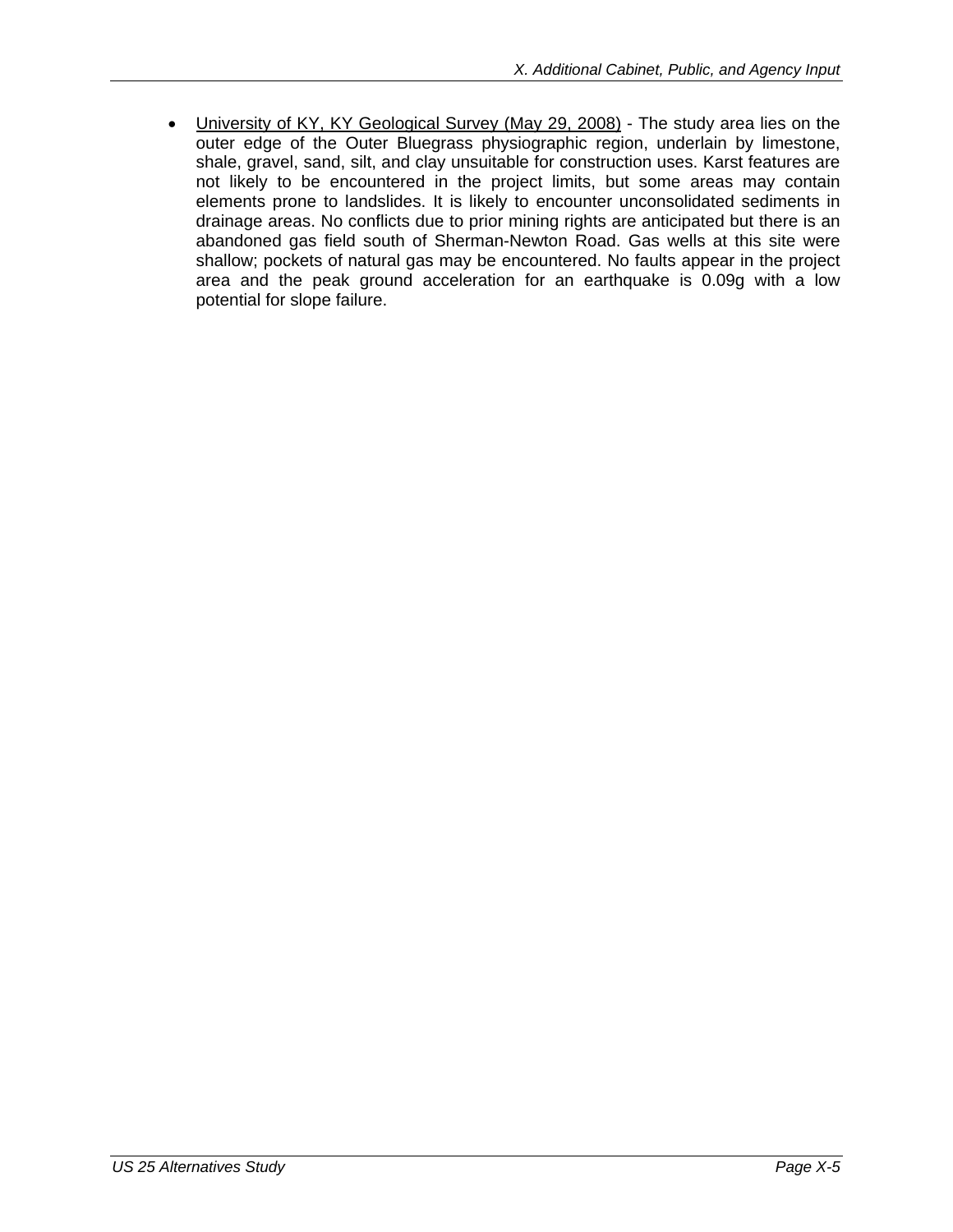### **XI. RECOMMENDATIONS**

This chapter provides recommendations for improvements to US 25 between Dry Ridge and Crittenden in Grant County, Kentucky. The recommendations made in this chapter are the result of the Alternatives Study process for the US 25 corridor.

#### **A. Project Purpose and Need**

To summarize, the purpose of the proposed project is to improve highway safety, correct geometric deficiencies, improve connectivity, and provide for efficient traffic operations in the US 25 corridor.

Additional project goals include the following:

- Minimize impacts to the environment
- Avoid or minimize impacts to Curtis Gates Lloyd WMA
- Accommodate bicyclists and pedestrians
- Improve system connectivity
- Improve emergency response time
- Accommodate future growth
- Enhance economic development opportunities

Detailed discussion of the purpose and need can be found in **Chapter II**.

#### **B. Project Team Recommendations**

Recommendations developed by the project team for short-term and long-term improvements to US 25 are presented in the following discussion.

#### *1. Long-term Vision*

Based upon consideration of project purpose and need, transportation issues, access needs, potential environmental and community impacts, and public/agency input, the project team agreed on the following recommended long-term solution for US 25:

#### **Eliminate At-Grade Crossings Concept - Option A3 (or A4) in the southern portion of the study area, Option B2 in the central study area, and Option C1 (or C2) in the northern study area, along with a new I-75 interchange at KY 1994 (Sherman-Mt. Zion Road).**

The recommendation, shown in **Figure 11.1** in **Appendix A**, includes:

- o Use of new (Sherman-Mt. Zion Road) and existing (US 25 Bypass and relocated KY 491) grade-separated crossings in place of existing at-grade crossings;
- o New roadway connections on the east side of the tracks to ensure that each existing roadway that presently crosses the tracks is connected to a new or existing grade-separated crossing; and
- o A new interchange with I-75 at KY 1994 (Sherman-Mt. Zion Road) with improvement to Sherman-Mt. Zion Road and its connection to US 25.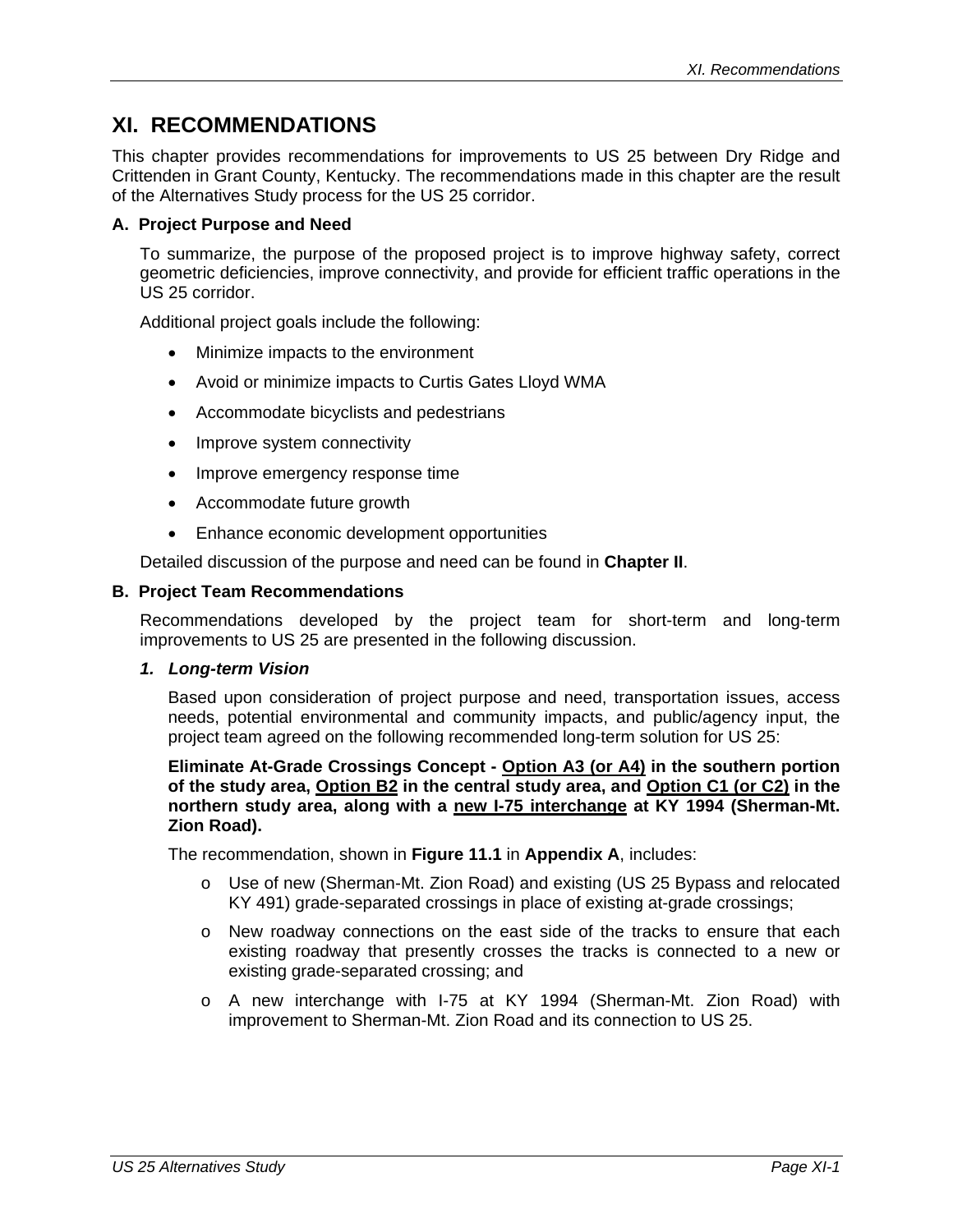Specifically, the recommended Eliminate At-Grade Crossings Concept includes a continuous roadway connection on the east side of the railroad tracks between the US 25 Bypass and KY 491 (Gardnersville Road). This connection is a combination of new alignments and the reconstruction of local roads. The recommended concept also includes a flyover structure over both US 25 and the railroad to connect KY 1994 (Sherman-Mt. Zion Road) on the west and Sherman-Newtown Road on the east side of US 25 and the railroad. The flyover includes a section of new alignment that ties down to US 25. The recommended concept also includes a new interchange with I-75 at KY 1994 (Sherman-Mt. Zion Road). In the northern portion of the study area, the recommendation includes a new east-west alignment from KY 491 (Gardnersville Road) (just under one mile east of the intersection with US 25) to KY 491 (Violet Road) (Option C1) or just north of KY 491(Violet Road) (Option C2). This connection provides another grade separated crossing over the railroad with either a new structure (Option C1) or use of an existing structure (Option C2). The recommended concept results in the closure of 12 to 13 at-grade railroad crossings and provides three grade separated connections from the east of the railroad to US 25. These include the US 25 Bypass, Sherman-Mt. Zion Road flyover, and a new structure at KY 491 (Violet Road) (Option C1) or existing structure just north of KY 491 (Violet Road) (Option C2).

The recommended long-term vision meets the purpose and need for the US 25 corridor by:

- o Eliminating 12 to 13 at-grade railroad crossings, thereby removing a potential safety hazard with the train.
- o Removing the need for additional storage between US 25 and the railroad.
- o Resolving the queuing that occurs on US 25 when trains pass.
- o Specifically providing for safer crossing of the railroad for school buses.
- $\circ$  Increasing regional mobility and reducing traffic volumes on US 25 by providing a new interchange with I-75. Providing the new interchange and improved access to the east is also a necessary piece of infrastructure to support local and regional growth and enhance the opportunities for economic development.
- o Reducing emergency response time for interstate incidents, as well as incidents on the east side of the railroad.
- o Providing improved parallel roadways on each side of the railroad and new grade-separated crossings, thus, improving connectivity to the east side of the railroad tracks.
- $\circ$  Improving or removing intersections with substandard geometrics (and high crash history), therefore, improving safety and traffic operations and reducing delays.
- o Reducing traffic through the Curtis Gates Lloyd WMA while improving regional access and traffic operations.

Based on planning level cost estimates, the recommended vision could cost between \$59 and \$62 million dollars. A breakdown of cost by improvement and phase is shown in **Table 11.1** on the following page.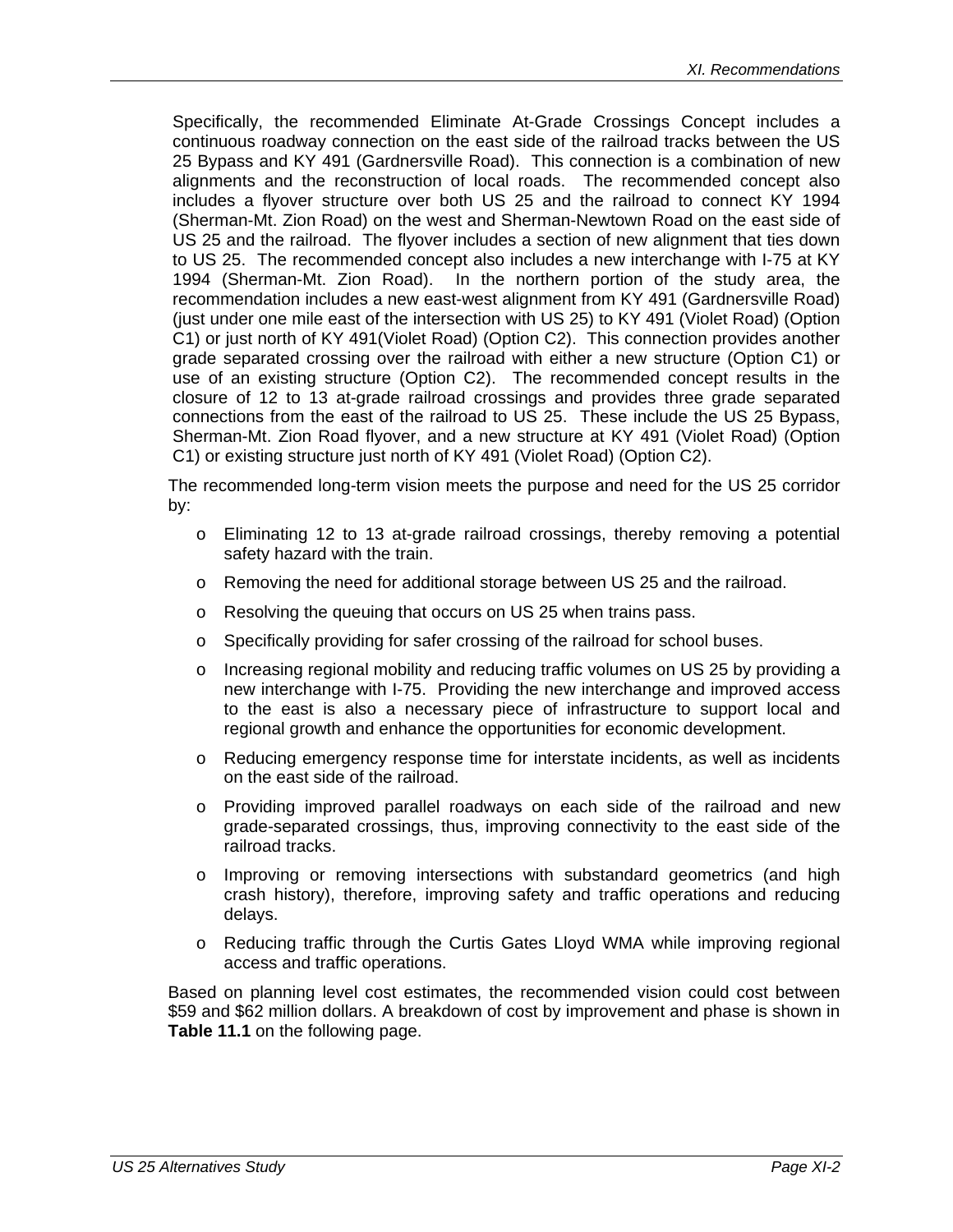| Recommended                        | <b>Planning Level Cost Estimate (2008 Dollars)</b> |                     |                  |                     |              |
|------------------------------------|----------------------------------------------------|---------------------|------------------|---------------------|--------------|
| <b>Improvement</b>                 | Design                                             | <b>Right-of-Way</b> | <b>Utilities</b> | <b>Construction</b> | <b>Total</b> |
| А3                                 | \$700,000                                          | \$300,000           | \$940,000        | \$6,980,000         | \$8,920,000  |
| A4                                 | \$780,000                                          | \$330,000           | \$1,200,000      | \$7,810,000         | \$10,120,000 |
|                                    |                                                    |                     |                  |                     |              |
| <b>B2</b>                          | \$1,680,000                                        | \$2,350,000         | \$3,140,000      | \$16,750,000        | \$23,920,000 |
|                                    |                                                    |                     |                  |                     |              |
| C <sub>1</sub>                     | \$1,120,000                                        | \$770,000           | \$1,260,000      | \$11,200,000        | \$14,350,000 |
| C <sub>2</sub>                     | \$900,000                                          | \$1,170,000         | \$1,510,000      | \$9,000,000         | \$12,580,000 |
|                                    |                                                    |                     |                  |                     |              |
| <b>I-75/KY 1994</b><br>Interchange | \$1,100,000                                        | \$650,000           | \$450,000        | \$11,000,000        | \$13,200,000 |
| Total: \$59,000,000 - \$62,000,000 |                                                    |                     |                  |                     |              |

*Note: The recommended vision includes A3 or A4, B2, and C1 or C2. Total cost is provided as a range due to the options (A3 or A4 and C1 or C2) to be decided in a future phase.*

Transportation funds are limited and availability is highly unpredictable. Therefore, it is recommended that the number one priority for the US 25 long-term vision be the I-75/Sherman-Mt. Zion Road interchange and Eliminate At-Grade Crossing Option B2. Construction of the new interchange will reduce traffic on both the north and south ends of US 25, provide greater access for emergency vehicles, and open up additional areas for potential development. By connecting the new interchange with Eliminate At-Grade Crossing Option B2, improved east-west linkage will be created, providing a gradeseparated railroad crossing. The new interchange and Option B2 will also close 9 atgrade railroad crossings and allow traffic safer access to the east side of the tracks.

It should be noted that if funding were to be secured for the I-75 interchange with KY 1994 (Sherman-Mt. Zion Road) and not for section B2, major improvements to the US 25/KY 1994 intersection would be necessary as part of the interchange project.

#### *2. Intersection Improvements*

Because the US 25 long-term vision may take years to come to fruition, intersection improvements should be undertaken in the short-term to improve safety and correct geometric deficiencies to the maximum extent possible, in line with the purpose and need for the project, as outlined in **Chapter II**. As mentioned in **Chapter II**, geometric deficiencies can be particularly problematic at intersections, as demonstrated by several high crash spots identified at intersections along US 25. Most of these intersections do not have left or right turn lanes that allow turning vehicles to move out of the through lane. Adding to this are the number of at-grade railroad crossings further posing a potential hazard for motorists. Implementing intersection improvements is a cost effective way to start addressing the purpose and need for this project as soon as possible.

KYTC District 6 is currently awaiting a response on a request for funds to improve the US 25/KY 491 (Violet Road) and US 25/KY 2942 (Crittenden-Mt. Zion Road). The estimated cost for improving the US 25/KY 491 intersection is \$940,000 and will include a northbound left turn lane on US 25. The estimated cost for improving the US 25/KY 2942 intersection is \$1,030,000 and will include a northbound left turn lane on US 25 and improving the sight distance in the northern quadrant.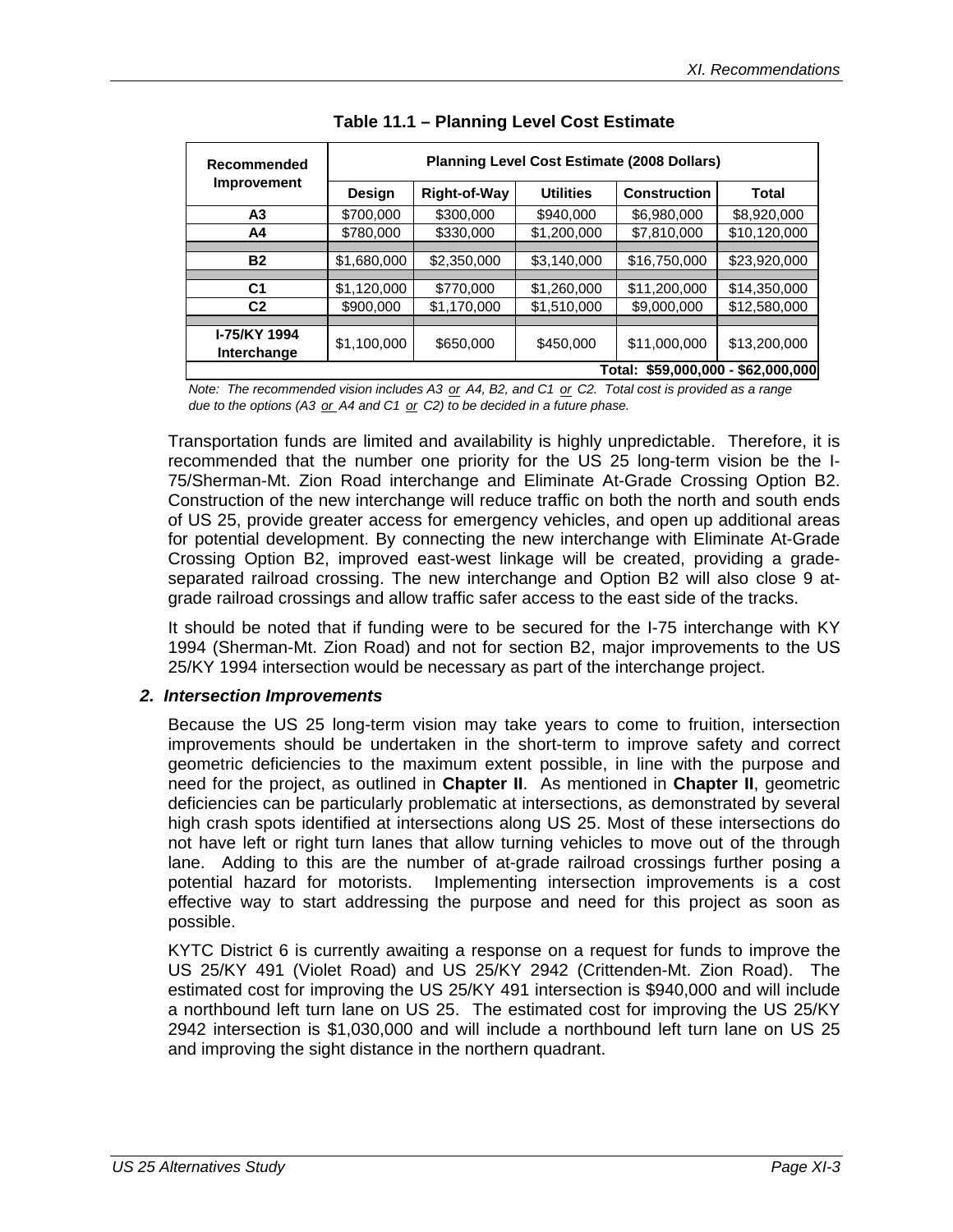Study findings led the project team to recommend that the number one priority, among the remaining intersections, be the improvement of the US 25/KY 491 (Gardnersville Road) intersection. The estimated cost for improving this intersection is \$2,480,000 and will include a southbound left turn lane on US 25 and improving the sight distance in the southern quadrant.

The second intersection improvement priority is recommended to be US 25/Bannister Pike/Lemon-Northcutt Road. The estimated cost for improving this intersection is \$1,570,000 and will include a northbound and southbound left turn lane on US 25 and the reconstruction of the Bannister Pike approach. Sight distances along US 25 appear satisfactory. It should be noted that the Lemon-Northcutt at-grade approach would be closed with implementation of the long-term vision for US 25 (section A3 or A4). However, the Bannister Pike approach to this intersection would remain open.

If funding does not become available within a reasonable time, the remaining intersections (which would be closed with implementation of the long-term vision) should be improved in the order shown:

- US 25/Hyde Road Improvements include a southbound left turn lane and a northbound right turn lane on US 25 and improving the sight distance in the northern and southern quadrants. The estimated cost is \$2,060,000.
- US 25/Dry Ridge Road Improvements include a southbound left turn lane and a northbound right turn lane on US 25 and improving the sight distance in the southern quadrant. The estimated cost is \$960,000.
- US 25/KY 1994 (Sherman-Mt. Zion Road) Improvements include left and right turn lanes on US 25 at the KY 1994 and Sherman-Newton Road intersections and improving the sight distance in the southern quadrant. This will require realigning US 25 and reconstructing the KY 1994 approach and the Sherman-Newton Road approach. The estimated cost is \$2,060,000.
- US 25/Needham Lane (Northern Intersection) Improvements include a southbound left turn lane and a northbound right turn lane on US 25 and improving the sight distance in the southern quadrant. The estimated cost is \$1,620,000.
- US 25/Assembly Church Road Improvements include a southbound left turn lane and a northbound right turn lane on US 25 and improving the sight distance in the northern quadrant. The estimated cost is \$1,160,000.

Details, such as description of improvements and cost estimates, for all intersection improvements are shown in **Figure 10.12** in **Appendix A** and **Table 10.2** in **Appendix C**.

#### *3. New Western Corridor*

As a result of public input, a concept for a new western corridor made up of a number of north-south connections to the west of I-75 emerged during this Alternatives Study. The project team explored this improvement, which would include connecting Curry Lane to Peoples Road, Cason Lane to Ruark Road (at Sherman-Mt. Zion Road), and Duncan Road to Lebanon Road to create a new route west of I-75 between Dry Ridge and Crittenden. However, while making such connections does seem logical and beneficial, further study of that concept was outside the physical study area for this study and failed to meet the purpose and need for this project. The project team does recommend that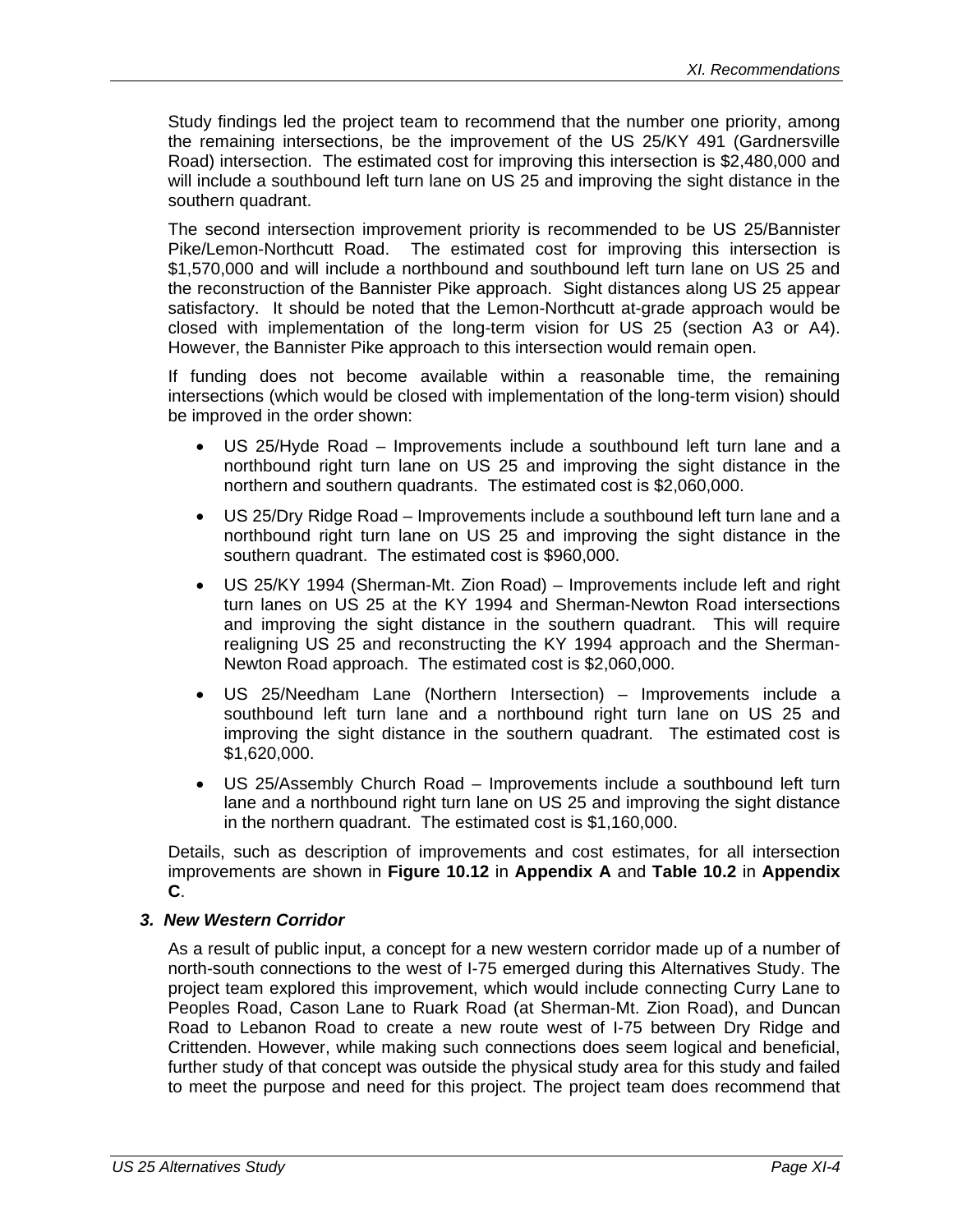such north-south connections be considered and further studied by Grant County local officials.

#### **C. Potential Design Criteria and Considerations**

Potential design criteria and considerations for the recommended improvement, including typical sections, are included in this section for planning purposes only. These criteria were used in preparing the planning level cost estimates. Therefore, the criteria are general recommendations based upon information gathered through this planning phase. Specific geometric parameters should be defined during future design phases of the project, as more detailed information is available.

The recommended typical section for new alignment consists of two 12-foot wide lanes, 10 foot wide shoulders (with 8 feet paved), and ditches as shown in **Figure 11.2** below. Turn lanes should be added at intersections where traffic volumes warrant them. A rural section is proposed for most portions of new alignment. Only improvements within the City of Crittenden should consider an urban typical section. In the urban typical section the shoulder and ditch are replaced with curb and gutter, storm sewer, and 5-foot wide sidewalks. Consideration should be given in the preliminary design phase to providing a multi-use bicycle/pedestrian path through the rural sections.





The typical section for the new connector roads consists of two 11-foot wide lanes, 6-foot wide shoulders (with 4 feet paved), and ditches as shown in **Figure 11.3** below.





#### **D. Summary of Environmental Issues for Future Phases**

A number of issues related to environmental factors and sensitive land uses identified through this study should be considered as this project moves into future phases. These issues have been discussed in greater detail in previous chapters. Important issues include: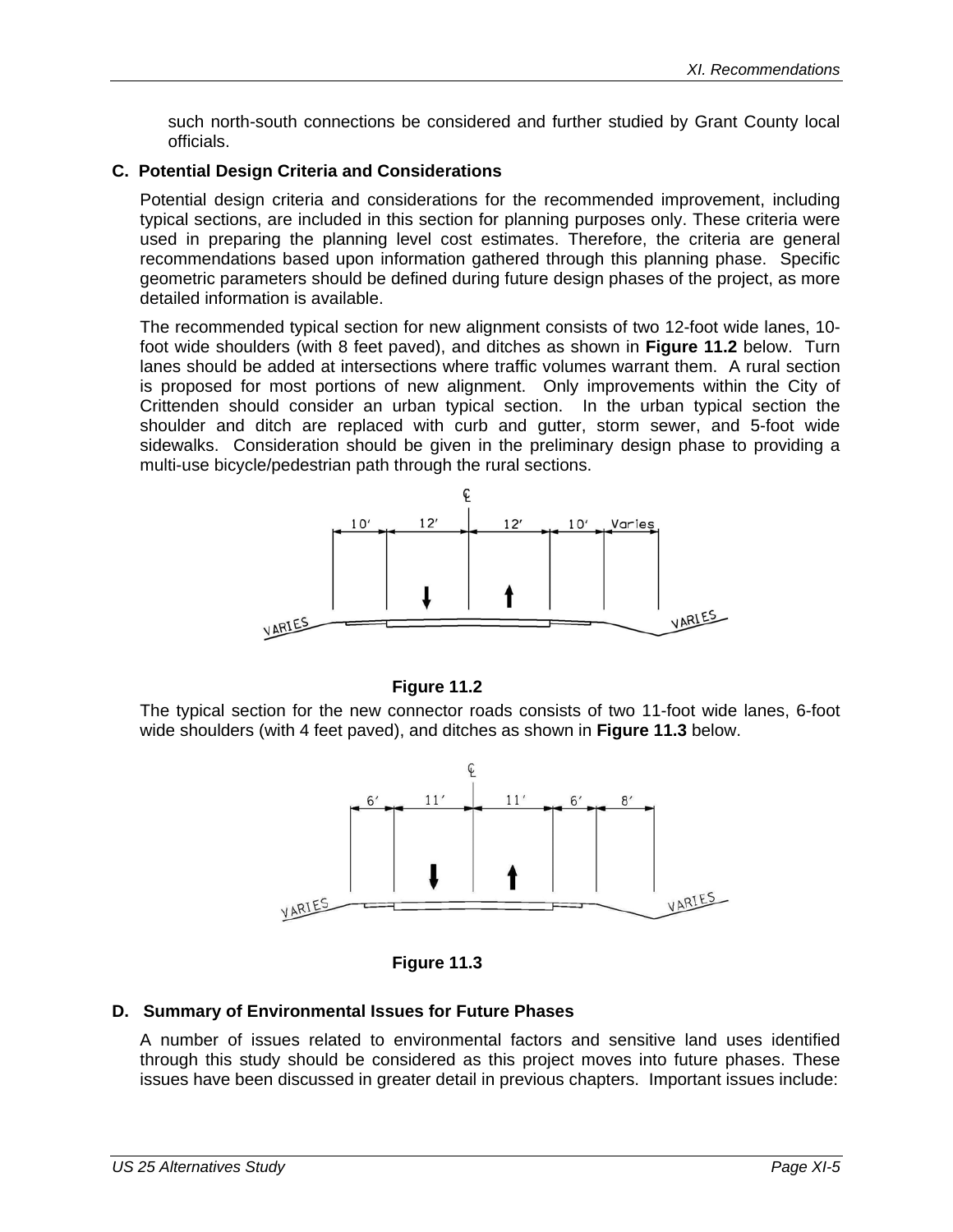- *Farmland Impacts* Agricultural districts have been established to conserve, protect, develop and improve agricultural land. State agencies must mitigate any impacts to these lands. Loss of other farmlands in the project area is also an issue; documents to help identify these are available from the Kentucky Division of Conservation. The US Department of Agriculture, Natural Resource Conservation Service expressed concern with potential impacts upon prime farmland soils and additional farmlands of statewide importance. If federal funds are used to convert these lands to nonagricultural uses, Form NRCS-CPA-106 should be completed, and a public hearing may be required.
- *Threatened and Endangered Species* Two endangered species potentially occur within the study area (the Indiana bat and running buffalo clover).

Roosting and foraging habitat for the Indiana bat is present throughout the Study Area. The best habitat is located within the Curtis Gates Lloyd WMA. Avoiding the WMA, however, will not eliminate impacts to bat habitat. Nearly all of the stream bottoms are forested, providing excellent roosting and foraging habitat for this species. To comply with Section 7 of the Endangered Species Act for Indiana bat, potential impacts may be addressed in one of three ways: (a) a biological assessment to determine presence/absence of the species may be conducted between May 15 and August 15; (b) tree cutting may be restricted to the period between October 15 and March 31, or (c) KYTC may pay for the acquisition of any summer maternity habitat (roost trees) under its Programmatic Biological Opinion Agreement with USFWS.

Habitat favorable for the growth of running buffalo clover includes cemeteries, the potentially historic homestead near Dry Ridge, and forest/field edges on farms or in the Lloyd WMA. The species may also be found along gravel bars and edges of partially shaded ephemeral streams, which are located throughout the study area. The species flowers in early to mid spring. Upon development of alternatives, a biological assessment of these areas should be conducted to determine presence/absence of the species should any of the alternatives impact these areas.

- *Water Quality/Aquatic Habitats*  Consideration should be given to potential water quality issues. Any affected wetlands should be delineated; impacts may require permits from the US Army Corps of Engineers and/or the Kentucky Division of Water.
- *Cemeteries and Unmarked Graves* There are cemeteries documented or observed in the project area. Other cemeteries may be unmarked and are likely to be encountered during construction in this area.
- *Cultural Resources*  Special consideration should be given to the one structure listed on the National Register of Historic Places, Sherman Tavern (State number Gr 2), located along existing US 25. In relation to archaeological sites, three known sites were identified in the study area and it is highly likely that additional archaeological sites will be encountered, especially for historic sites due to the importance the US 25 corridor played in the past. The numerous drainages and ridge tops also signal a high likelihood for prehistoric sites.
- *Environmental Justice* Environmental justice issues, particularly related to lowincome populations, should be closely monitored during future phases of this project.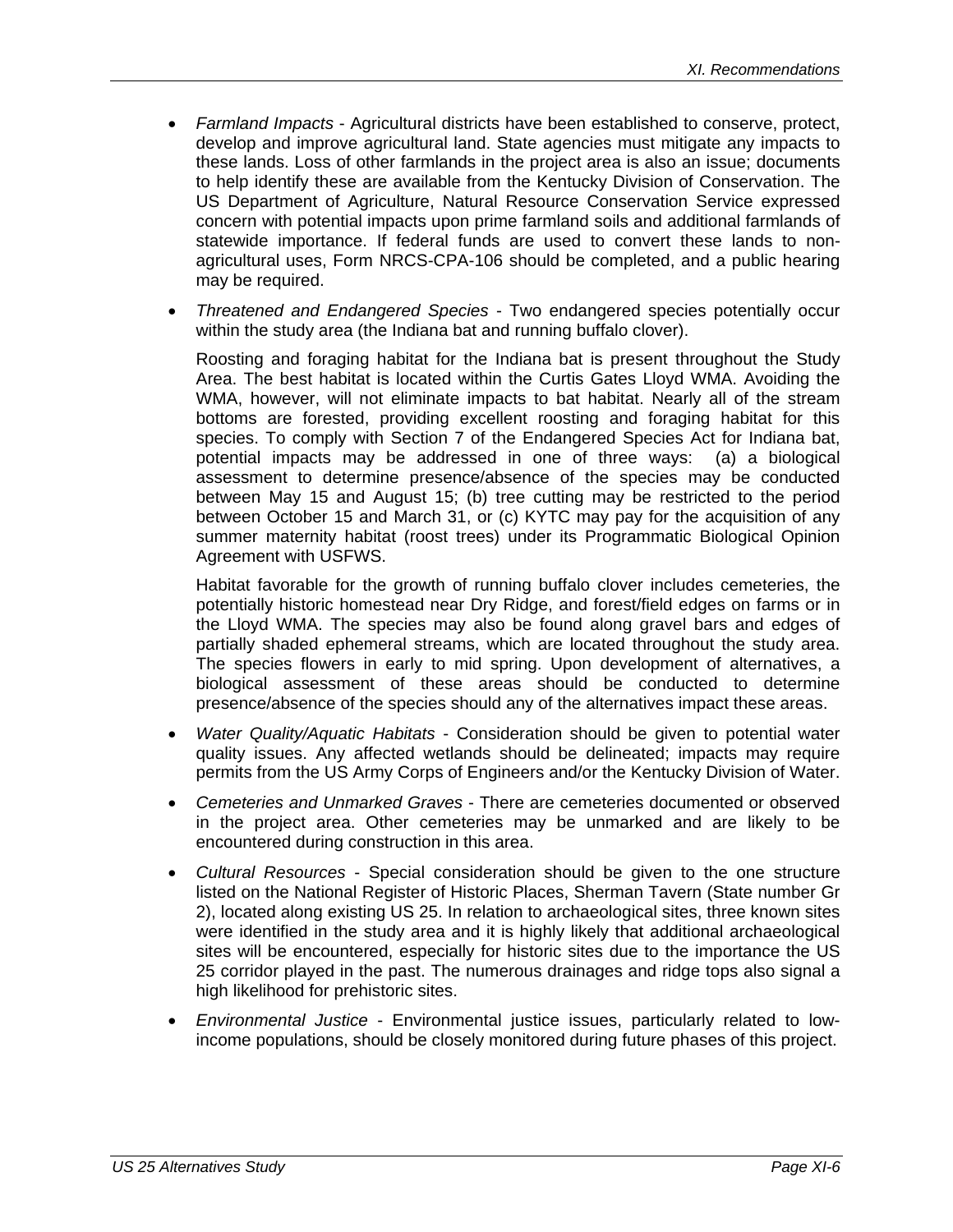#### **E. Construction Considerations**

Construction-related issues were also identified within this study. More detail was presented in previous chapters, potential construction issues include:

- *Erosion and Sediment Control* Measures should be utilized to control erosion and sedimentation during and after the commencement of earth-disturbing activities. Careful consideration should be given to erosion control methods; a *Best Management Practices for Construction Activities* guide is available from the Kentucky Division of Conservation.
- *Air Quality* According to the Kentucky Environmental and Public Protection Cabinet, Division of Air Quality, the following Kentucky Administrative Regulations apply to the proposed project: (1) 401 KAR 63:010 Fugitive Emissions; (2) 401 KAR 63:005 Open Burning; (3) the Clean Air Act; and (4) Title 23 and Title 49 of the United States Code. Applicable local government regulations should also be considered.
- *Waste Management* Solid wastes occurring as part of the construction process should be disposed of at a permitted facility. Underground storage tanks and other contaminants should be properly addressed as they are encountered.
- *Traffic Operations*  Maintenance of traffic and residential access should be preserved throughout the construction process.
- *Geotechnical Considerations* It is expected that box culverts (or other minor structures) can be founded on shallow foundations bearing on either stiff soil or rock. Further, that bridge foundations will be required to bear on rock via shallow foundations or deep foundations, such as driven steel piles or drilled shafts. A detailed geotechnical exploration is warranted for each structure.

Fill slopes will likely be comprised of a mixture of native soil and rock; therefore, the fill slopes should be engineered based upon the shear strength parameters of the applicable fill material. Rock buttresses will likely be required at the toe of fill slopes in deep alluvium soil areas or where steepened slopes are desired.

As the depth to rock in the study area is anticipated to generally be no more than 5 feet, we expect cut slopes to be comprised mostly of in-place rock. A geotechnical engineering evaluation of rock slope stability will be required before specific rock cut slope recommendations can be prepared.

Based on actual subsurface conditions and the geometry of new fills, consolidation of soft, alluvial soils, where present, may create some settlement concerns for embankments, box culverts, or other drainage structures. Some undercutting and/or stabilization of soft/wet alluvial soils may be required where new roadways cross alluvial areas.

Construction in urban areas will require careful inspection of in-place soils. Some undercutting and replacement or other form of stabilization should be anticipated, where the new roadway passes over undocumented fills, which may not be adequately compacted.

Construction of new roadways or flyover structures in or near the study area's identified sinkhole will likely require remedial measures, such as injection grouting, to more confidently build on or near this area. There is some risk that performance of